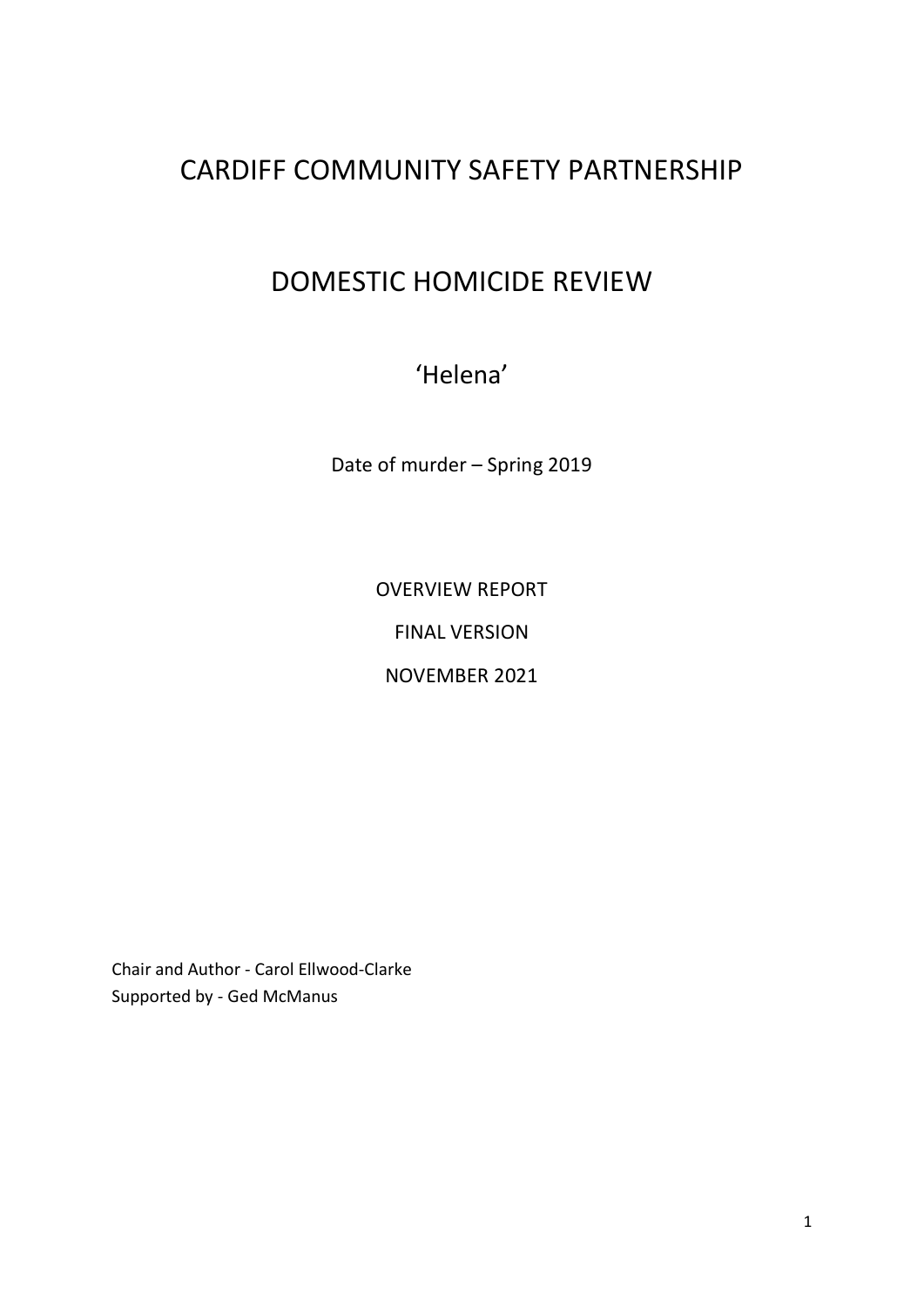## **CONTENTS**

| <b>Section</b>                                       | Page |
|------------------------------------------------------|------|
| Family Tribute to Helena                             | 3    |
| 1. Introduction                                      | 4    |
| 2. Timescales                                        | 5    |
| 3. Confidentiality                                   | 6    |
| 4. Terms of reference                                | 6    |
| 5. Method                                            | 8    |
| 6. Involvement of family and friends                 | 9    |
| 7. Contributors to the review                        | 10   |
| 8. The review panel members                          | 13   |
| 9. Chair and Author of the overview report           | 15   |
| 10. Parallel reviews                                 | 16   |
| 11. Equality and diversity                           | 16   |
| 12. Dissemination                                    | 20   |
| 13. Background, Chronology and Overview              | 20   |
| 14. Analysis using the terms of reference            | 26   |
| 15. Conclusions                                      | 46   |
| 16. Learning Identified                              | 47   |
| 17. Recommendations                                  | 49   |
| Appendix A - Government definition of domestic abuse | 51   |
| Appendix B - Coercive and controlling behaviour      | 51   |
| Appendix C - Events Table                            | 52   |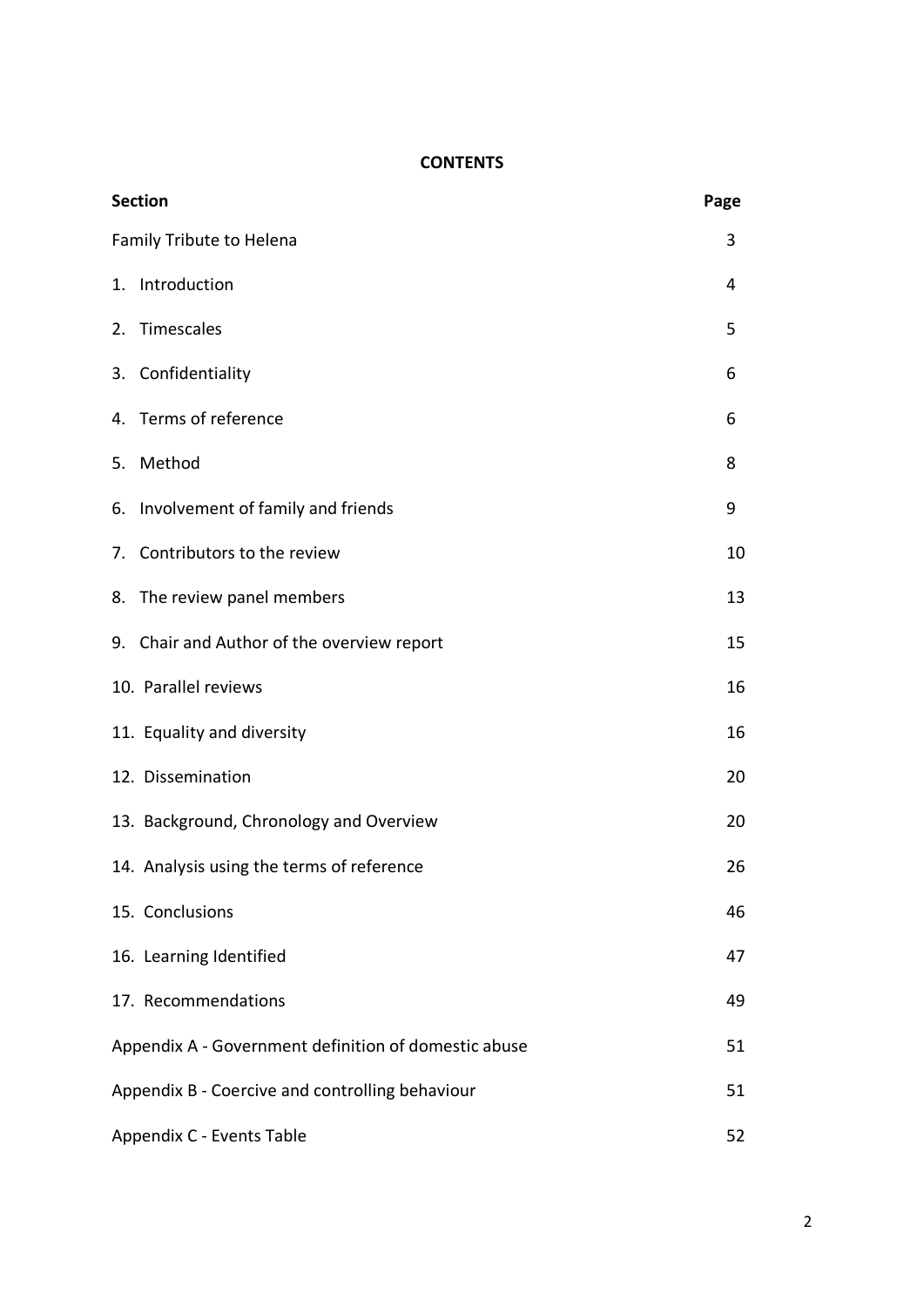#### **Family tribute to Helena**

The saying goes, "only the good die young." There's no more a truer saying when it comes to the passing of Helena. Helena loved being part of a big family, being a perfect daughter, a big sister, a loved granddaughter, and special niece. Helena was truly unique in every way possible, her attitude to life, in her personality and the way she dressed. Helena was so comfortable in her own skin and that comfort shone in a room, she made people feel comfortable in her presence. Helena found making friends so easy and had a big group of friends. These friends along with Helena's family feel that the world has been robbed of a true kindred spirit. We as a family hope this review will help anyone who is suffering from domestic violence and abuse. Helena would be so proud if it did help someone else. We as a family only had 21 years with Helena, nowhere near enough time, but in those 21 years Helena has left a massive legacy. AAJ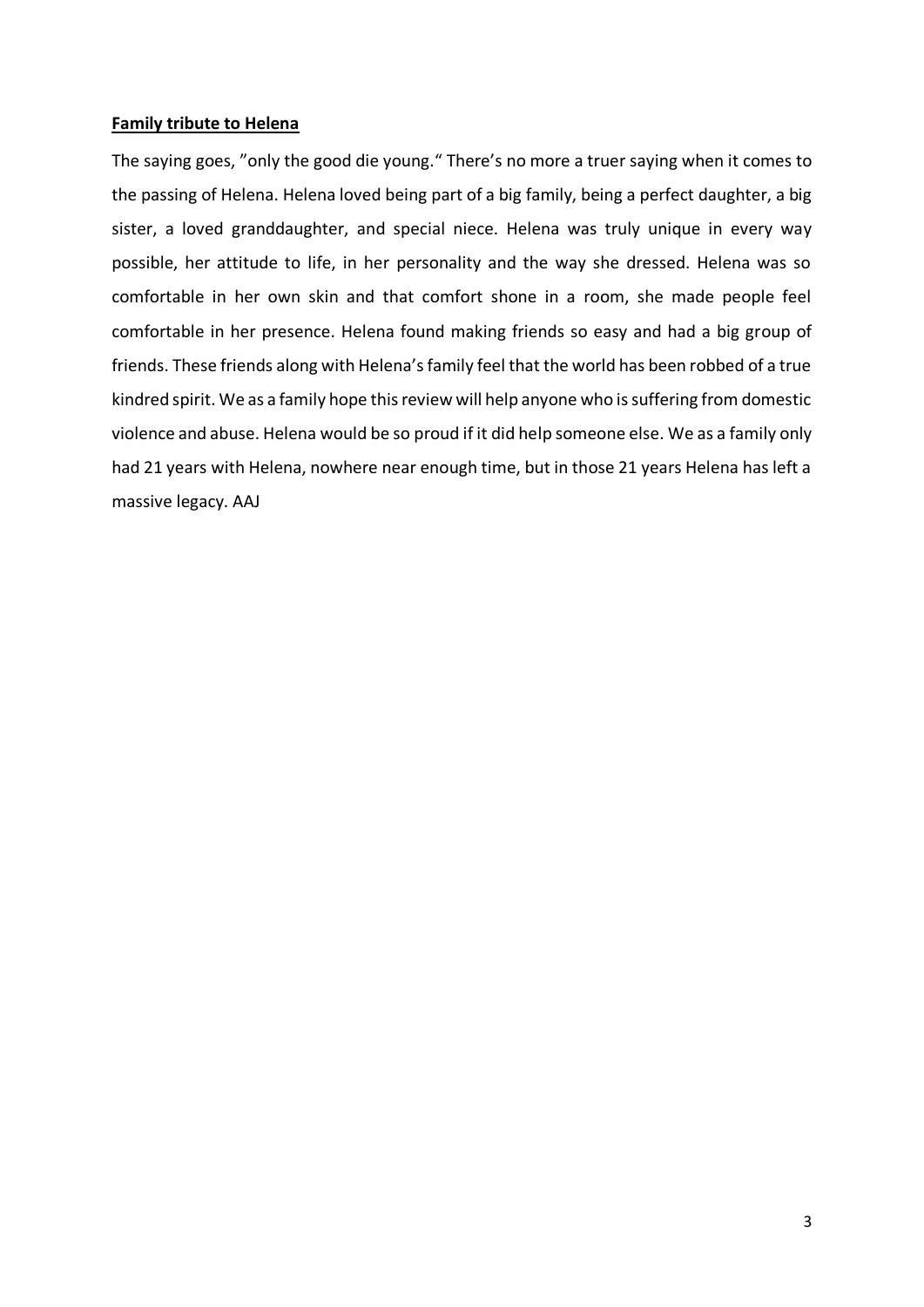## **1. INTRODUCTION**

- 1.1 The panel offers its sincere condolences to Helena's family.
- 1.2 This report of a domestic homicide review (DHR) examines how agencies responded to, and supported, Helena, a resident of Cardiff, prior to her murder in Spring 2019. The review follows the principles within Home Office Domestic Homicide Review statutory guidance  $(2016)^1$ .
- 1.3 In addition to agency involvement the review also examines the past to identify any relevant background or trail of abuse, and whether support was accessed within the community and whether there were any barriers to accessing support. By taking a holistic approach the review seeks to identify appropriate solutions to make the future safer.
- 1.4 The intention of the review is to ensure agencies are responding appropriately to victims of domestic violence and abuse by offering and putting in place appropriate support mechanisms, procedures, resources and interventions with the aim of avoiding future incidents of domestic homicide, violence and abuse. Reviews should assess whether agencies have sufficient and robust procedures and protocols in place, and that they are understood and adhered to by their employees.
- 1.5 Helena had been in a relationship with Tim for two years. Tim had moved to Cardiff to study. Helena moved with Tim, initially to gain employment and later to continue her education. In Spring 2019, Helena was found deceased in the flat she shared with Tim. A post-mortem examination revealed that Helena had died from the application of pressure between the heart and the head.

The DHR will not cover the full circumstances surrounding Helena's murder as they have been subject to a criminal investigation.

- 1.6 Tim was arrested and charged with Helena's murder. Towards the end of 2020, following a criminal trial, Tim was found guilty of the murder of Helena. Tim was sentenced to life imprisonment, to serve a minimum of 18 years.
- 1.7 The Senior Investigating Officer at the conclusion of the trial said 'Helena was a much-loved daughter and sister who had a bright and promising future. Her family have shown tremendous patience and dignity during this long and heartbreaking ordeal. We hope they can now begin to recover and rebuild their lives. Having murdered Helena during the early hours. Tim then waited more than 24 hours before calling 999. In this time, (Tim) took money from Helena's account,

 $1$  www.gov.uk/government/uploads/system/uploads/attachment\_data/file/575273/DHR-Statutory-Guidance-161206.pdf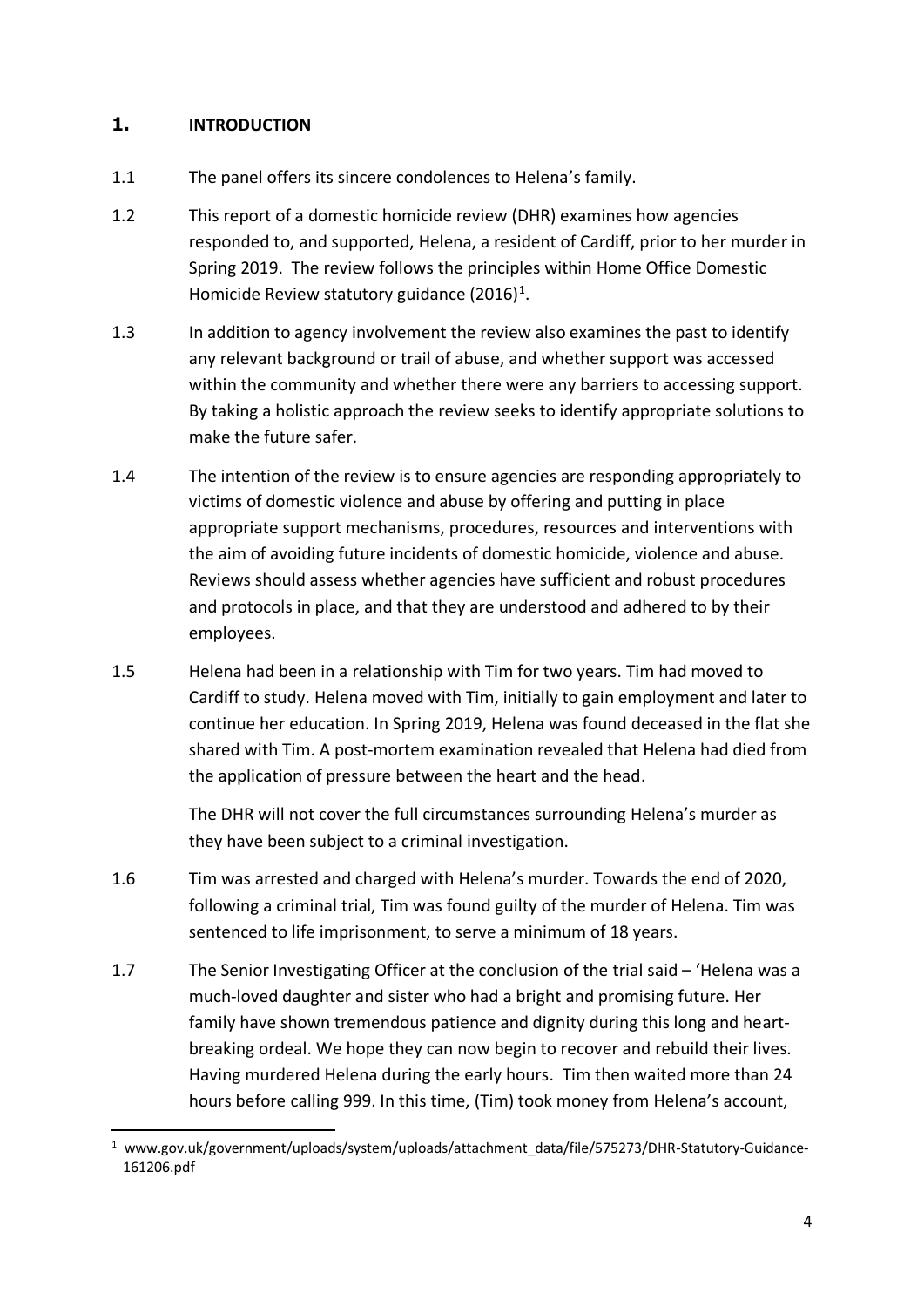went shopping, bought and consumed a large quantity of drugs, ordered pizza, and set up a Netflix account, before eventually – perhaps realising the inevitability of the situation – calling 999. At no time, did he show any meaningful concern for Helena's welfare or dignity. We would like to thank all the witnesses who assisted the investigation, the community of Cathays, as well as the prosecution team'.

1.8 Helena's family contributed to the review. The panel have expressed their appreciation to Helena's family for their contribution and involvement in the review process.

#### **2. TIMESCALES**

- 2.1 South Wales Police notified Cardiff Community Safety Partnership of the murder of Helena in August 2019. A virtual panel was established on 7 October 2019 which determined that the murder met the criteria for a Domestic Homicide Review. On 14 October 2019 the Home Office were notified of the decision.
- 2.2 In 2019 Cardiff Council deemed it appropriate to carry out a new process in procuring DHR Chairs and enlisted on a system called NEPO, which the Council had not used before. As this was a pilot, Procurement and Community Safety were going through a learning process, assessing how this would work and completing necessary forms and procedures. Agreement was obtained from Procurement, Legal and the Head of Service to appoint an Independent Chair via NEPO. All of these factors contributed in the delay in appointing an Independent Chair for this review.
- 2.3 On 2 June 2020 Carol Ellwood-Clarke was appointed as the Independent Chair. The first meeting of the review panel took place on 27 July 2020. This and subsequent panel meetings were held virtually during the Covid-19 pandemic and contact was maintained with the panel via email and telephone calls. In total the panel met six times.
- 2.4 The DHR covers the period from 1 January 2017 to 30 April 2019. The start date was determined to incorporate the timeframe that Helena and Tim moved to Cardiff. Events prior to this date were gathered from agencies and considered during the analysis of the review.
- 2.5 The domestic homicide review was presented to Cardiff Community Safety Partnership on 13 September 2021 and concluded on 29 November 2021 when it was sent to the Home Office.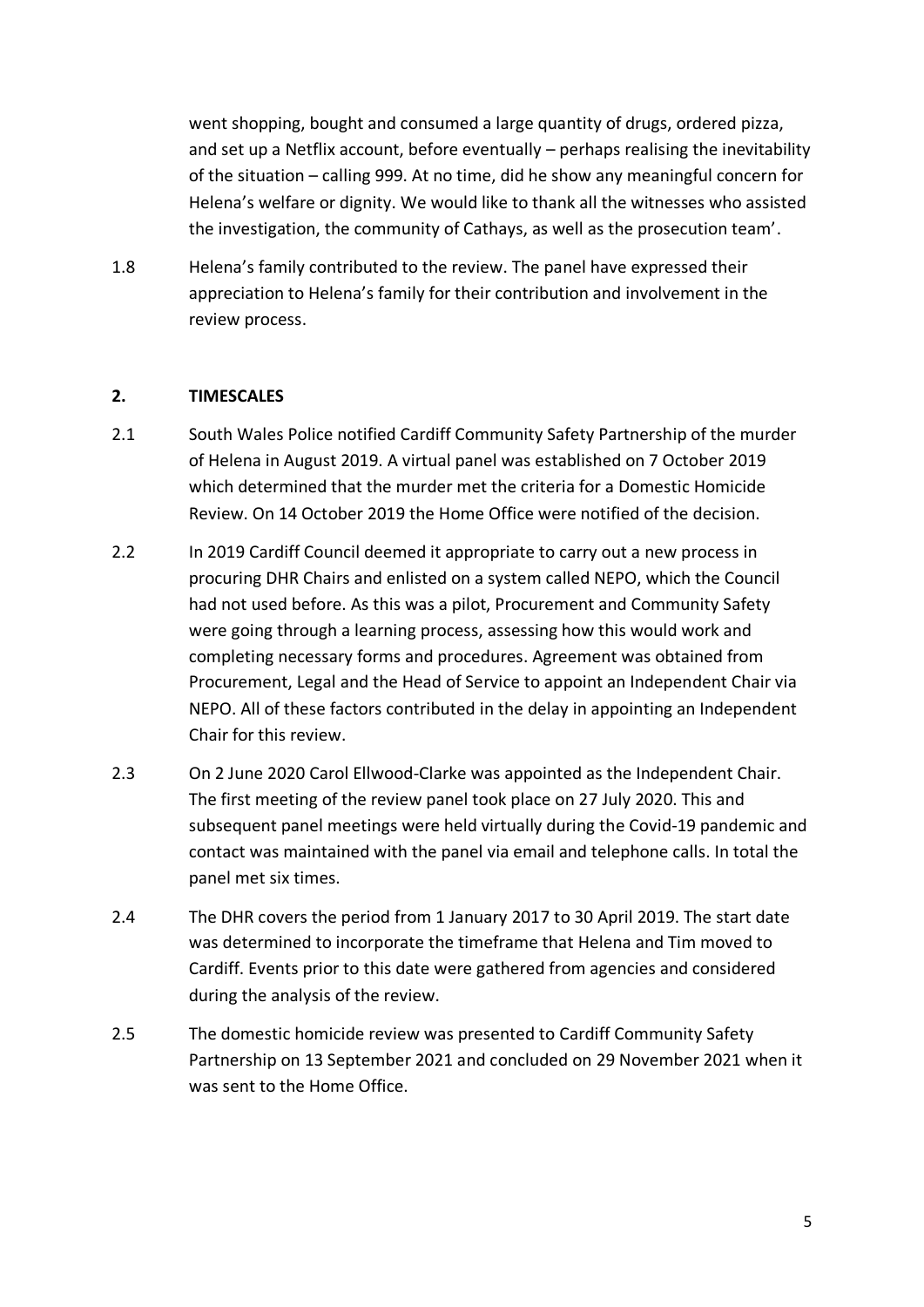## **3. CONFIDENTIALITY**

- 3.1 Until the report is published it is marked: Official Sensitive Government Security Classifications May 2018.
- 3.2 The names of any key professionals involved in the review are disguised using an agreed pseudonym. The report uses pseudonyms for the victim, and her partner, which were agreed with Helena's family.
- 3.3 This table shows the age and ethnicity of the subjects of the review. No other key individuals were identified as being relevant for the review.

| <b>Name</b> | Relationship | Age | <b>Ethnicity</b>     |
|-------------|--------------|-----|----------------------|
| Helena      | Victim       |     | White British female |
| Tim         | Partner      | 22  | White British male   |

## **4. TERMS OF REFERENCE**

- 4.1 The Panel settled on the following terms of reference at its first meeting on 27 July 2020. These were shared with the family who were invited to comment on them.
- 4.2 The DHR panel set the period of review from 1 January 2017, which was prior to Helena's move to Cardiff, to 30 April 2019.

# **The purpose of a DHR is to**: **2**

- a] Establish what lessons are to be learned from the domestic homicide regarding the way in which local professionals and organisations work individually and together to safeguard victims;
- b] Identify clearly what those lessons are both within and between agencies, how and within what timescales they will be acted on, and what is expected to change as a result;
- c] Apply these lessons to service responses including changes to inform national and local policies and procedures as appropriate;
- d] Prevent domestic violence and homicide and improve service responses for all domestic violence and abuse victims and their children by developing a co-

**<sup>2</sup>** Multi-Agency Statutory Guidance for the Conduct of Domestic Homicide Reviews [2016] Section 2 Paragraph 7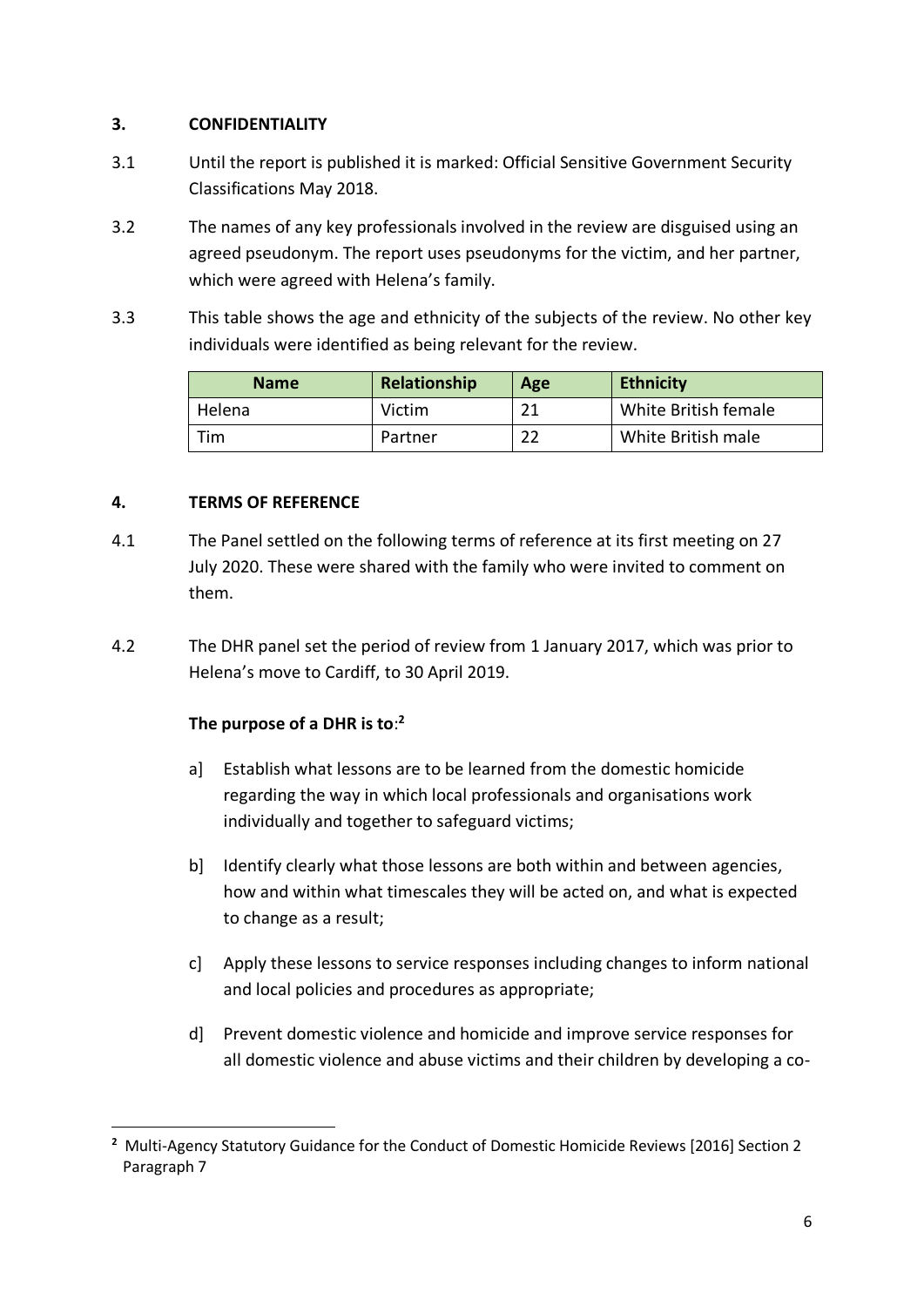ordinated multi-agency approach to ensure that domestic abuse is identified and responded to effectively at the earliest opportunity;

- e] Contribute to a better understanding of the nature of domestic violence and abuse; and
- f] Highlight good practice.

## 4.3 **Specific Terms**

- 1. Were there any previous concerns, incidents, significant life events or indications which might have signalled the risk of violence to any of the subjects or given rise to other concerns or instigated other interventions?
- 2. What indicators of domestic abuse did your agency have that could have identified Helena as a victim of domestic abuse and what was the response?
- 3. What knowledge did your agency have that indicated Tim might be a perpetrator of domestic abuse against Helena and what was the response? Did that knowledge identify any controlling or coercive behaviour by Tim?
- 4. When and in what way were practitioners sensitive to the needs of the subjects, knowledgeable about potential indicators of domestic violence and abuse and aware of what to do if they had concerns about Helena and Tim? Was it reasonable to expect them, given their level of training and knowledge, to fulfil these expectations?
- 5. When, and in what way, were the subject's wishes and feelings ascertained and considered? Were the subjects informed of options/choices to make informed decisions? Were they signposted to other agencies and how accessible were these services to the subjects?
- 6. What were the key points or opportunities for assessment and decision making in this case? Do assessments and decisions appear to have been reached in an informed and professional way?
- 7. Were the actions of agencies in contact with all subjects appropriate, relevant and effective to the individual and collective needs and risks identified at the time and continually monitored and reviewed?
- 8. Did the agency have policies and procedures for Domestic Abuse and Safeguarding and were any assessments correctly used in the case of the subjects? Were these assessment tools, procedures and policies professionally accepted as being effective?
- 9. Did actions or risk management plans fit with the assessment and decisions made? Were appropriate services offered or provided, or relevant enquiries made in the light of the assessments, given what was known or what should have been known at the time?
- 10. Were there issues in relation to capacity or resources in your agency that effected its ability to provide services to Helena and/or Tim, or on your agency's ability to work effectively with other agencies?
- 11. How did your agency take account of any racial, cultural, linguistic, faith or other diversity issues, when completing assessments and providing services to Helena and/or Tim?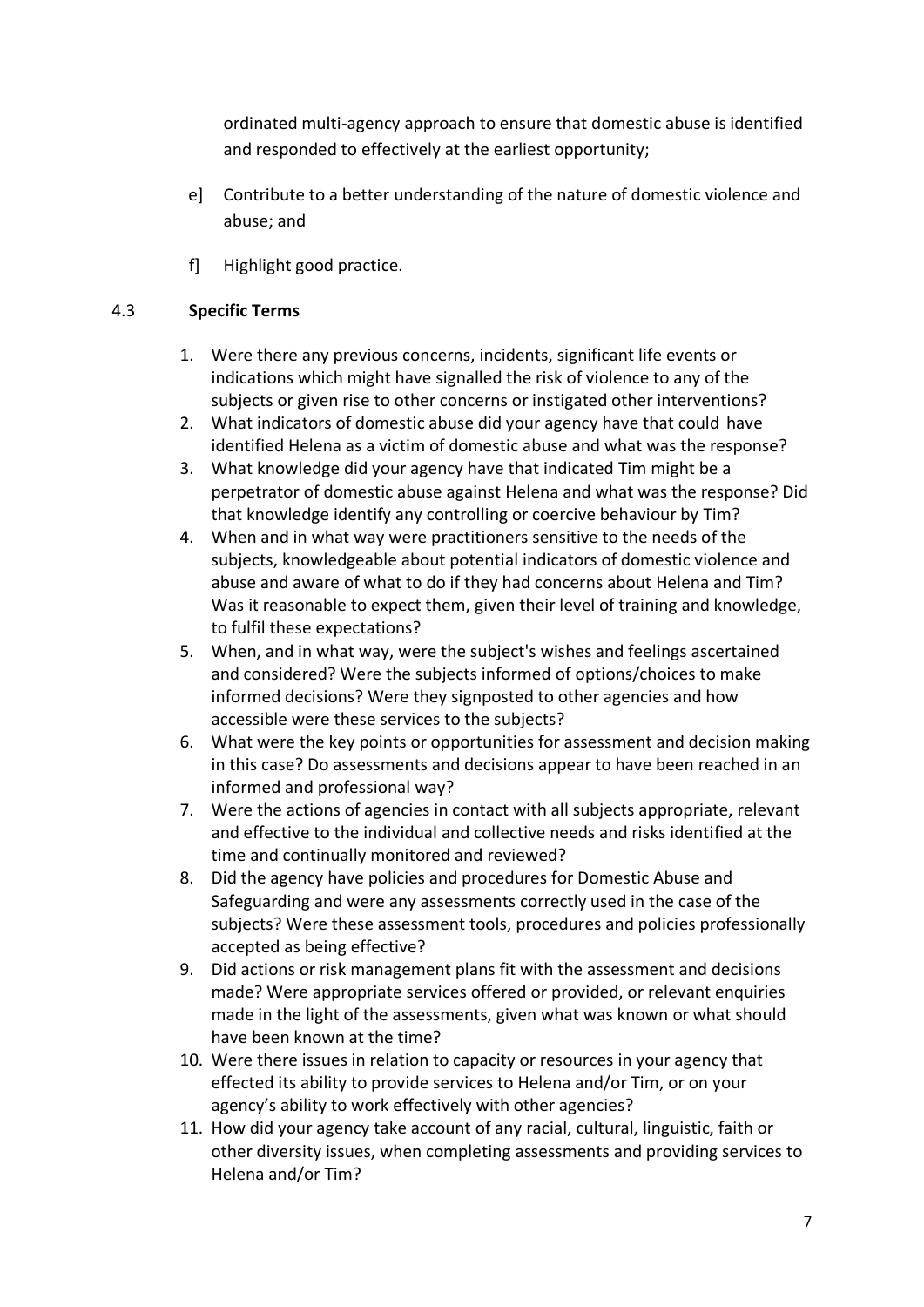- 12. What learning has emerged for your agency?
- 13. Are there any examples of outstanding or innovative practice arising from this case?
- 14. Does the learning in this review appear in other domestic homicide reviews commissioned by Cardiff Community Safety Partnership?

## **5. METHOD**

- 5.1 On 2 June 2020 Carol Ellwood-Clarke was appointed as the Independent Chair and Author. The Chair was supported in the role by Ged McManus.
- 5.2 The first meeting of the DHR panel determined the period the review would cover. The review panel determined which agencies were required to submit written information and in what format. Those agencies with substantial contact were asked to produce individual management reviews and the others, short reports. The Chair provided training to Individual Management Review (IMR) $3$ Authors to assist in the completion of the written reports.
- 5.3 Some agencies interviewed staff involved in the case to gain a better understanding of how and why decisions were made. The written material produced was distributed to panel members and used to inform their deliberations. During these deliberations additional queries were identified and auxiliary information sought.
- 5.4 The DHR Chair liaised with the panel members to identify family members or friends to help inform the DHR process. Contact with family was facilitated by the National Homicide Service worker, whom the Chair provided timely updates on at key points in the review. Due to the criminal investigation and court proceedings no direct contact was made with the family until after the conclusion in February 2021. Thereafter, the Chair engaged with the family. See Section 6.
- 5.5 In April 2021, the Chair liaised with Tim's Offender Manager to seek his engagement in the review. The Offender Manager facilitated a letter of introduction to be delivered to Tim. Tim agreed to be contribute to the review process and a meeting was held with Tim in the presence of his Offender Manager. The meeting took place online due to the ongoing Covid-19 pandemic. Tim's contribution to the review is reflected in the report where relevant.
- 5.6 Health Authorities involved in the review declined to share information held in relation to Tim without his expressed consent. The Chair was informed that this is

<sup>&</sup>lt;sup>3</sup> Individual Management Review: a templated document setting out the agency's involvement with the subjects of the review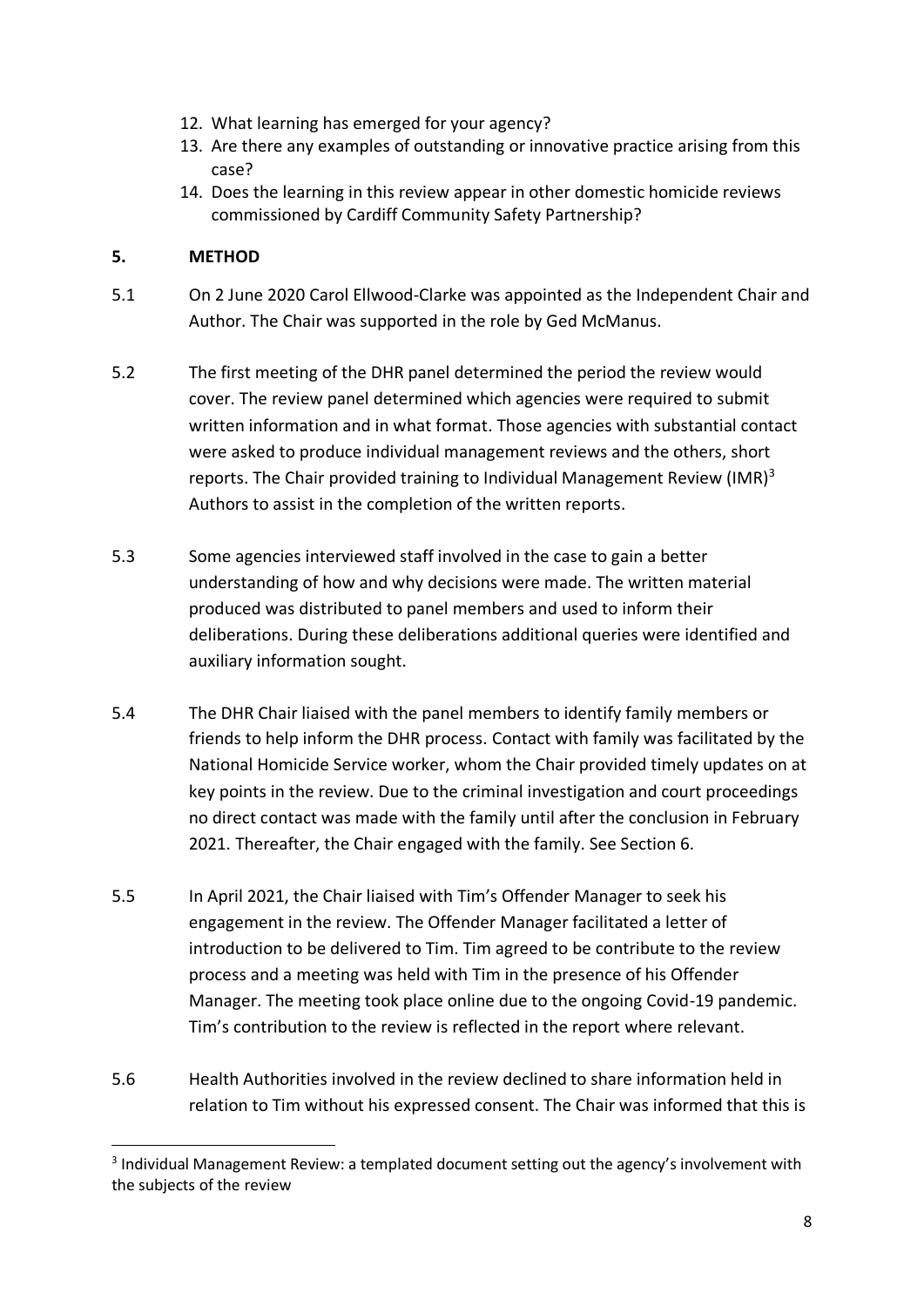an overarching decision held by the relevant authorities that has been raised and highlighted to the Home Office on previous DHRs. The Chair liaised with Tim's Offender Manager and arranged for Tim to sign a letter of consent to allow access to his health and University records for the purposes of the DHR. In relation to Tim's health records, information was provided from PARIS which is the electronic notes for any community services and Mental Health services. There was no access to Tim's GP records.

- 5.7 The Chair of the Community Safety Partnership agreed for an extension of the timeframe for the DHR to be completed as a result of delays due to the criminal investigation and ongoing Covid-19 pandemic. The Home Office were notified of the extension.
- 5.8 Thereafter a draft overview report was produced which was discussed and refined at panel meetings before being agreed. The draft report was shared with Helena's family who were invited to make any additional contributions or corrections.

# **6. INVOLVEMENT OF FAMILY, FRIENDS, WORK COLLEAGUES, NEIGHBOURS AND THE WIDER COMMUNITY**

- 6.1 The Chair wrote to Helena's mother, father and sister to inform them of the review and included the Home Office Domestic Homicide Review leaflet for families and the Advocacy After Fatal Domestic Abuse leaflet (AAFDA)<sup>4</sup>.
- 6.2 Contact with the family was suspended until after the criminal trial and sentence. During this time the Chair maintained contact with the National Homicide Worker to advise on the progression of the DHR.
- 6.3 In April 2021, the Chair spoke with Helena's mother and father, via a video call. They were supported in this process by their National Homicide Service Worker. Helena's mother and father provided valuable information to the review, which has been reflected in the report where relevant.
- 6.4 The Chair spoke with Helena's sister via telephone who provided additional information for the review. Helena's sister was supported by her National Homicide Service Worker.
- 6.5 The police provided the Chair with extracts from statements from Helena's friends and previous work colleagues that had been obtained during the criminal

<sup>4</sup> https://aafda.org.uk/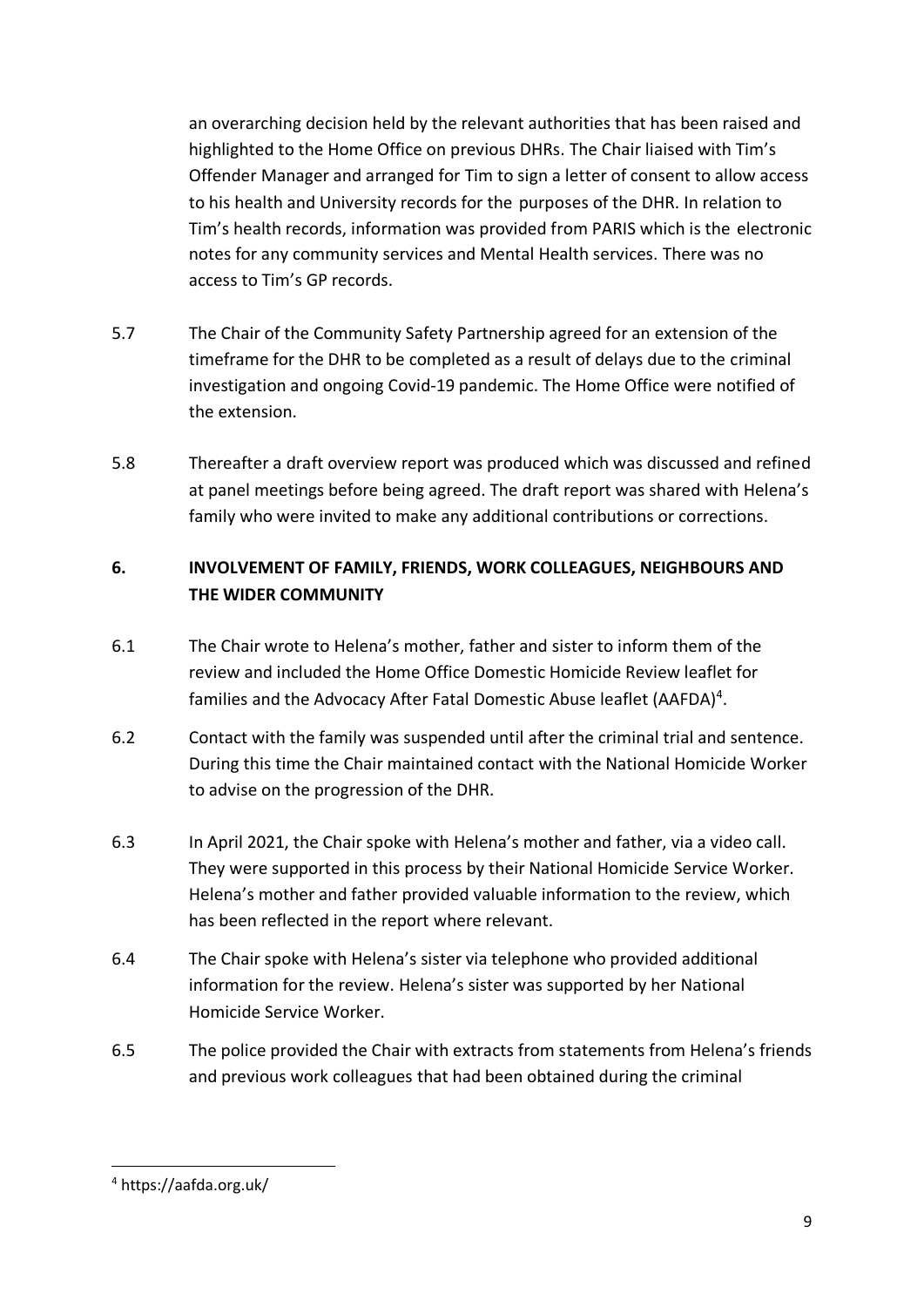investigation. Relevant information from these documents has been reflected within the report.

- 6.6 The Chair contacted the housing provider for Helena and Tim's rental property to establish if there was any additional information that could help inform the review. The Chair was informed that there was no relevant information and that the murder of Helena had come as a shock to them as she was a 'lovely girl' and that they were happy with their tenancy.
- 6.7 Helena's mentor from Inspire to Work, who had worked with Helena during the summer of 2018, was on maternity leave at the time of this review and it was determined that contact would not be progressed.
- 6.8 The Chair discussed the contents of the report with family, prior to the family being sent a draft copy. The report was also shared with the National Homicide Caseworker supporting the family.
- 6.9 Helena's father sought additional support from AAFDA, and the Chair liaised with the Senior Advocate from AAFDA appointed to the case and discussed the DHR review process as well as sharing a draft copy of the report.

## **7. CONTRIBUTORS TO THE REVIEW**

7.1 This table show the agencies who provided information to the review.

| <b>Agency</b>                             | <b>IMR</b> | <b>Chronology</b> | <b>Report</b> |
|-------------------------------------------|------------|-------------------|---------------|
| University 1                              | ✓          |                   |               |
| Cardiff and Vale University Health Board  | ✓          |                   |               |
| Cardiff Women's Aid                       | ✓          |                   |               |
| Department of Works and Pensions          |            |                   |               |
| Into Work Advice Service (Inspire to Work | ✓          |                   |               |
| Project)                                  |            |                   |               |
| South Wales Fire and Rescue               |            |                   |               |
| South Wales Police                        | ✓          |                   |               |
| University 2                              |            |                   |               |
| Welsh Ambulance Service NHS Trust         | ✓          |                   |               |
| <b>West Mercia Police</b>                 |            |                   |               |

- 7.2 Nil returns were received from
	- University 2 (unable to provide without consent)
	- National Probation Service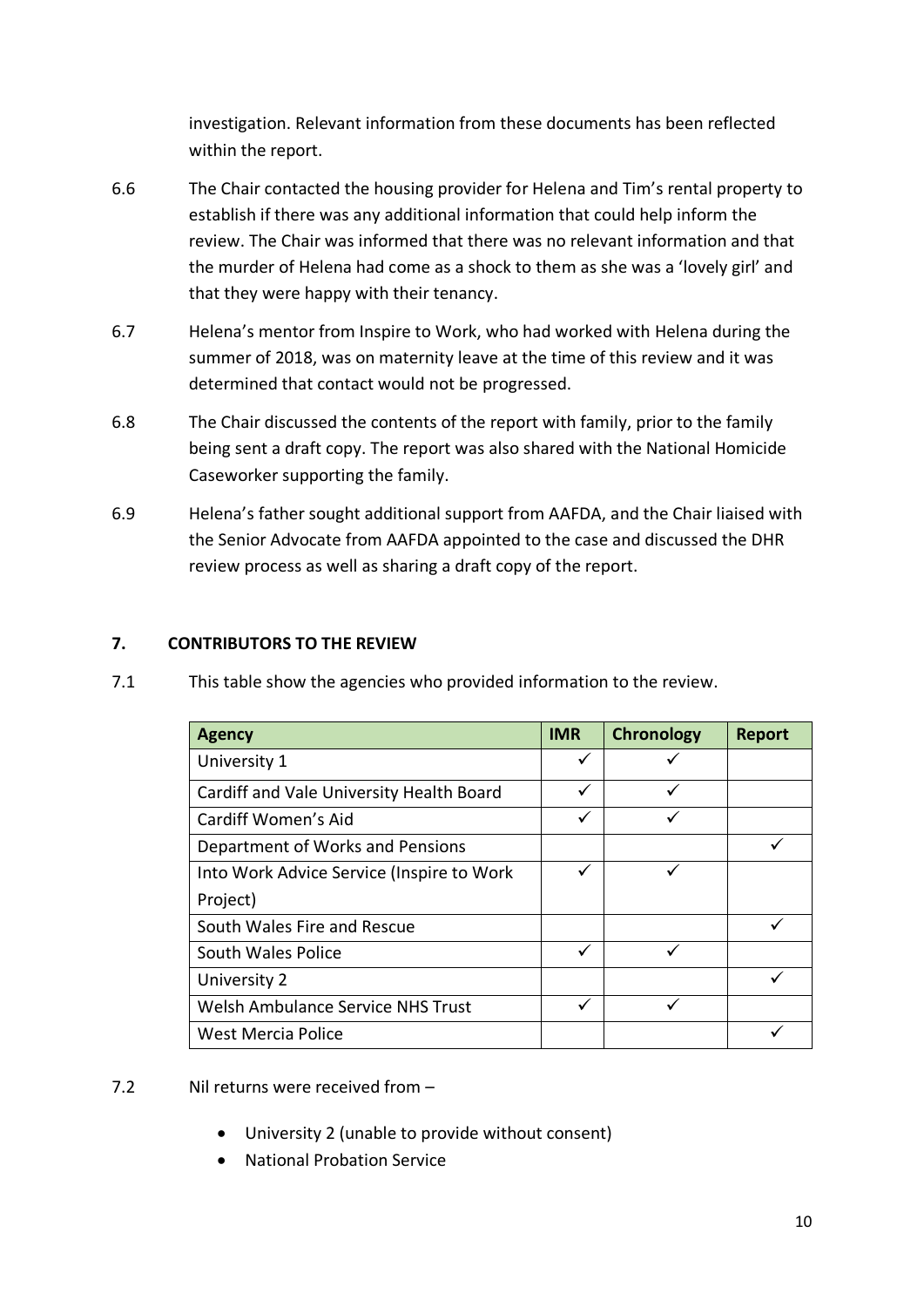- Cardiff Adult Social Care
- Safer Wales
- Cardiff Alcohol and Drug Team
- 7.3 The IMR's contained a declaration of independence by their authors and the style and content of the material indicated an open and self-analytical approach together with a willingness to learn. All the authors explained they had no management of the case or direct managerial responsibility for the staff involved with this case.
- 7.4 Below is a summary of agencies contributing to the review –

## **University 1**

University 1 is a top five university for research excellence in a beautiful, studentfriendly capital city. Founded in 1883 as the University College of South Wales and Monmouthshire, it became a founding college of the University of Wales in 1893.

## **Cardiff and Vale University Health Board**

Cardiff and Vale University Health Board provides health services to residents and visitors within Cardiff and the Vale of Glamorgan. General Practice (GP services) are provided under the General Medical Services Contract 2004 this sits adjacent to the Primary Community and Intermediate Care Board of Cardiff and Vale UHB. As an agency the services provided by health professionals are diverse and cover all medical specialties; most people are known to health services from birth to murder, thus generating considerable recorded material.

#### **Cardiff Women's Aid**

Cardiff Women's Aid is a charity organisation which has worked for over 45 years to end all forms of violence against women, girls, children and young people. Since April 2018, Cardiff Women's Aid has worked in partnership with BAWSO<sup>5</sup> and Llamau<sup>6</sup> to deliver the Violence Against Women, Domestic Abuse & Sexual Violence Service across Cardiff under the RISE-Cardiff<sup>7</sup> service.

#### **Department of Work and Pensions**

The Department for Work and Pensions (DWP) is responsible for welfare, pensions and child maintenance policy. As the UK's biggest public service

<sup>7</sup> <https://rise-cardiff.cymru/>

<sup>5</sup> <https://bawso.org.uk/contact-us/>

<sup>6</sup> <https://www.llamau.org.uk/>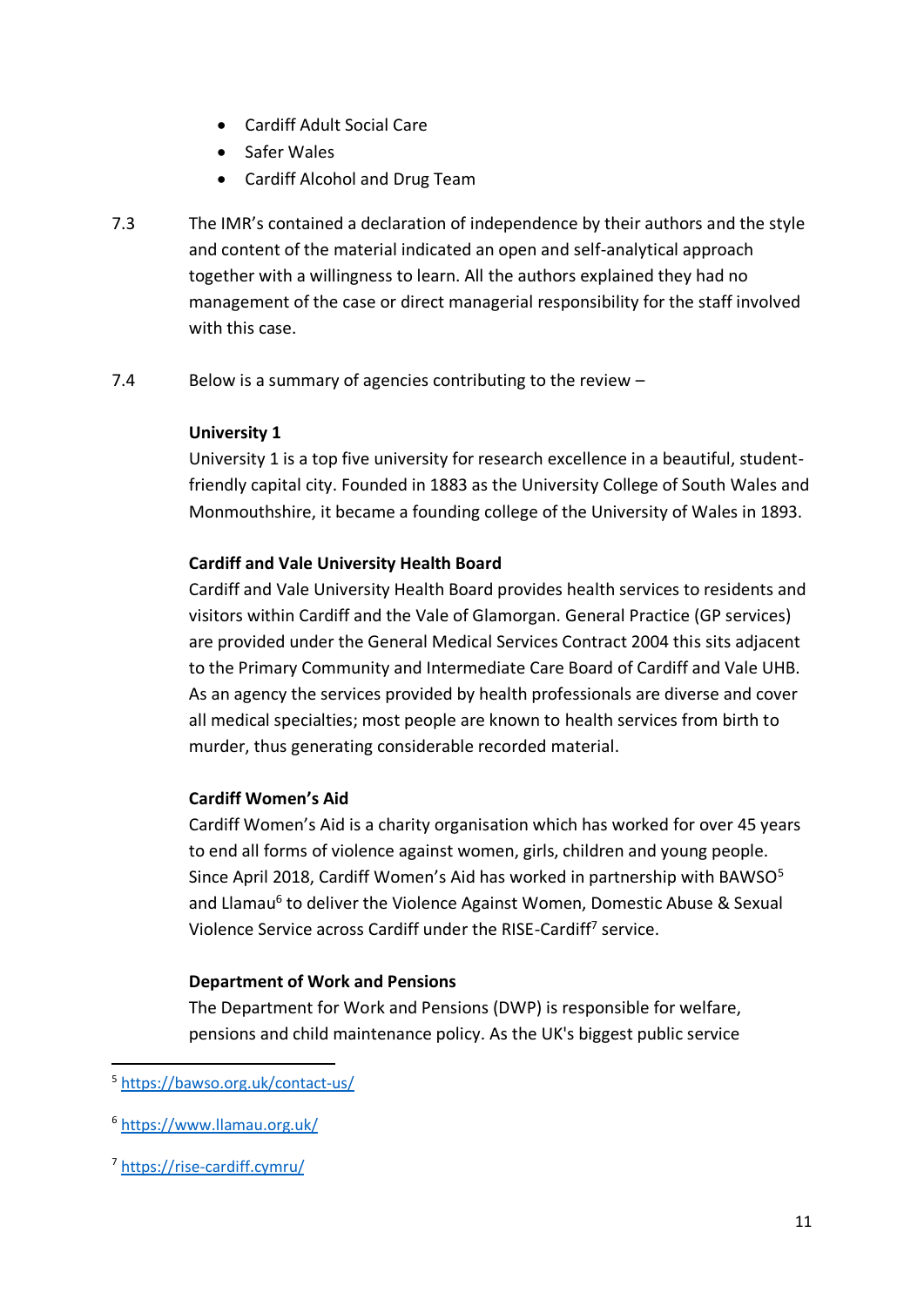department it administers the State Pension and a range of working age, disability and ill health benefits to around 20 million claimants and customers.

#### **Into Work Advice Service (Cardiff Council)**

Into Work Advice Service brings together numerous funding streams, including Communities for Work and Communities for Work Plus, Welsh Government and various other European funding streams alongside the Council's own resources to create a cohesive employment, skills and agency service. There are approximately 140 staff in the overall service; with 25 in the youth team who are funded by: Local Authority funding, Welsh government, European Social Funding, Home Office, DWP, Supporting People funds.

#### **South Wales Fire and Rescue Service**

South Wales Fire and Rescue Service is the fire and rescue service covering the ten Welsh principal areas of Blaenau Gwent, Bridgend, Caerphilly, Cardiff, Merthyr Tydfil, Monmouthshire, Newport, Rhondda Cynon Taf, Torfaen and Vale of Glamorgan.

#### **South Wales Police**

South Wales Police provides a policing service to 1.3 million people covering 42% of Wales' population with around 49% of the total crime in Wales. The Force is developing ever closer partnerships to protect vulnerable people through multiagency hubs. The Force has also introduced a tri-service centre with two Fire and Rescue Services and the Wales Ambulance Service Trust. The Force works with other forces and partners to deliver services collaboratively to the communities of South Wales. The Force area includes 64 of the 100 most deprived communities in Wales and is a diverse region featuring rural, coastal and urban policing challenges including the two most populated cities in Wales, Swansea and the capital city, Cardiff, which attracts over 18 million visitors per year and is home to over 94,000 students.

#### **Welsh Ambulance NHS Service Trust**

Welsh Ambulance Services NHS Trust (WAST) is the national ambulance service for Wales, providing services to over 3 million people across 8,000 square miles of diverse and challenging urban, coastal and rural landscape. We provide emergency clinical care and non-emergency hospital transport. Our call handlers deal with more than half a million calls every year, 24 hours a day, 7 days a week and 365 days of the year. We attend more than 250,000 emergency calls annually, over 50,000 urgent calls and transport over 1.3 million non-emergency patients. We operate from 90 ambulance stations, 3 contact centres, 3 regional offices and 5 vehicle workshops. We are at the forefront of innovation in unplanned clinical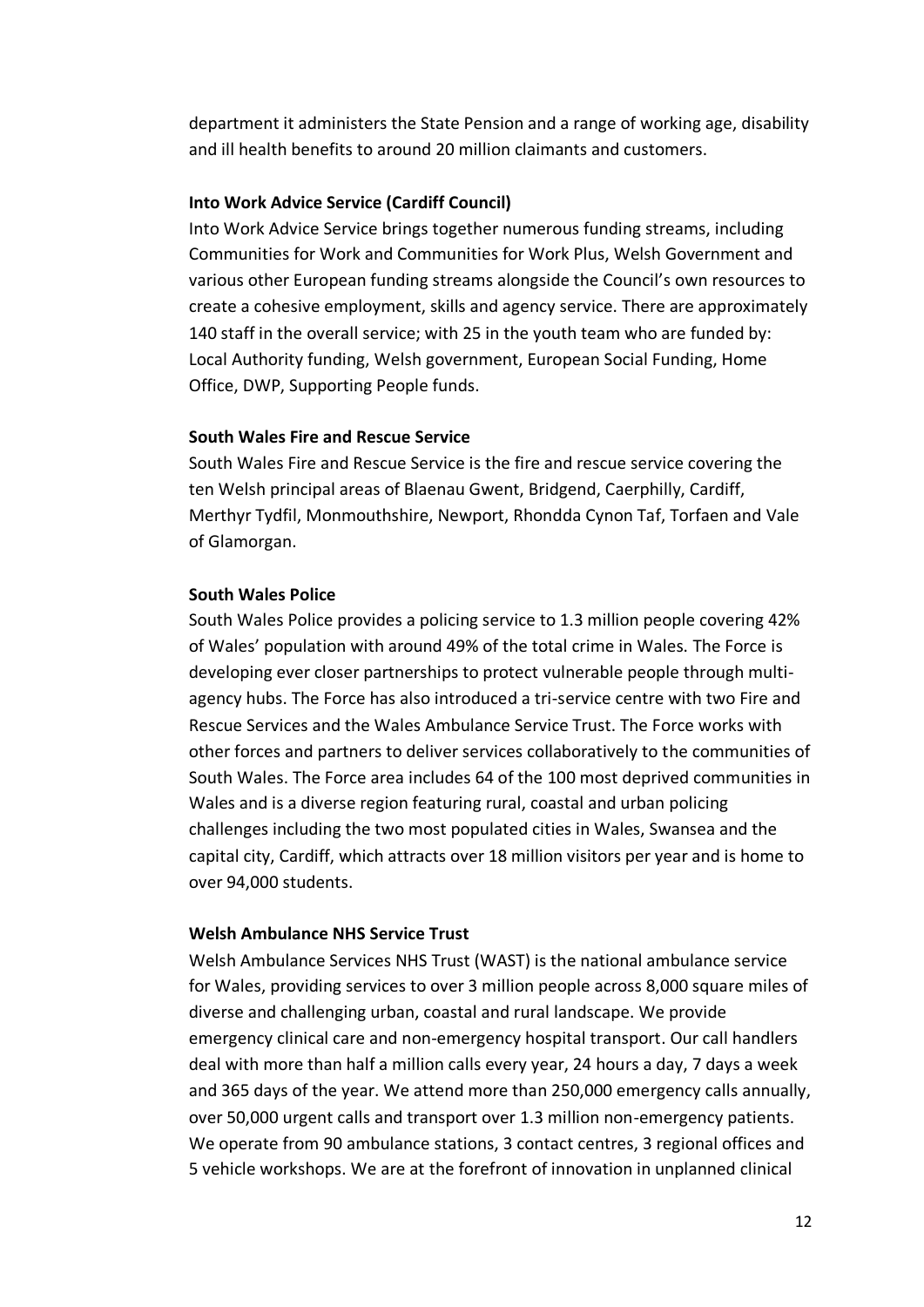care, providing thousands of patients a year with advice, support and signposting to the right services through our "*hear and treat*" services. We host the NHS111 Wales service, which is an amalgamation of NHS Direct Wales (a 24 hour health advice service and information for the public) and the front end call handling and clinical triage elements of the GP out-of-hours services.

### **West Mercia Police**

West Mercia Police, formerly known as West Mercia Constabulary, is the territorial police force responsible for policing the counties of Herefordshire, Shropshire and Worcestershire in England. The Force area covers 2,868 square miles making it the fourth largest police area in England and Wales.

## **8. THE REVIEW PANEL MEMBERS**

| 8.1 | This table shows the review panel members. |  |
|-----|--------------------------------------------|--|
|-----|--------------------------------------------|--|

| <b>Review Panel Members</b> |                           |                           |
|-----------------------------|---------------------------|---------------------------|
| <b>Name</b>                 | <b>Job Title</b>          | <b>Organisation</b>       |
| Beth Aynsley <sup>8</sup>   | Independent               | South Wales Police        |
|                             | Protecting                |                           |
|                             | <b>Vulnerable Persons</b> |                           |
|                             | Manager                   |                           |
| Carol Ellwood-Clarke        | Independent Chair         |                           |
|                             | and Author                |                           |
| Paula Hardy                 | Strategic Lead for        | Police and Crime          |
|                             | Victims and               | Commissioner's Office,    |
|                             | Vulnerability             | South Wales               |
| Nikki Harvey <sup>9</sup>   | Head of                   | <b>Welsh Ambulance</b>    |
|                             | Safeguarding              | <b>Services NHS Trust</b> |
| Linda Hughes-Jones          | Head of                   | Cardiff & Vale            |
|                             | Safeguarding              | University Health Board   |
| <b>Claire Humphries</b>     | <b>Safeguarding Nurse</b> | Cardiff & Vale            |
|                             | Advisor                   | University Health Board   |
| <b>Gwenan Jones-Parry</b>   | Safeguarding              | <b>Welsh Ambulance</b>    |
|                             | Specialist Paramedic      | <b>Services NHS Trust</b> |
| Nicola Jones                | Domestic Abuse Co-        | <b>Cardiff Council</b>    |
|                             | ordinator                 |                           |
| John Lane                   | Independent               | South Wales Police        |
|                             | Protecting                |                           |

<sup>&</sup>lt;sup>8</sup> Attended two panel meetings and was replaced by John Lane.

<sup>&</sup>lt;sup>9</sup> Attended up to and including third panel meeting and was replaced by Gwenan Jones-Parry.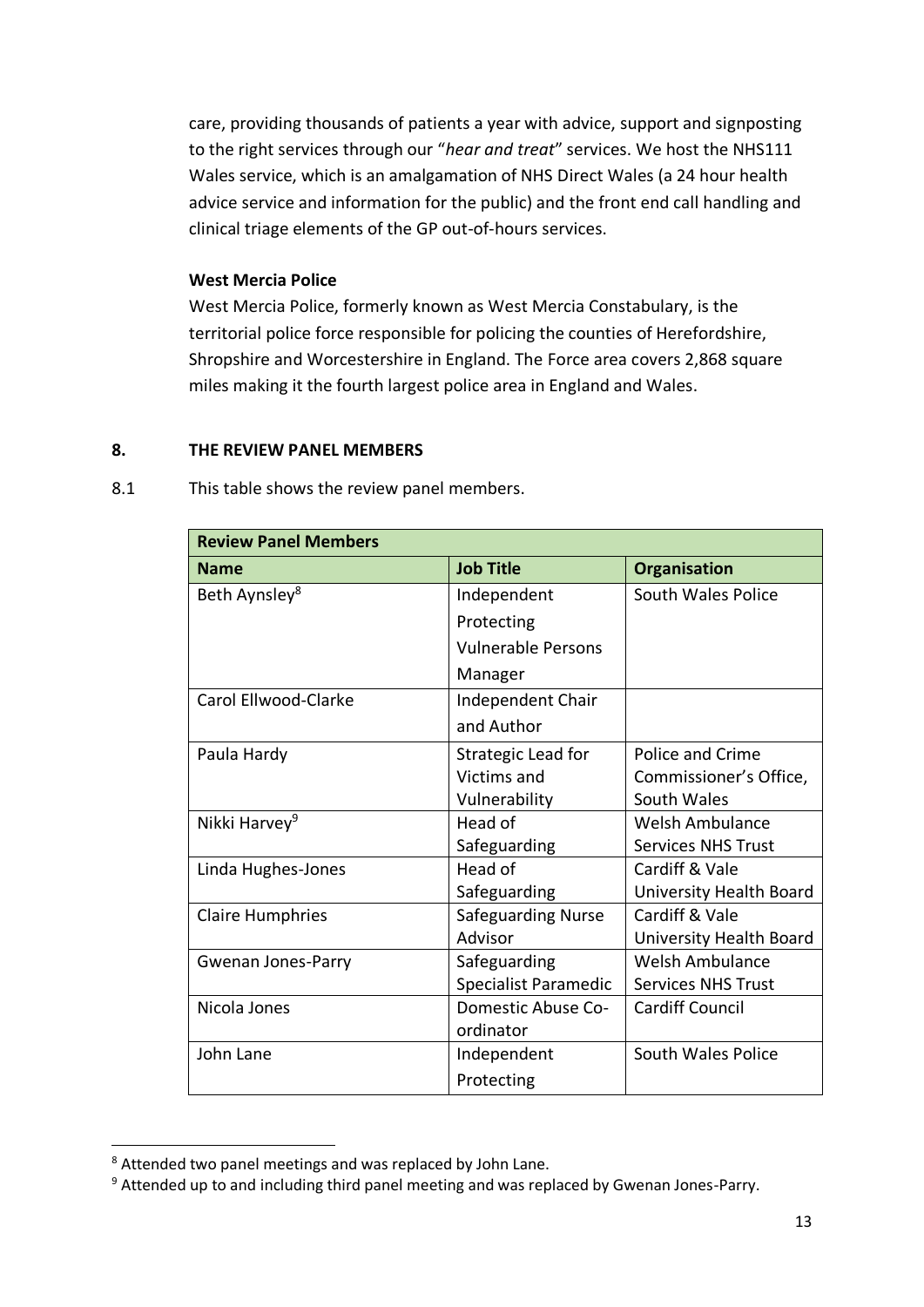|                              | <b>Vulnerable Persons</b> |                              |
|------------------------------|---------------------------|------------------------------|
|                              | Manager                   |                              |
| <b>Ged McManus</b>           | Independent               |                              |
|                              | Reviewer                  |                              |
| David Murray-Dickson         | <b>Adult Services</b>     | <b>Cardiff Council</b>       |
|                              | Safeguarding              |                              |
|                              | Manager                   |                              |
| Jenny Rogers                 | <b>Community Safety</b>   | <b>Cardiff Council</b>       |
|                              | Manager                   |                              |
| Zbig Sobiesierski            | Director of               | <b>University of Cardiff</b> |
|                              | Continuing and            |                              |
|                              | Professional              |                              |
|                              | Education,                |                              |
|                              | University 1              |                              |
| Natalie Southgate            | Improvement               | Gender Specific              |
|                              | Project Manager           | Services, Cardiff            |
|                              |                           | Council                      |
| <b>Gareth Speers</b>         | Into Work Co-             | Into Work Advice             |
|                              | ordinator                 | Service, Cardiff Council     |
| Jemma Thompson <sup>10</sup> | <b>High Priestess</b>     | <b>Alexandrian Tradition</b> |
|                              |                           | of Witchcraft                |
| Stuart Wales*                | Detective Inspector       | South Wales Police           |
| Nicola Winstanley            | <b>Business Manager</b>   | <b>Cardiff Council</b>       |
|                              |                           |                              |

\* - Attended first meeting only

- 8.2 The Chair of Cardiff Community Safety Partnership was satisfied that the Panel Chair and author were independent. In turn, the Panel Chair believed there was sufficient independence and expertise on the panel to safely and impartially examine the events and prepare an unbiased report.
- 8.3 The panel met six times and the circumstances of Helena's murder were considered in detail with matters freely and robustly considered, to ensure all possible learning could be obtained. Due to the Covid-19 pandemic panel

 $10$  Jemma Thompson was appointed to the panel as an expert panel member. Jemma is a High Priestess in the Alexandrian Tradition of Witchcraft who has been an active member of the Pagan community for over 20 years and has recently been taken on by the Pagan Federation as a Chaplain. She is an active member of the Interfaith community, working with other religious leaders/spokespersons to dispel fear and misunderstanding and promote religious and cultural tolerance.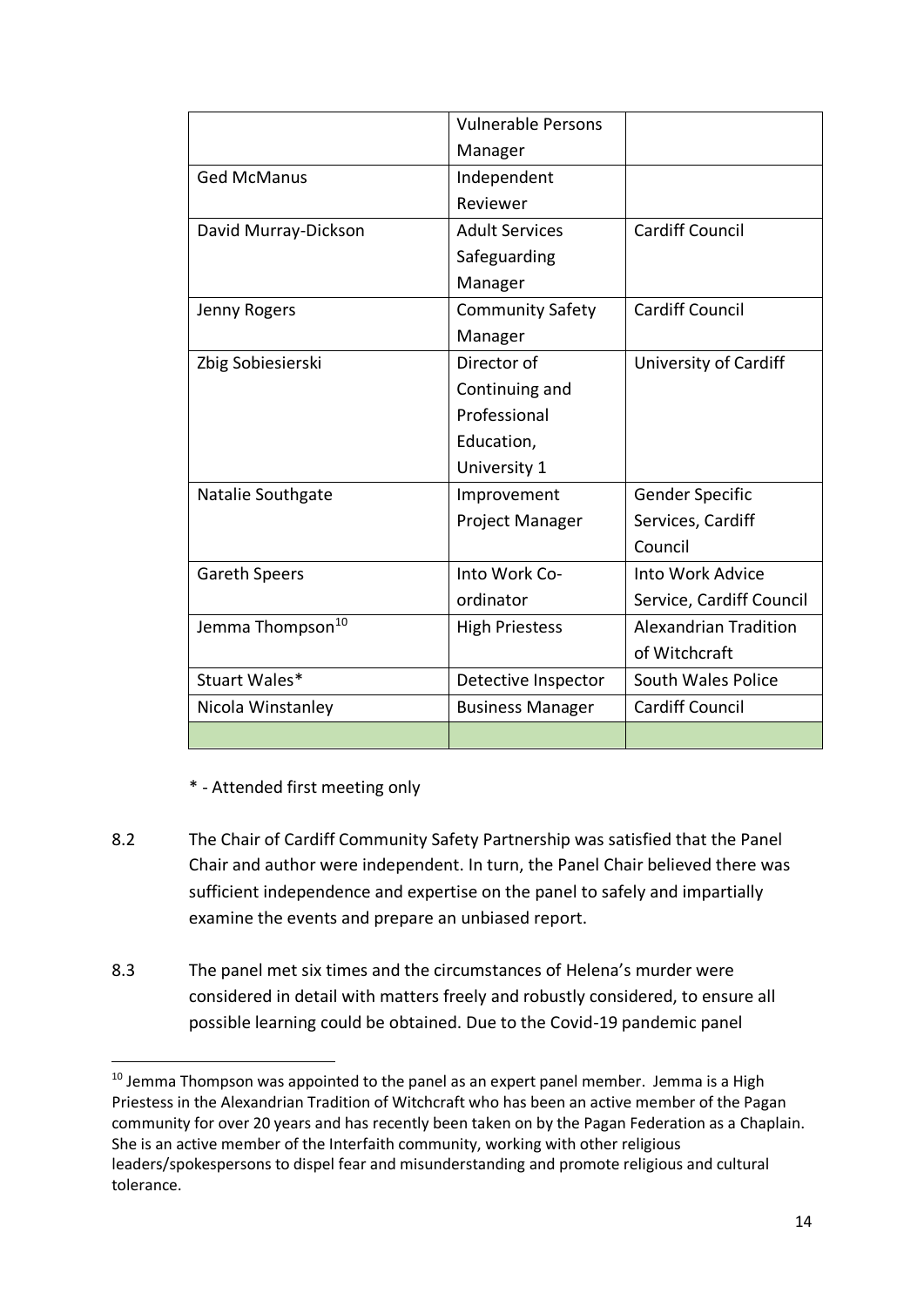meetings met virtually. Outside of the meetings the Chair's queries were answered promptly via email or telephone call and in full.

8.4 The Community Safety Partnership were unable to secure the attendance of an independent domestic abuse professional at meetings for logistical reasons. However several members of the panel have extensive professional domestic abuse experience, for example the domestic abuse Co-ordinator for Cardiff Council and the Strategic Leads for Victim and Vulnerability for Crime Commissioner's Office both of whom were independent of agencies involved in the review. The chair of the DHR panel was satisfied that the panel had sufficient relevant experience.

## **9. CHAIR AND AUTHOR OF THE OVERVIEW REPORT**

- 9.1 Sections 36 to 39 of the Home Office Multi-Agency Statutory Guidance for the Conduct of Domestic Homicide Reviews December 2016 sets out the requirements for review chairs and authors.
- 9.2 Carol Ellwood Clarke was appointed as the DHR Independent Chair. She is an independent practitioner who has chaired and written previous DHRs and other safeguarding reviews. Carol retired from public service [British policing] in 2017 after thirty years during which she gained experience of writing independent management reviews, as well as being a panel member for Domestic Homicide Reviews, Child Serious Case Reviews and Safeguarding Adults Reviews. In January 2017 she was awarded the Queens Police Medal (QPM) for her policing services to Safeguarding and Family Liaison. In addition, she is an Associate Trainer for SafeLives<sup>11</sup>.
- 9.3 Ged McManus is an independent practitioner who has chaired and written previous DHRs and Safeguarding Adult Reviews. He has experience as an Independent Chair of a Safeguarding Adult Board. He served for over thirty years in different police services in England. Prior to leaving the police service in 2016 he was a Superintendent with particular responsibility for partnerships including Community Safety Partnership and Safeguarding Boards.
- 9.4 Between them they have undertaken the following types of reviews: child serious case reviews, safeguarding adult reviews, multi-agency public protection arrangements [MAPPA] serious case reviews, domestic homicide reviews and have completed the Home Office online training for undertaking DHRs.

<sup>11</sup> https://safelives.org.uk/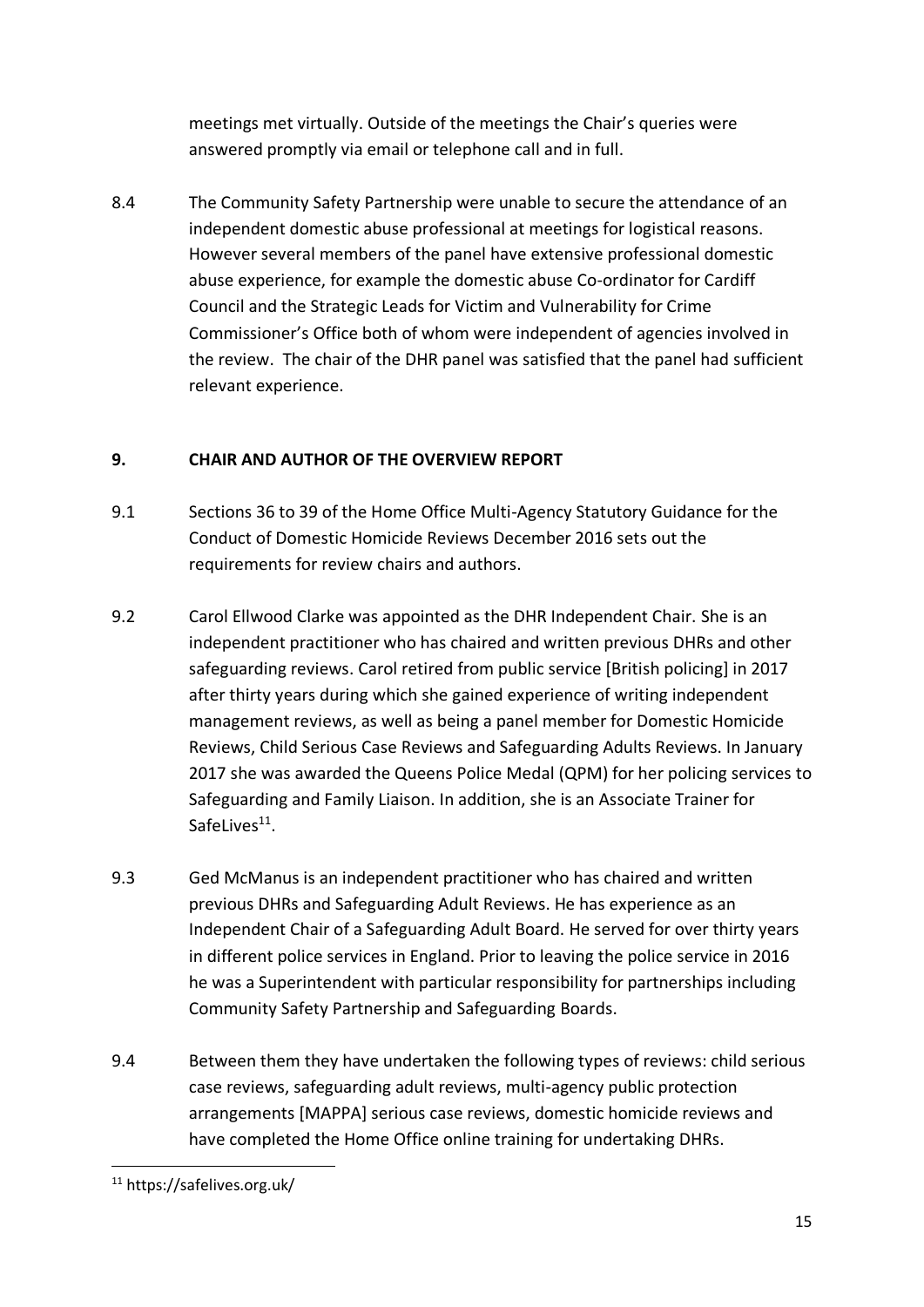9.5 Neither practitioner has worked for any agency providing information to the review.

## **10. PARALLEL REVIEWS**

- 10.1 HM Coroner for South Wales Central opened and adjourned an inquest. Notification of the DHR was made to HM Coroner. Following the conclusion of the criminal trial and at the request of the family, an inquest was not held.
- 10.2 South Wales Police completed a criminal investigation following Helena's murder. Tim was charged with Helena's murder. At the end of 2020, following a trial at Newport Crown Court, Tim was found guilty of Helena's murder. At the beginning of 2021 Tim was sentenced to life imprisonment, with a requirement to serve a minimum sentence of 18 years.
- 10.3 The review was not aware of any other investigations that have taken place since Helena's murder.

## **11. EQUALITY AND DIVERSITY**

- 11.1 Section 4 of the Equality Act 2010 defines protective characteristics as:
	- ➢ **age** [for example an age group would include "over fifties" or twenty-oneyear-olds. A person aged twenty-one does not share the same characteristic of age with "people in their forties". However, a person aged twenty-one and people in their forties can share the characteristic of being in the "under fifty" age range].
	- ➢ **disability** [for example a man works in a warehouse, loading and unloading heavy stock. He develops a long-term heart condition and no longer has the ability to lift or move heavy items of stock at work. Lifting and moving such heavy items is not a normal day-to-day activity. However, he is also unable to lift, carry or move moderately heavy everyday objects such as chairs, at work or around the home. This is an adverse effect on a normal day-to-day activity. He is likely to be considered a disabled person for the purposes of the Act].
	- ➢ **gender reassignment** [for example a person who was born physically female decides to spend the rest of her life as a man. He starts and continues to live as a man. He decides not to seek medical advice as he successfully 'passes' as a man without the need for any medical intervention. He would have the protected characteristic of gender reassignment for the purposes of the Act].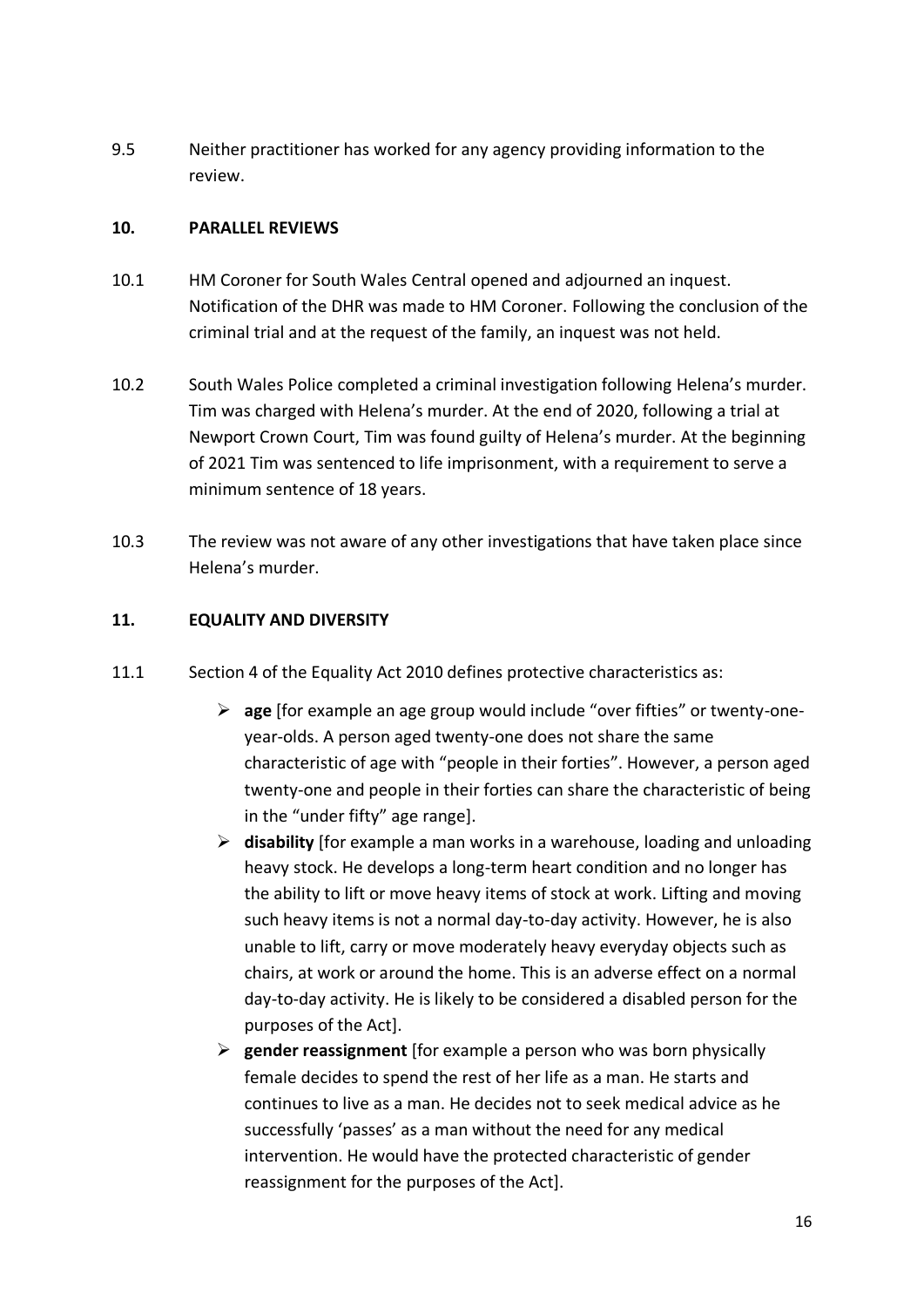- ➢ **marriage and civil partnership** [for example a person who is engaged to be married is not married and therefore does not have this protected characteristic. A divorcee or a person whose civil partnership has been dissolved is not married or in a civil partnership and therefore does not have this protected characteristic].
- ➢ **pregnancy and maternity**
- ➢ **race** [for example colour includes being black or white. Nationality includes being a British, Australian or Swiss citizen. Ethnic or national origins include being from a Roma background or of Chinese heritage. A racial group could be "black Britons" which would encompass those people who are both black and who are British citizens].
- ➢ **religion or belief** [for example the Baha'i faith, Buddhism, Christianity, Hinduism, Islam, Jainism, Judaism, Rastafarianism, Sikhism and Zoroastrianism are all religions for the purposes of this provision. Beliefs such as humanism and atheism would be beliefs for the purposes of this provision but adherence to a particular football team would not be].
- ➢ **sex**
- ➢ **sexual orientation** [for example a man who experiences sexual attraction towards both men and women is "bisexual" in terms of sexual orientation even if he has only had relationships with women. A man and a woman who are both attracted only to people of the opposite sex from them share a sexual orientation. A man who is attracted only to other men is a gay man. A woman who is attracted only to other women is a lesbian. So, a gay man and a lesbian share a sexual orientation].
- 11.2 Section 6 of the Act defines 'disability' as:
	- [1] A person [P] has a disability if  $-$
	- [a] P has a physical or mental impairment, and

[b] The impairment has a substantial and long-term adverse effect on P's ability to carry out normal day-to-day activities. **12**

11.3 The panel determined that Helena's mental health may have been a disability as within Section 4 of the Equality Act 2010. Further analysis of this is covered at 14.3.6.

Professionals applied the principle of Section 1 Mental Capacity Act 2005:

 'A person must be assumed to have capacity unless it is established that he lacks capacity'.

 $12$  Addiction/Dependency to alcohol or illegal drugs are excluded from the definition of disability.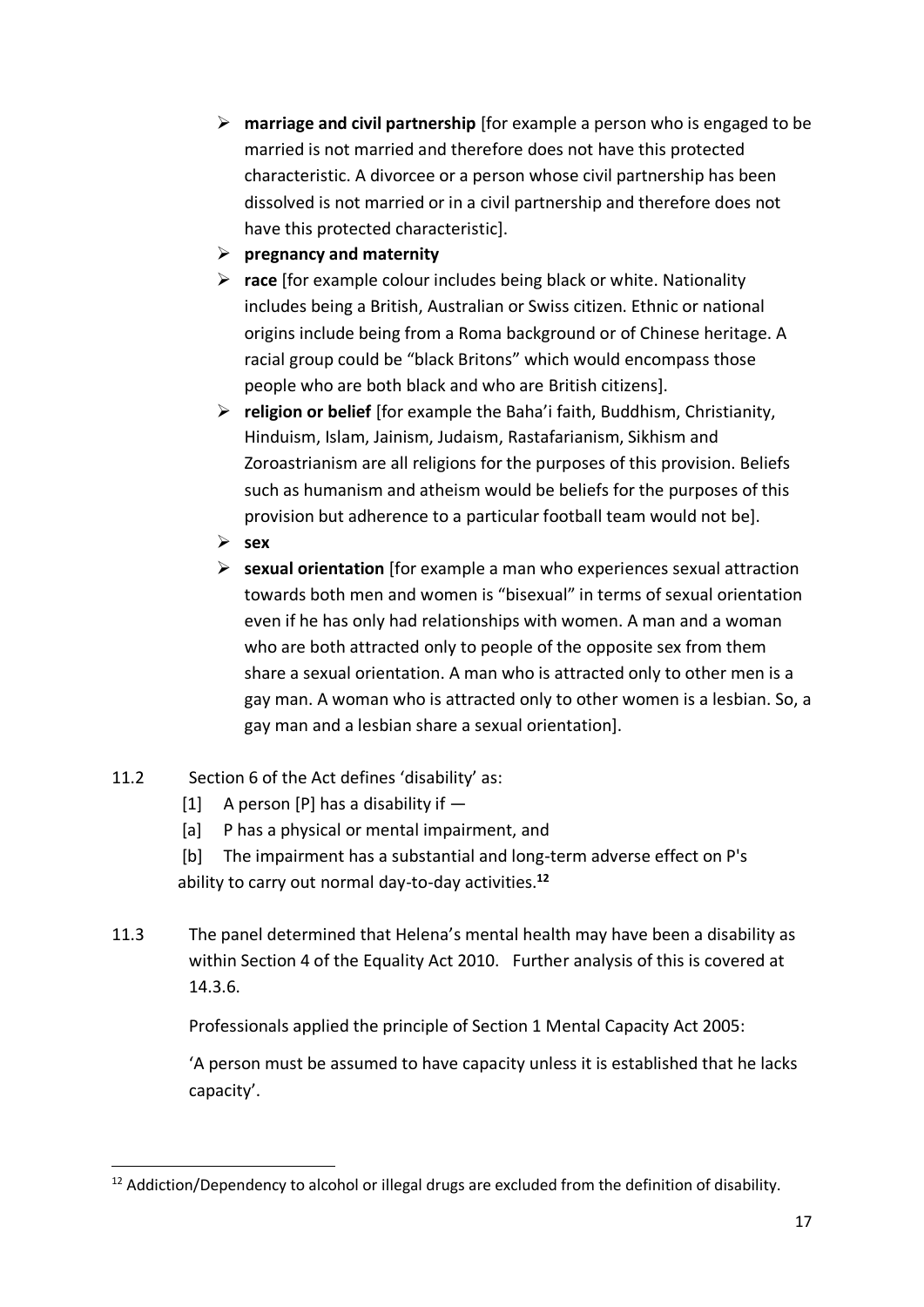There was nothing in agency records that indicated that any subjects of the review lacked capacity<sup>13</sup> in accordance with Mental Capacity Act 2005.

- 11.4 In 2016 Helena was subject of a mental health review undertaken by a Consultant Psychiatrist. The review identified that Helena had a history of abusive relationships with men, which Helena had not realised were abusive at the time. The psychiatrist reported that Helena's mood changes and 'dissociative' behaviours could be explained by Helena having - 'complex trauma related to abuse and leading to dissociative episodes. <sup>14</sup> The psychiatrist determined that Helena required psychological therapy. Relevant research in this area is included at Section 15.
- 11.5 This diagnosis was prior to the timescales of the review. The DHR panel have not had access to the evidence to support this diagnosis.

Principle 3, [Unwise decisions] "you must also remember that if a person makes a decision which you consider eccentric or unwise this does not necessarily mean that the person lacks capacity to make the decision".

Principles 1 – 3 will support the process before or at the point of determined whether someone lacks capacity.

Principles 4 [Best Interest] "Anything done for or on behalf of a person who lacks mental capacity must be done in their best interest".

<sup>14</sup> <https://www.nhs.uk/mental-health/conditions/dissociative-disorders/>

Symptoms of dissociative disorder can vary but may include: feeling disconnected from yourself and the world around you forgetting about certain time periods, events and personal information feeling uncertain about who you are having multiple distinct identities feeling little or no physical pain Dissociation is a way the mind copes with too much stress.

<sup>&</sup>lt;sup>13</sup> The Mental Capacity Act 2005 established the following principles;

Principle 1 [A presumption of capacity] states "you should always start from the assumption that the person has the capacity to make the decision in question".

Principle 2 [Individuals being supported to make their own decisions] "you should also be able to show that you have made every effort to encourage and support the person to make the decision themselves".

Principle 5 [Less Restrictive Option], "Someone making a decision or acting on behalf of a person who lacks capacity must consider whether it is possible to decide or act in a way that would interfere less with the persons rights and freedoms of action, or whether there is a need to decide or act at all. Any interventions should be weighed up in particular circumstances of the case". [Mental Capacity Act Guidance, Social Care Institute for Excellence]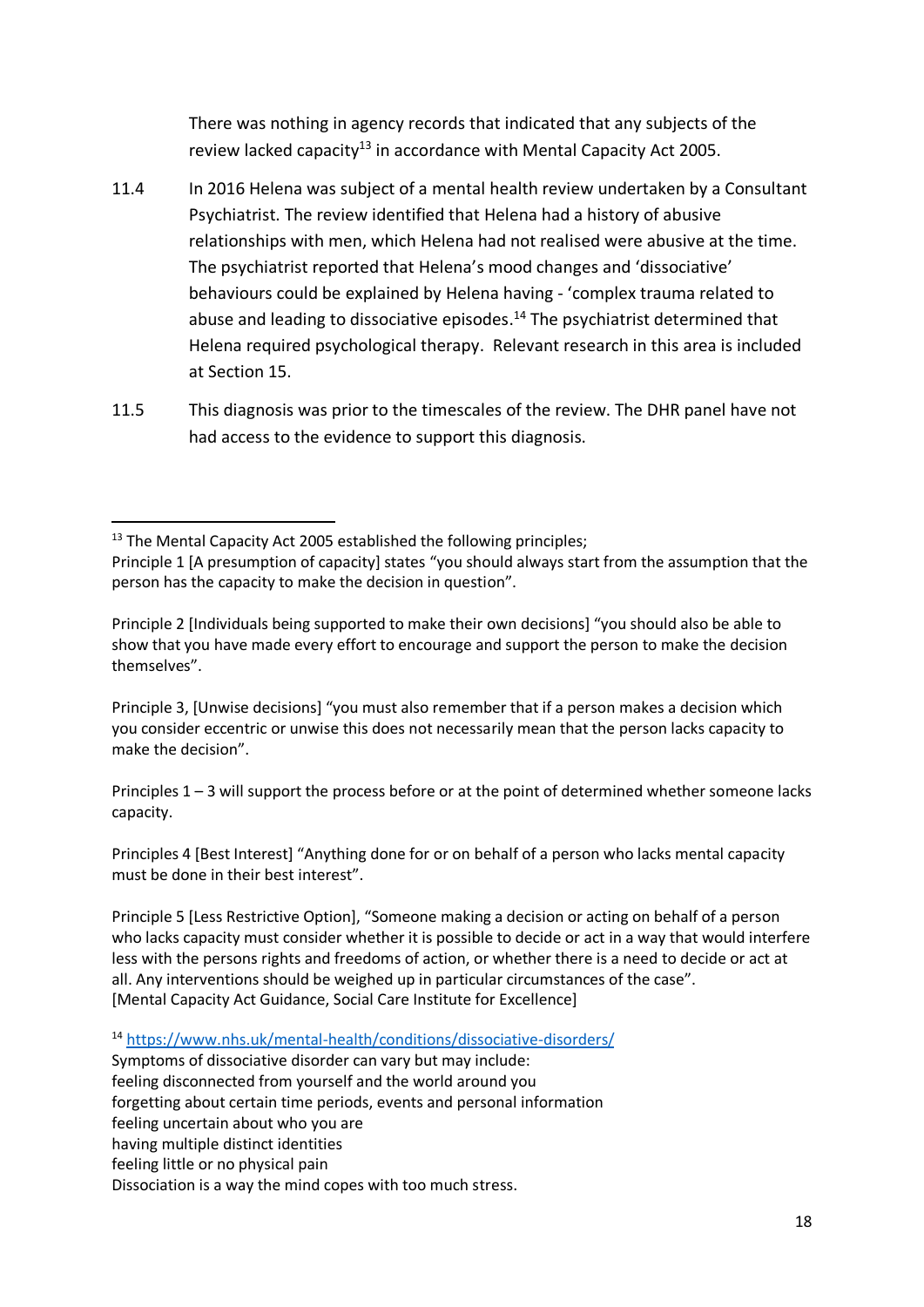- 11.6 Helena was referred to Mental Health services for an assessment and specialist opinion on two occasions in 2017 and 2018 by her GP, however, on both occasion she did not attend appointments arranged for her to see a psychiatrist. The referrals by the GP referenced Helena's history of mental health problems: depression and a background of complex trauma causing dissociation. Helena had described 'multiple personalities' but also reported to the GP 'frequent blank episodes where she would go missing and engage in risky behaviour which she did not recall.'
- 11.7 At various times Helena was prescribed anti-depressants. There was evidence of Helena deliberately self-harming and in July 2017 Helena was admitted to hospital having taken an overdose of prescribed medication, Citalopram<sup>15</sup> 20 mg.
- 11.8 Helena applied for Personal Independence Payment (PIP)<sup>16</sup>. Helena's GP signed her off sick from work in relation to her mental health. The sick notes did not identify any disability or care and support needs. It was recorded that her mental health was linked to stress.
- 11.9 In March 2018, whilst in custody, Tim was assessed under the Mental Health Act as he had been expressing suicidal ideation. He was not assessed to require detaining under the Mental Health Act. Tim was provided with details of the Entry to Drug and Alcohol Services (EDAS) $17$  and he stated he would attend his GP to discuss low mood.
- 11.10 Helena and Tim described themselves as practicing Pagan/Wiccan's<sup>18</sup>. The review sought advice and guidance from a High Priestess to understand more about this

<sup>15</sup> <https://www.nhs.uk/medicines/citalopram/>

<sup>16</sup> <https://www.gov.uk/pip>

<sup>17</sup> <https://cavuhb.nhs.wales/our-services/e-das/>

<sup>18</sup> <https://www.paganfed.org/paganism/>

Paganism is an umbrella term that covers a variety of polytheistic or pantheistic nature-worshipping religions/paths. Modern pagans seek to follow the natural cycles of the Sun and the Moon, celebrating significant events such as Solstices, Equinoxes and Harvest festivals. There is very little in the way of dogma in general Paganism, but the majority of paths focus on finding balance within oneself, as well as the idea of some kind of karmic balance - an understanding that the energy one sends out, will ultimately return to the sender. Neo Wicca, specifically, gives the explicit instruction "harm none". Many pagans perform rituals and ceremonies in keeping with those they believe their Ancestors to have practiced, and some Pagans will practice forms of Ceremonial Magic, Witchcraft or Shamanism. Paganism is, in general, a peaceful and life-affirming path. The freedom of having so little in the way of official dogma/guidance, however, does have another side in that it can be hard for pagans to know where to turn for spiritual or moral guidance.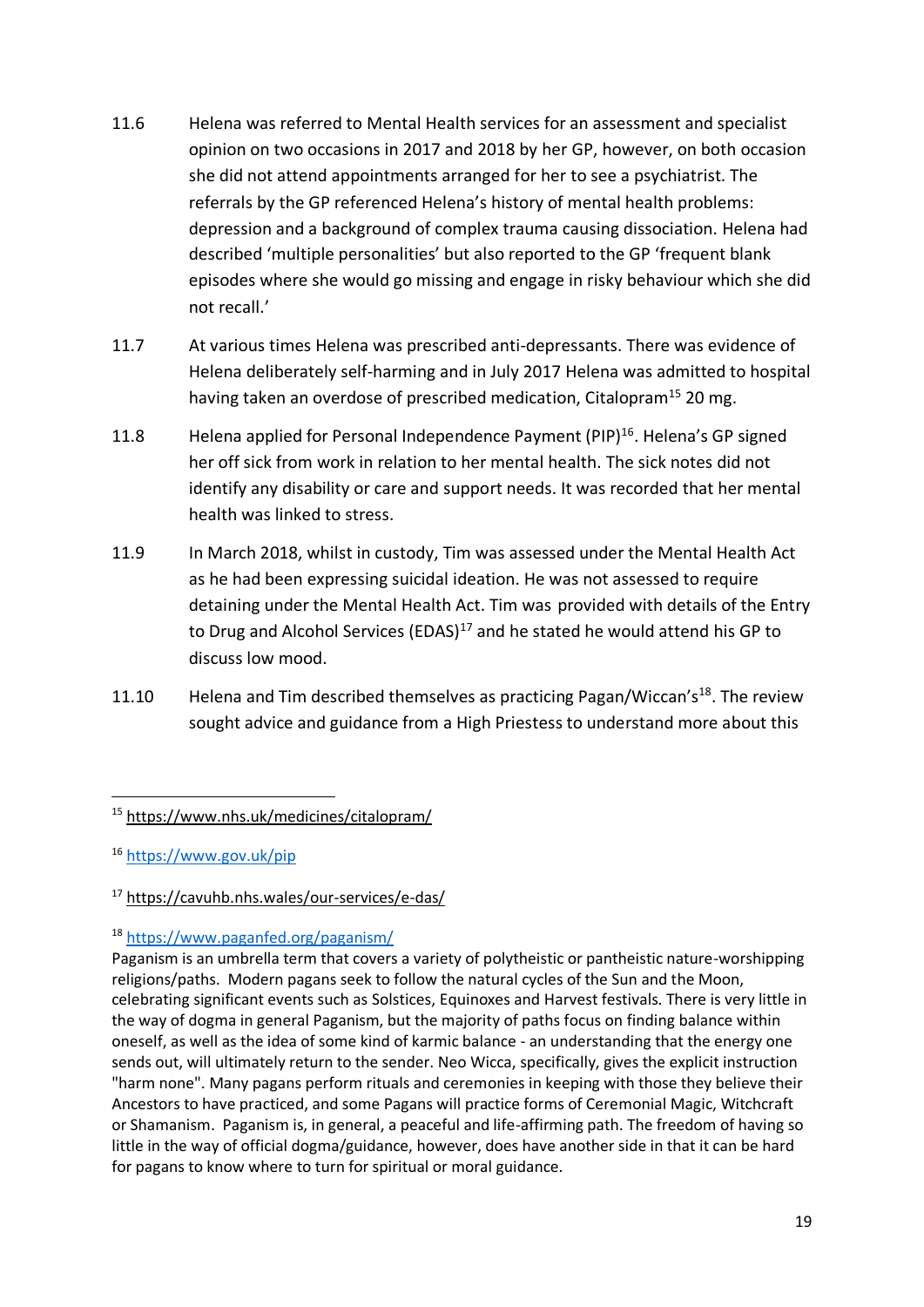faith and provide advice and guidance to the Chair and panel. Relevant information has been reflected within the report.

11.11 All subjects of the review are White British. Neither Helena nor Tim spoke Welsh. Their first language was English. There is no evidence arising from the review of any negative or positive bias on the delivery of services to the subjects of the review.

## **12. DISSEMMINATION**

- 12.1 The following organisations/people will receive a copy of the report after any amendment following the Home Office's quality assurance process.
	- The family
	- Cardiff Community Safety Partnership
	- Cardiff Public Services Board
	- Cardiff Regional Safeguarding Board
	- All agencies that contributed to the review
	- Welsh Government Single Unified Safeguarding Review
	- South Wales Police and Crime Commissioner
	- Domestic Abuse Commissioner

## **13. BACKGROUND, OVERVIEW AND CHRONOLOGY**

This part of the report combines the Background, Overview and Chronology sections of the Home Office DHR Guidance overview report template. This was done to avoid duplication of information and to recognise that the review was looking at events over an extended period of time. The narrative is told chronologically. It is built on the lives of the family and punctuated by subheadings to aid understanding. The information is drawn from documents provided by agencies, input from Helena's family, contact with Tim and material gathered by the police during their investigations.

## **13.1 Helena**

13.1.1 Helena was a very happy and bubbly person who had a wide circle of friends. She was a confident and brave individual who was not in the slightest bit scared to venture further from home alone to see friends, regularly using public transport to get to different places. She was a 'lively little thing' and liked her music. Her family stated that she was always keen to see more of life, enjoy herself and take everything in. She was not scared of anything. Helena was quirky and friendly without an enemy in the world. She had a kind nature, and her family used the phrase 'she did not have a bad bone in her body'.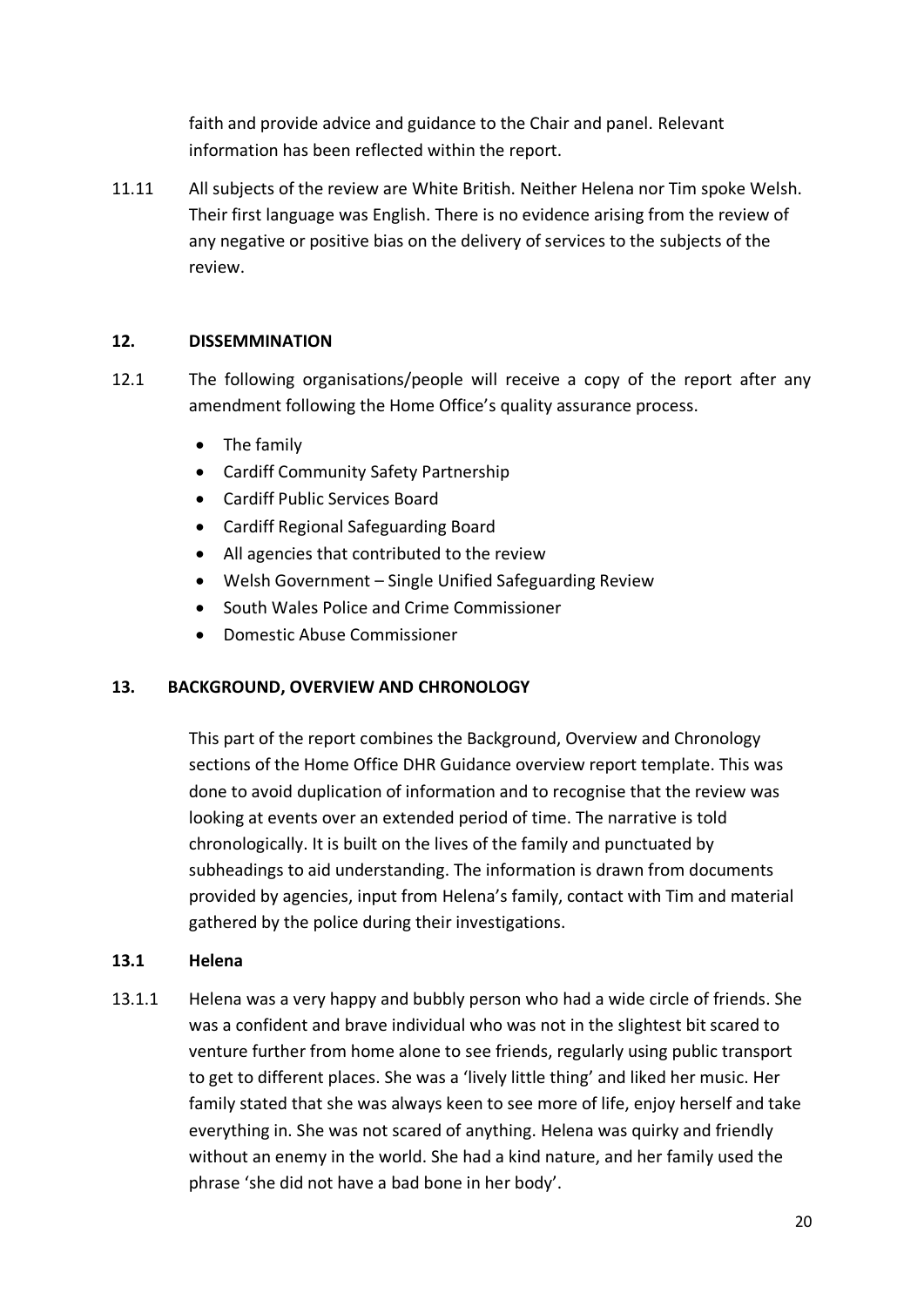13.1.2 As a young child, Helena was into everything and was always keen to learn. She almost always had a book in her hand and both parents agreed that they never had any problems with her, describing her as 'awesome'. Helena clearly had a real desire to spend time in Cardiff and her father recalled that when she was around 14 or 15 years old, he took her to watch a Welsh Rugby match in Cardiff. Whilst in a pub, Stereophonics played over the music system and everyone sang along. Helena loved it and immediately said that she would move there when she was older. This was something she continued to talk about until she eventually did. Her parents were not worried at the prospect of her moving away one day as she was level-headed. Both agreed that she was always going to move to Cardiff at some stage and if it wasn't with Tim, it would have been with someone else.

### **13.2 Tim**

- 13.2.1 Tim completed his 'A' levels and stayed on at college to study further to gain the qualifications he needed to study 3D animation at University. It was during this time that Tim met Helena.
- 13.2.2 Tim described how he had been brought up as a child in the Pagan belief and continued with this belief after leaving home.
- 13.2.3 Tim enrolled at University 2 on a BA programme, at Cardiff Campus which commenced in September 2017. During the first year Tim started with good engagement. From early 2018 Tim's attendance was poor, he did not attend lectures, his course work was either not completed or submitted late. The work he did submit did not reach the required grade. In February 2018, Tim was referred to the University's Progression Advice Team<sup>19</sup>. Tim stated he was caring for his girlfriend who had mental health issues.
- 13.2.4 In September 2018 Tim enrolled to repeat some of the year 1 modules.

## **13.3 Helena and Tim's relationship**

13.3.1 Helena met Tim whilst still living at home. They spent time together in the gym at their local college. Tim would often stay at Helena's parents' house at weekends and Helena's mother met them both regularly on Friday lunchtimes, when she'd buy them a McDonalds. Helena spent almost all of her time with Tim, which had been the case with previous boyfriends. Helena's family described how they did everything together and seemed to enjoy each other's company.

 $19$  Aim is to support any student who are at risk of not completing their course and to support them to reach their full potential.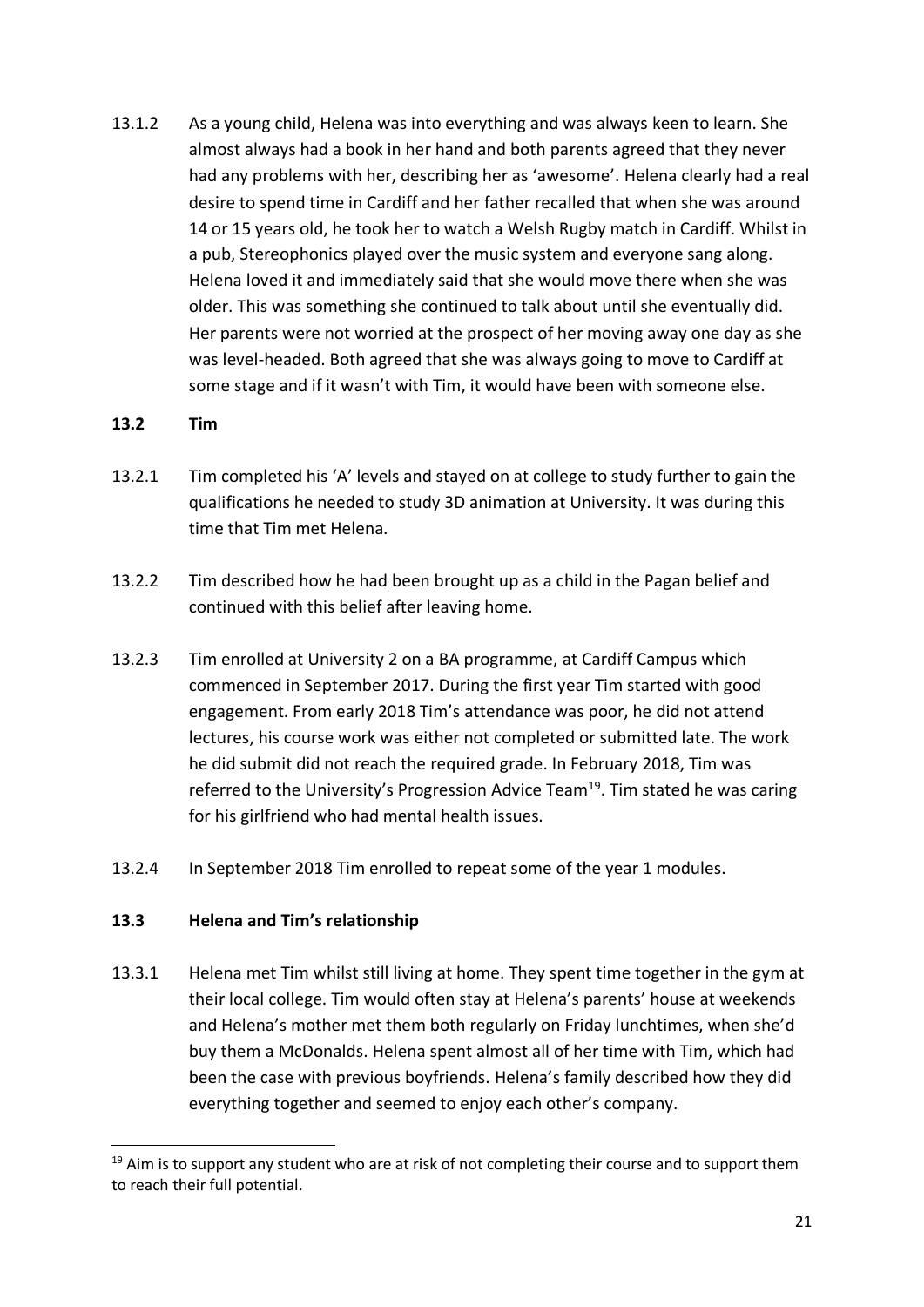- 13.3.2 Helena studied childcare and then moved onto sociology. Tim was studying media or art. Helena and Tim had been in a relationship for more than a year when they moved to Cardiff together. Tim enrolled on a computer animation degree course at the University 2, whilst Helena worked in a call centre before she undertook foundation courses with providers affiliated to University 1. They both undertook some part time work; however, their approach to employment was described as chaotic; which impacted significantly on their finances and studies.
- 13.3.3 Helena's family stated that she had never talked about any religion until she met Tim and that not long after they met, she explained that he was Pagan, and that she was showing interest in it as Tim's mother practised a similar faith. Helena and Tim had had a small local friendship group who also had a strong interest in in Pagan/Wiccan beliefs.
- 13.3.4 Tim described himself as Helena's 'carer' to professionals, although this was never formally assessed by agencies and was seen as an informal role. Within this role, Tim accompanied Helena to most, if not all her lectures and studies, and meetings with University staff. Helena's family described Helena as being independent and not in need of a 'carer'. Helena's sister told the Chair that after moving to Cardiff, Helena, did not contact her as much, and that she became distant from her and her family. This is addressed later in Section 14.

#### **13.4 Pre – 2017**

- 13.4.1 In 2014 Helena was the victim of a physical assault by her boyfriend. Helena declined to support a prosecution. A DASH risk assessment was completed. No further action was taken against the perpetrator. Helena was 16 years old at this time.
- 13.4.2 In 2015, Helena was the victim of a sexual assault by an ex-partner. The matter was reported to the Police and following an investigation and advice from the Crown Prosecution Service no further action was taken against the perpetrator.

#### **13.5 2017**

13.5.1 In the early part of 2017 Helena was living in England. In May, she was seen by her GP and reported feeling low, experiencing poor sleep and had requested to restart on antidepressants. Helena was seen to have superficial deliberate selfharm injuries. Helena was referred to the Community Mental Health Team;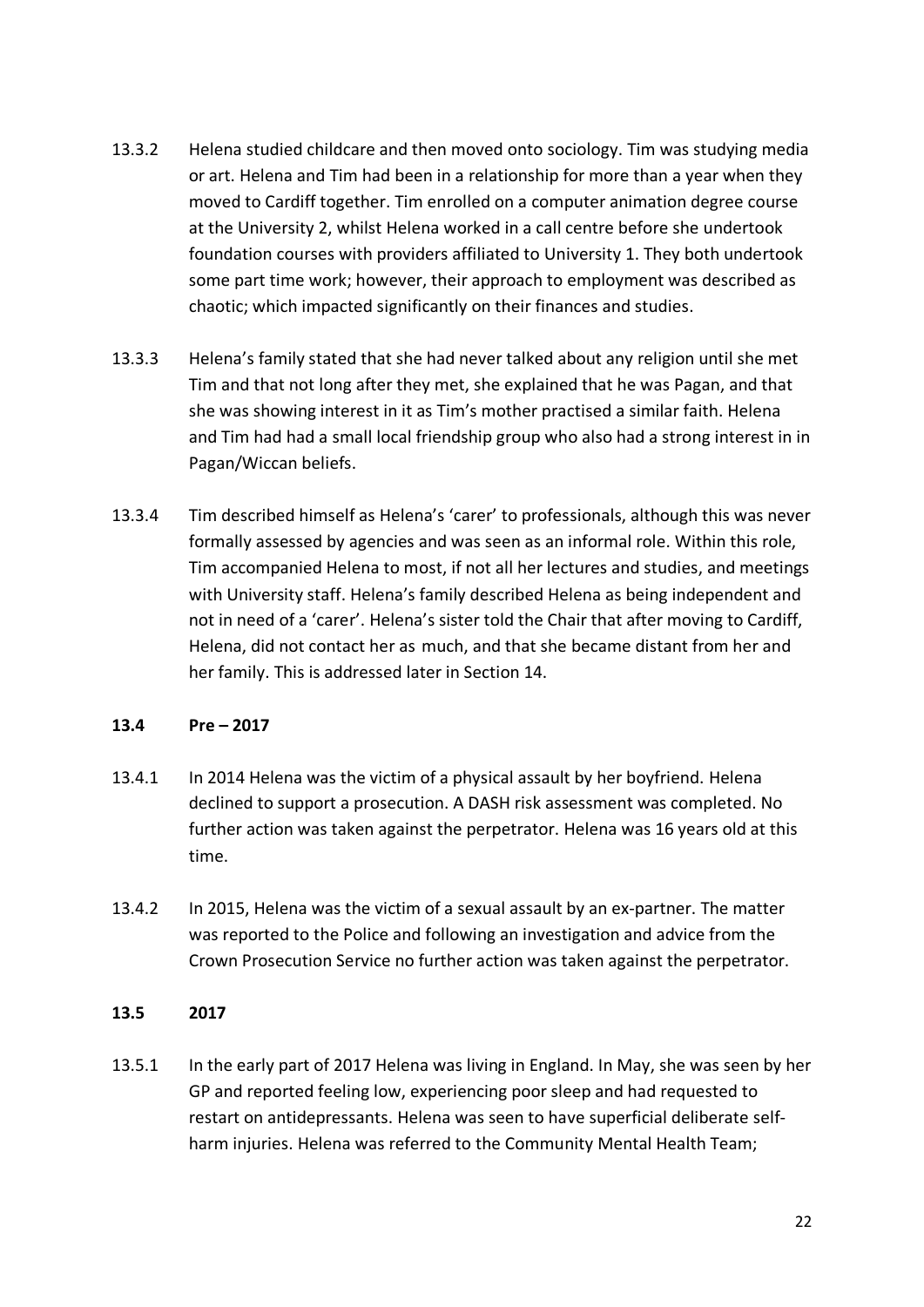however, she did not attend the arranged appointment. Helena was issued with a fit note<sup>20</sup>.

- 13.5.2 In July, Helena was admitted to hospital having taken an overdose of prescribed medication. Helena was by now living in Cardiff. Helena was still registered with her GP in England. Helena was discharged from hospital a day later. Upon admission Helena stated that she had had an argument with her boyfriend. Helena was not seen by a mental health service. Helena provided Tim's name as her next of kin. Helena's family were not aware of this incident until contact with the DHR.
- 13.5.3 In August, Helena registered with a GP in Cardiff. Helena's first appointment was in October 2017, who referred her to the Community Mental Health Team. The referral stated that Helena 'was not coping very well' and had had to take some time off work. Helena's referral was discussed at a multi-disciplinary team meeting, and Helena was sent a letter requesting her to contact the service to arrange an appointment with a psychiatrist. Helena did not contact the service.
- 13.5.4 In December, Helena was seen by her GP where she reported to be 'struggling with stress and new job'. The GP provided a report to Department of Work & Pensions highlighting her mental health issues and that she was awaiting an appointment from the Community Mental Health Team.

## **13.6 2018**

13.6.1 On 7 March 2018 Helena contacted the Police via 999 and reported that Tim had assaulted her and grabbed her by the throat. During the call Helena stated that for the last couple of months Tim had been saying that he wanted to kill them both. Police attended at the property and found Tim outside, he told the police - 'I tried to kill myself and I tried to kill my partner'. Tim was arrested on suspicion of assault. Helena informed the police that she was unsure if she wanted to make a statement. A referral to Victim Support was declined. The incident was risk assessed as high and referrals were made to RISE<sup>21</sup>, Cardiff, MARAC<sup>22</sup> and the Arson Referral Team of the South Wales Fire & Rescue Service. The Public Protection Notice (PPN)<sup>23</sup> was shared with South Wales Police Mental Health Officer who shared details of the incident to other agencies.

<sup>20</sup> <https://www.gov.uk/government/collections/fit-note>

<sup>21</sup> https://rise-cardiff.cymru/

<sup>&</sup>lt;sup>22</sup> Multi Agency Risk Assessment Conference

<sup>&</sup>lt;sup>23</sup> The PPN is a form used by South Wales Police.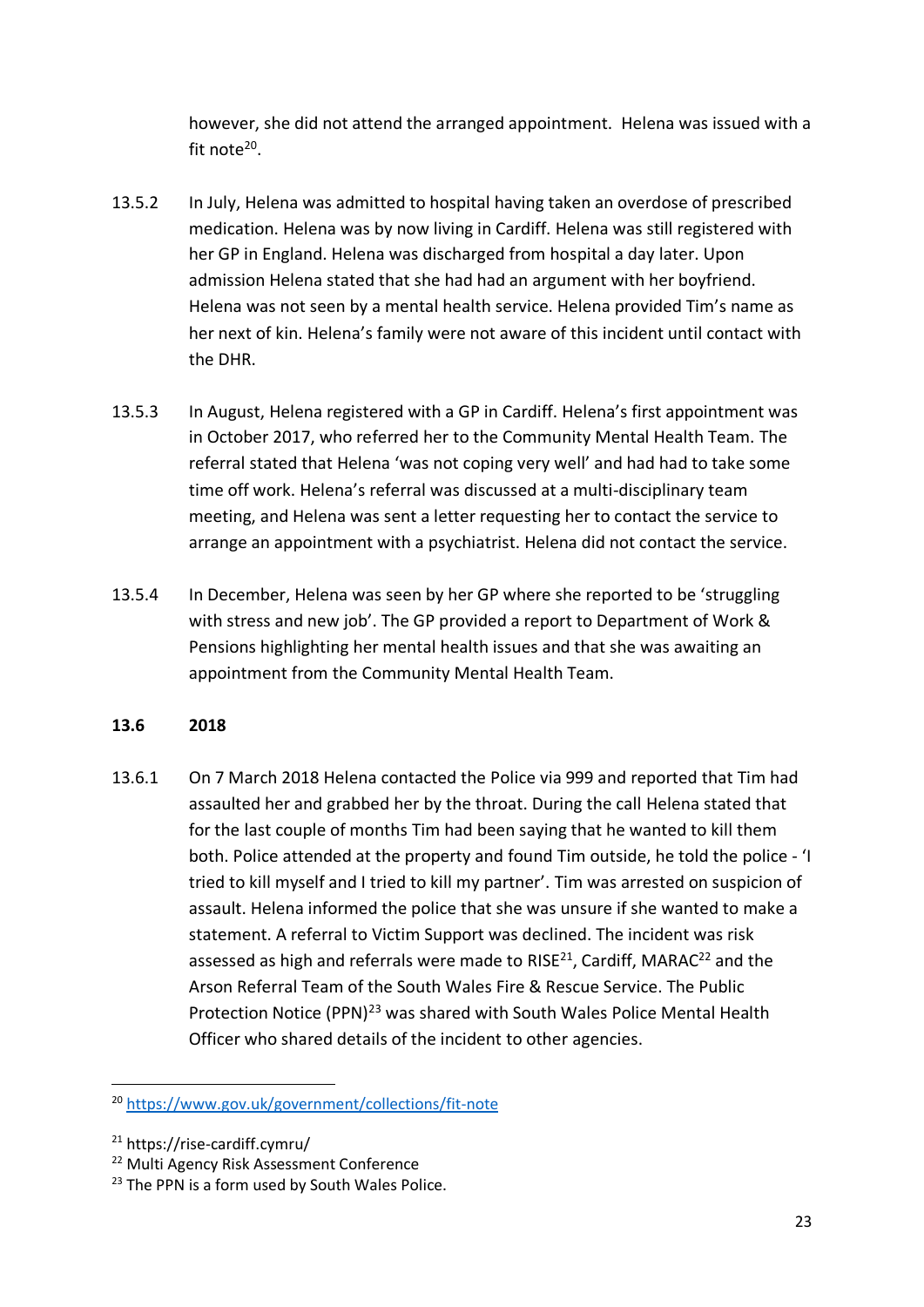- 13.6.2 Tim was subject to an assessment by a Health Care Professional whilst in custody and deemed fit for interview. Helena provided a statement which expressed concern for Tim's mental health. Helena did not support a prosecution for the assault. The investigation established that Helena and Tim were experiencing financial difficulties, which was having an impact on their mental health. Tim stated that he was using cannabis and that a conversation had taken place with Helena about them undertaking a suicide pact. The assault on Helena occurred during the suicide pact. A 'Police Watch'<sup>24</sup> and other safeguarding measures were instigated at the address. Contact was made with a Student Liaison Officer, from University 1, and it was noted that support on financial and housing benefits could be provided.
- 13.6.3 Tim stated during interview that they had argued, and he had acted in selfdefence by grabbing Helena's throat. Tim denied any intention to kill Helena. Tim was released from custody on bail conditions. Tim was referred to E-DAS<sup>25</sup>. Helena was contacted by Cardiff Women's Aid and South Wales Fire and Rescue Service. Helena declined support. The condition of his bail was for him to live and sleep at a named address in the Wrexham area, not to contact Helena by any means and was not to enter street where Helena lived in Cardiff. There is no evidence that Tim breached his bail conditions.
- 13.6.4 On 21 March the police decided to take no further action in relation to the assault on 7 March. Helena was informed of the decision. Helena stated that her and Tim's financial situation was 'on track' and they were both receiving counselling. The decision took account of all available information and included consideration of whether a prosecution would be possible without the support of the victim.

 $24$ South Wales Police 'Police Watch' provides a visible police presence to both victim and the perpetrator and involves police patrols within the vicinity of the victim's home or the location of the incident. The patrols are carried out on a regular basis, initially for a period of six weeks immediately following reported incidents. Where a domestic abuse incident is reported to the police and the incident involves a HIGH RISK victim, upon receipt of the PPN the Risk Assessor / Domestic abuse officer will send a task to the relevant Sector Inspector requesting police watch. <sup>25</sup> <https://cavuhb.nhs.wales/our-services/e-das/>

EDAS (or Entry to Drug and Alcohol Services) is a single point of entry for anyone who feels that they have an issue with any substance in both Cardiff and the Vale of Glamorgan. EDAS provide simple and effective access to the full range of substance misuse services in Cardiff and the Vale of Glamorgan.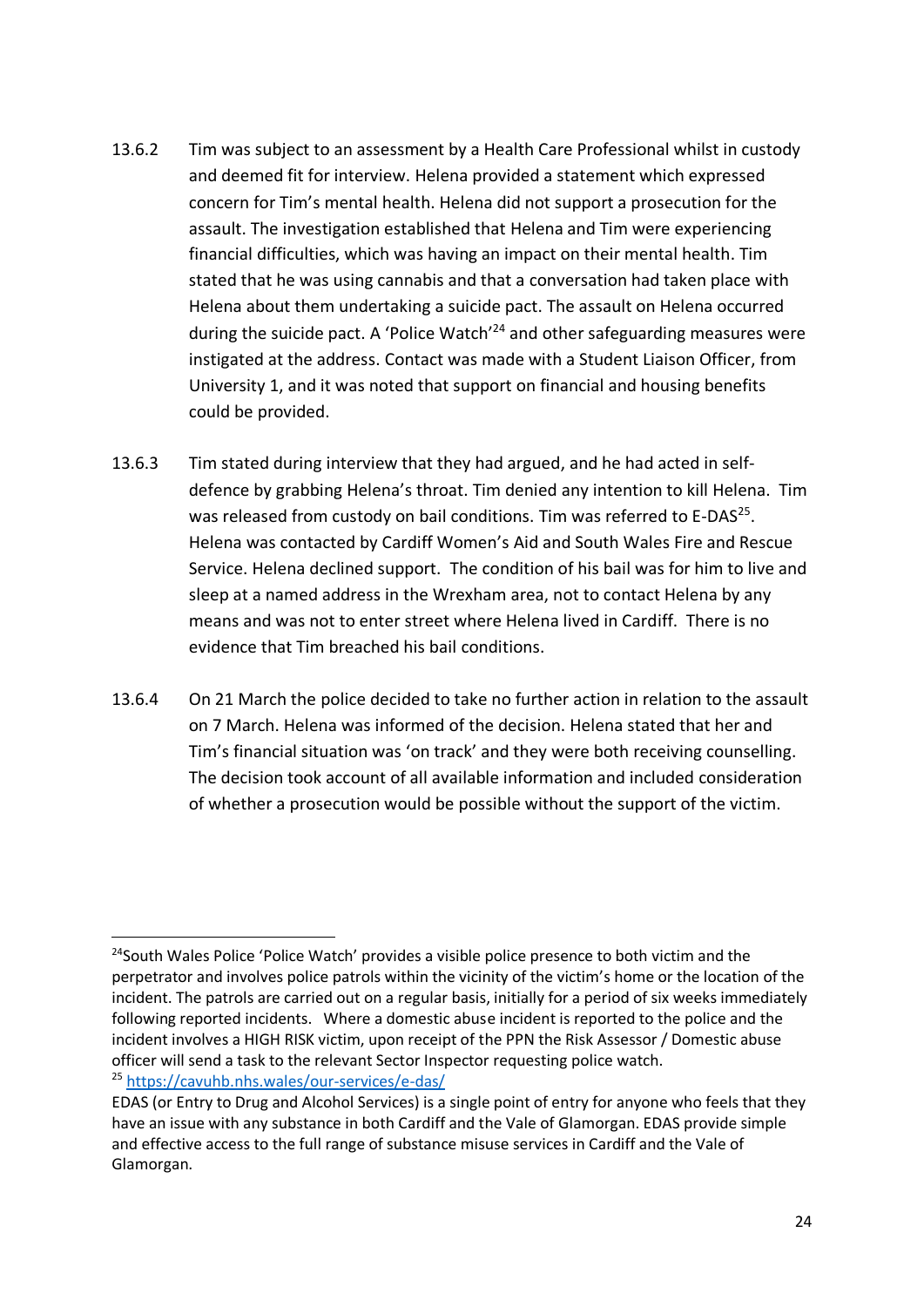- 13.6.5 On 12 April a multi-agency meeting was held within the MASH $^{26}$ . It was noted that Helena did not support a prosecution and that both Helena and Tim were vulnerable and receiving support from their respective Universities. Helena was reported to be staying with friends and that the relationship had ended, but that this may not be a permanent decision. The meeting agreed for the incident to be progressed to MARAC on 3 May.
- 13.6.6 The MARAC meeting was held on 3 May. The following actions were agreed –

1. For South Wales Police to speak to BCU $^{27}$  student liaison officer about the case to be completed ASAP.

2. For South Wales Police BCU student liaison officer to explore Helena's plan for the summer to be completed ASAP.

3. For C&V UHB Mental Health Services to review if Tim had accessed support in Wrexham to be completed by 10/05/2018.

The actions were endorsed;

1. Completed.

2. Completed. Together residing in Cardiff. No support at this time.

3. Completed. Tim is not known to any mental health services in Wrexham, he may well just be managed by his GP.

- 13.6.7 The following day Helena had a telephone consultation with a GP. Helena discussed her mental health issues and requested another fit note. Helena agreed to be referred to the Community Mental Health Team. Helena received a letter from the Community Mental Health Team and telephoned them to arrange an appointment with a psychiatrist. An appointment date was sent for 7 June. Helena did not attend the appointment and was referred back to her GP.
- 13.6.8 Between May and October Helena was supported by Inspire To Work Project (I2W) to secure a place on the Pathways to a Degree course at University 1. Helena was assisted to apply for financial support and to attend meetings with University Tutors. Helena was supported to apply for Personal Independence

<sup>&</sup>lt;sup>26</sup> Cardiff Multi Agency Safeguarding Hub - The integrated service became operational in September 2016 and has been modelled on the already successful pilots from across the UK. Forty five members of staff made up of police officers, social workers, education welfare officers, nurses, and probation officers, from organisations such as South Wales Police, City of Cardiff Council, Cardiff and the Vale University Health Board, National Probation Service and Wales Community Rehabilitation Company.

 $27$  BCU – Base Command Unit.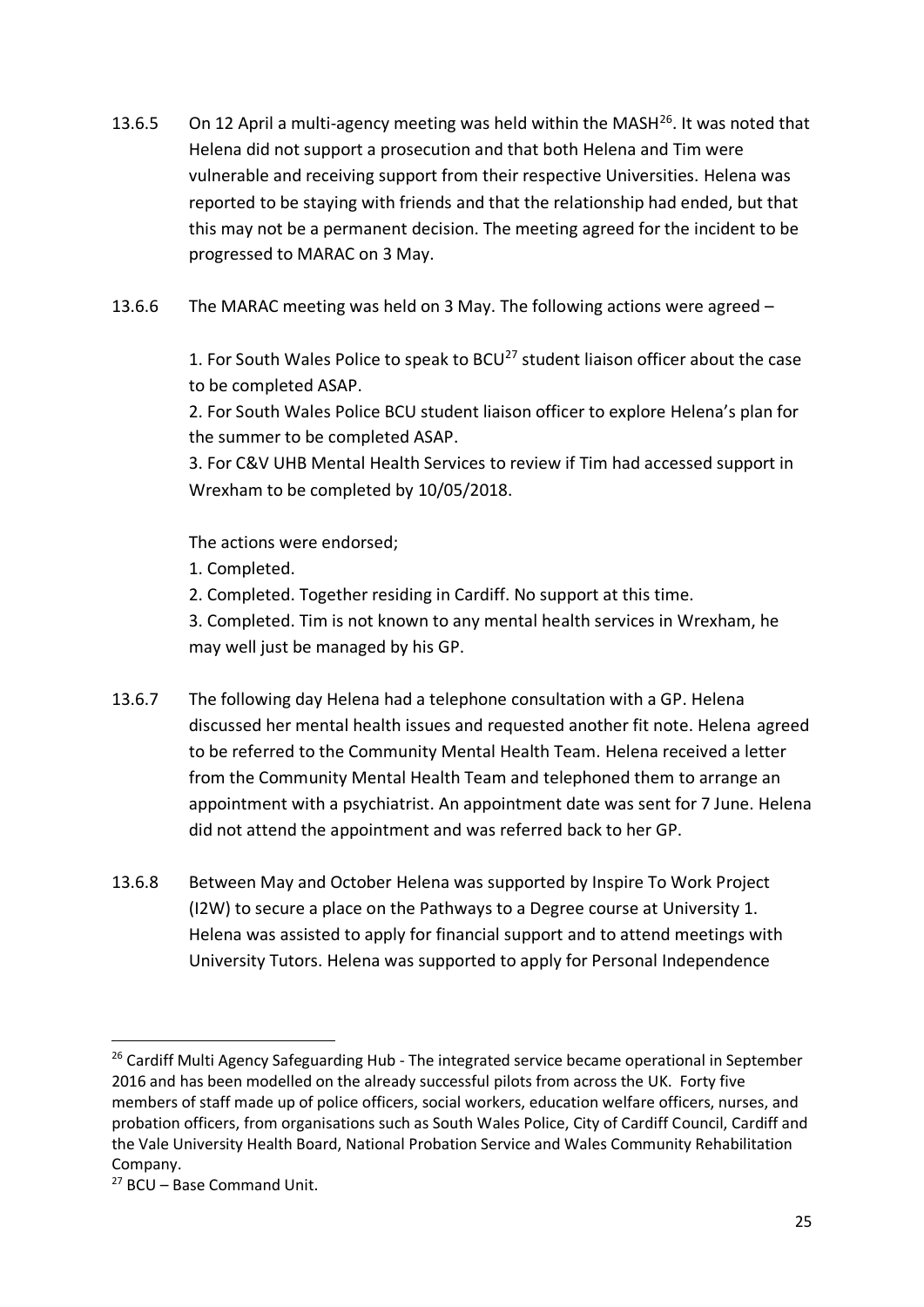Payment (PIP)<sup>28</sup> and help with council tax arrears. Tim attended all appointments alongside Helena.

13.6.9 In November a meeting was held with Helena due to her non-attendance at classes. Tim also attended this meeting. Adjustments were made to Helena's course which allowed her to continue to study. During this meeting Tim stated that Helena had self-harmed.

## **13.7 2019**

- 13.7.1 Helena continued with her studies, and attended all classes, except for one. Tim attended with Helena. Helena completed the coursework and passed the course.
- 13.7.2 In the spring of 2019 Helena was found deceased in the flat she shared with Tim.

## **14. ANALYSIS USING THE TERMS OF REFERENCE**

## **14.1 Term 1**

**Were there any previous concerns, incidents, significant life events or indications which might have signalled the risk of violence to any of the subjects or given rise to other concerns or instigated other interventions?**

- 14.1.1 In 2014 and 2015 Helena was the victim of a crime, that had been perpetrated by a previous partner. These matters were reported to the police. In both incidents Helena did not support a prosecution and following an investigation, no criminal charges were brought against the offender. In the 2015, Helena stated that she no longer wished to continue with the investigation as it was affecting her college work, and attendance, and she did not want it to be affected anymore.
- 14.1.2 In 2016 during the completion of a comprehensive Mental Health Assessment Helena disclosed that there had been domestic abuse within her family. The assessment identified that Helena had a history of abusive relationships with men, which Helena had not realised were abusive at the time. The psychiatrist reported that Helena's mood changes and 'dissociative' behaviours could be explained by Helena having - 'complex trauma related to abuse and leading to dissociative episodes.'
- 14.1.3 In July 2017 Helena was admitted to hospital having taken an overdose of prescribed medication. Helena stated that she had taken the medication following an argument with her boyfriend. This incident occurred shortly after Helena had

<sup>28</sup> <https://www.gov.uk/pip>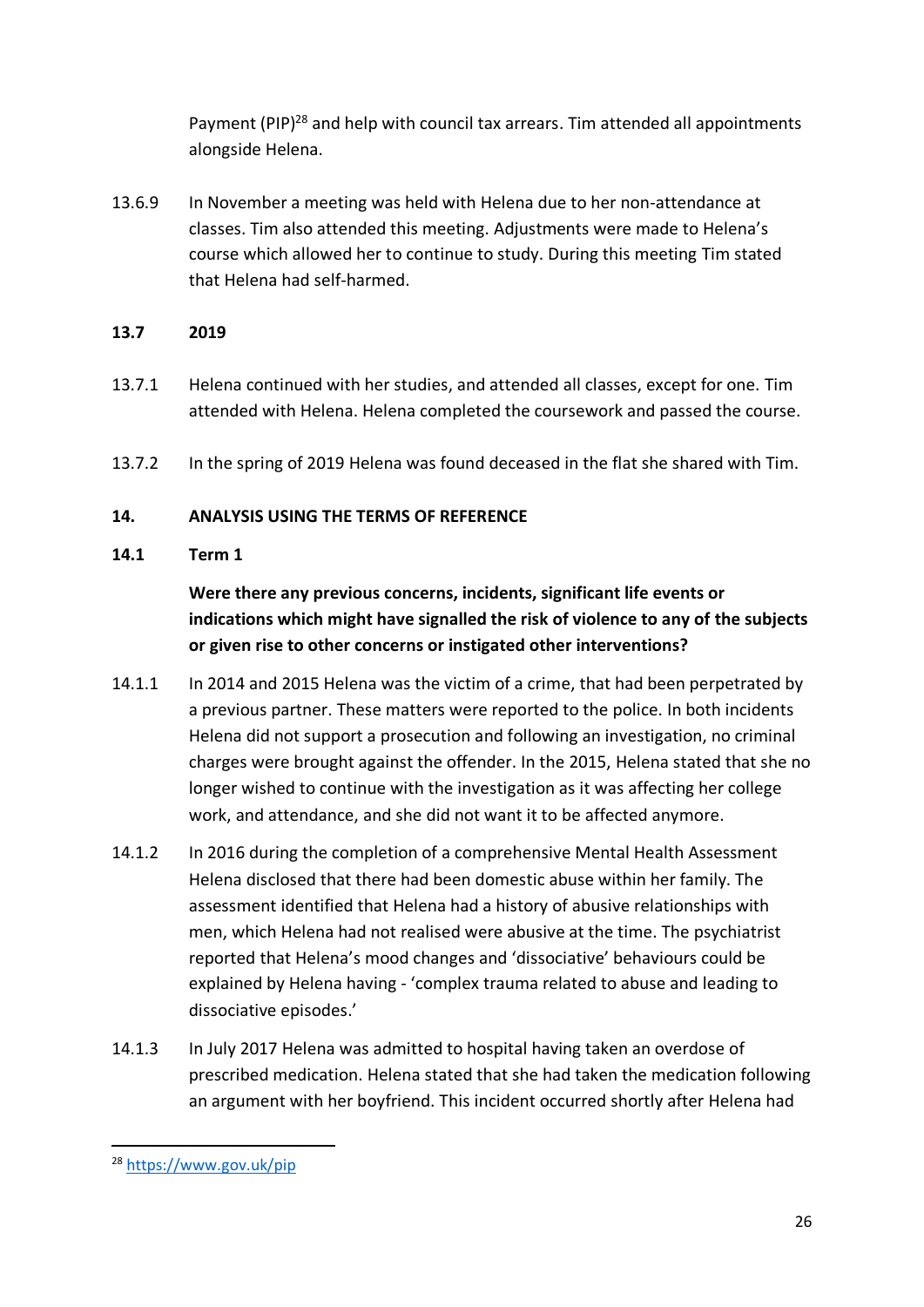moved to Cardiff. No details were obtained as to who Helena's boyfriend was at that time.

- 14.1.4 Helena was not assessed by the Mental Health services. In addition, there was no documentation to say that an assessment by Mental Health services had been offered and if so, if it had been refused by Helena. This should have been recorded. There was also no record that Helena had been asked about domestic abuse. The panel were informed that Cardiff and Vale University Health Board now has in place since that time 'Ask & Act'.
- 14.1.5 "Ask and Act" is a process of targeted enquiry to identify violence against women, domestic abuse, and sexual violence. The term targeted enquiry describes the recognition of indicators of violence against women, domestic abuse, and sexual violence as a prompt for a professional to ask their client whether they have been affected by any of these issues. The aims of "Ask and Act" are:
	- To increase identification of those experiencing violence against women, domestic abuse, and sexual violence.
	- To offer referrals and interventions for those identified which provide specialist support based on the risk and need of the client.
	- To begin to create a culture across the Public Service where addressing violence against women, domestic abuse and sexual violence is understood in the correct context, where disclosure is accepted and facilitated, and support is appropriate and consistent.
	- To improve the response to those who experience violence against women, domestic abuse and sexual violence with other complex needs such as substance misuse and mental health; and
	- To pro-actively engage with those who are vulnerable and hidden, at the earliest opportunity, rather than only reactively engaging with those who are in crisis or at imminent risk of serious harm.
- 14.1.6 Whilst 'Ask and Act' was not in place when Helena was admitted to hospital in 2017, had it been available, and, had Helena disclosed domestic abuse, Helena, then, if she consented, would have been referred on to support and an assessment by a Health Independent Domestic Abuse Advocate whose role it is to see victims that disclose domestic abuse whilst in hospital.
- 14.1.7 The panel were informed that the "Ask and Act" process is in place to support staff identify victims and offer services that will provide the necessary support. There is a "flagging" system in place to ensure that victims who re- attend are targeted with necessary interventions. Welsh Women's Aid have been contracted by the [Welsh Government](http://gov.wales/?lang=en) to train the trainers to deliver the Ask and Act programme for Group 2 and 3 of the [National Training Framework.](http://gov.wales/topics/people-and-communities/communities/safety/domesticabuse/publications/national-training-framework/?lang=en.) The main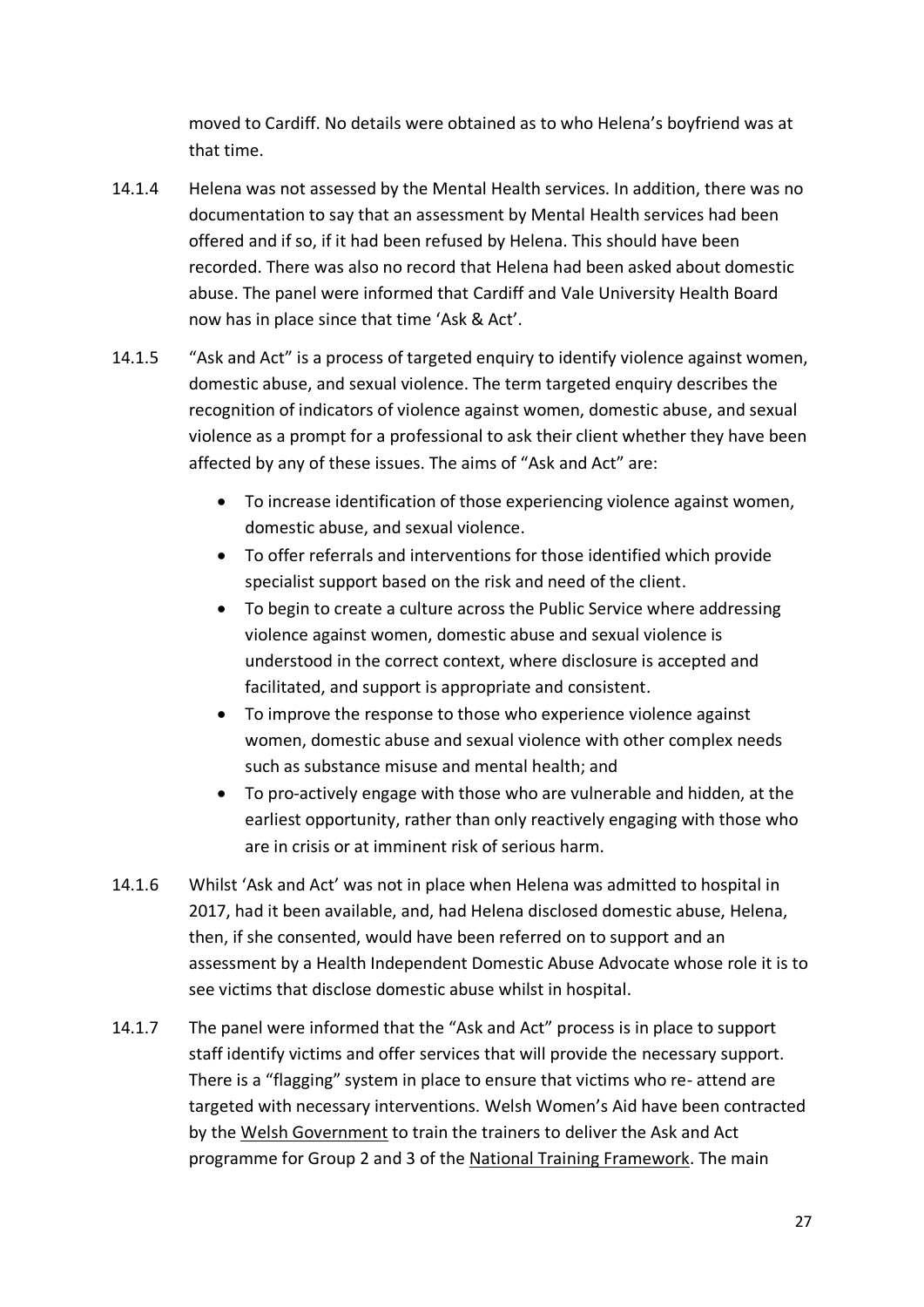vehicle for the delivery of the Violence Against Women, Domestic Abuse & Sexual Violence (Wales) 2015 Act is the Violence Against Women, Domestic Abuse & Sexual Violence National Training Framework (NTF). The NTF is applicable to all organisations identified within the region as 'relevant authorities'. In Cardiff & the Vale of Glamorgan these organisations include:

Cardiff Council, Vale of Glamorgan Council, Cardiff & Vale University Health Board, Velindre NHS Trust, Welsh Blood Service and South Wales Fire & Rescue Service (SWFRS rolled out separately).

The roll out dates were at the discretion of Welsh Government. Groups  $4 - 6$  are Wales wide.

Group 1 - All staff regardless of role, to complete the e-learning/interactive briefing to raise awareness of VAWDASV Rolled out 2018 (40minutes-1hour).

Group 2 - Professionals that come into contact with the public and have the opportunity to Ask & Act Rolled out November 2020 (2.5hour session).

Group 3 - Individuals in "champion" roles within an organisation, supporting colleagues and family members of those affected. Roles requiring more than "Ask & Act". Planned roll out July 2020 (1 full day).

Group 4 - Professionals whose client group is specifically those affected by Violence Against Women, Domestic Abuse and Sexual Violence (VAWDASV). (This is specialist IDVA training funded by Welsh Government).

Group 5 - Service Managers working in 'VAWDASV' Sector. (Specialist training organised by Welsh Government).

Group 6 - Strategic leaders with responsibility of fostering a culture and infrastructure of acknowledging issues affecting a workforce, client group, friends and family. (A series of short video clips produced by Welsh Government that covers a variety of VAWDASV issues – available on YouTube).

- 14.1.8 Whilst the panel agreed that there had been a missed opportunity in 2017, they acknowledged the work and implementation of the process and have therefore not made a recommendation for this point of learning.
- 14.1.9 Helena disclosed during contact with the Department of Sexual Health in 2018 that she had been a victim of abuse from a previous partner and that she felt safe with her current partner, (Tim). Helena also described two previous relationships where she had been a victim of domestic and sexual violence.
- 14.1.10 In March 2018 Helena was the victim of domestic abuse. Tim was the perpetrator. This was the only incident reported to South Wales Police prior to Helena's murder. The incident was risk assessed as high, Tim was arrested, and released on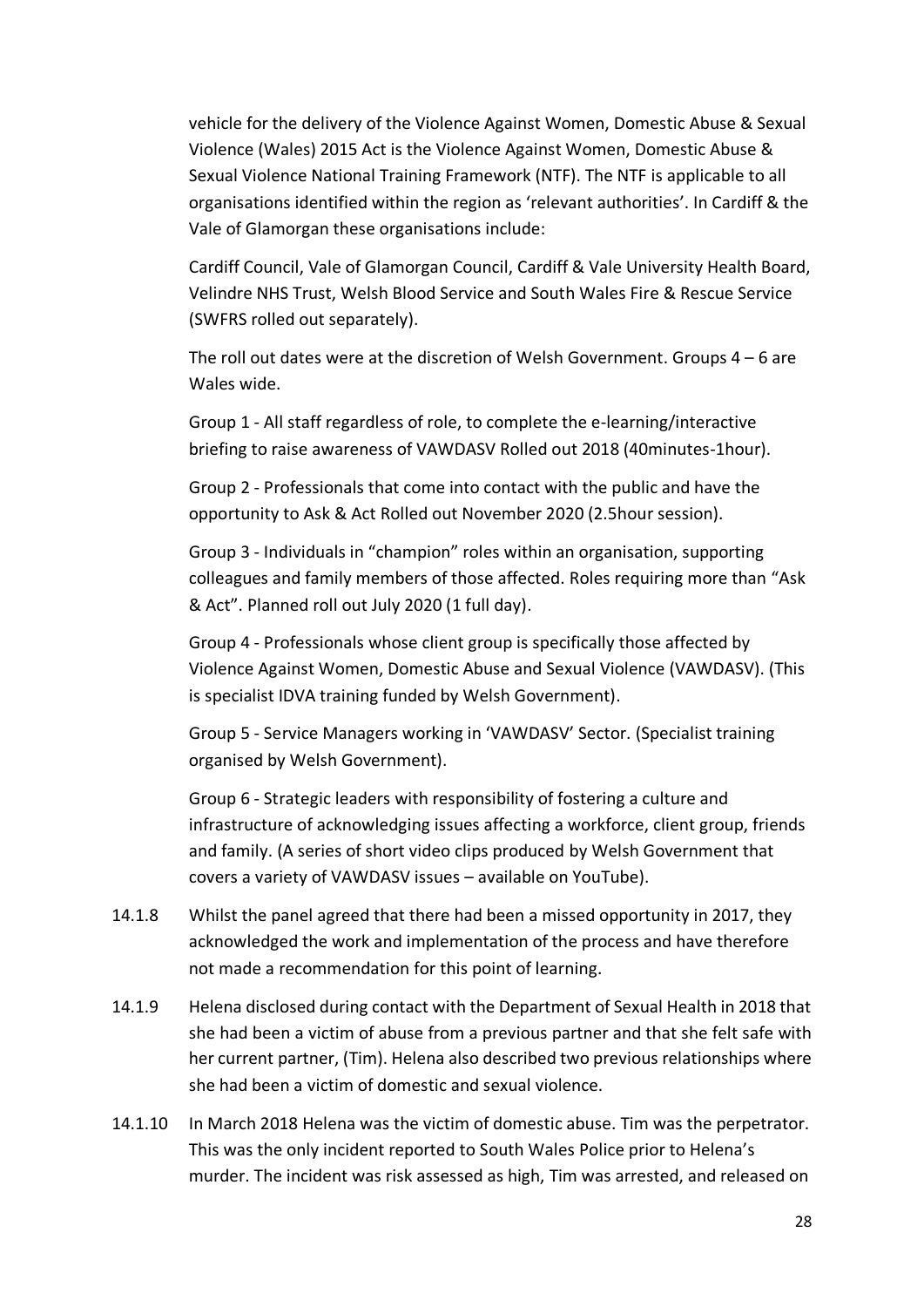conditional bail, whilst an investigation was undertaken. As Tim was released on bail a Domestic Violence Protection Notice (DVPN) could not be applied for. No criminal charges were progressed for this incident. This is analysed under Term 2 and 3.

### **14.2 Term 2**

# **What indicators of domestic abuse did your agency have that could have identified Helena as a victim of domestic abuse and what was the response?**

- 14.2.1 Cardiff and Vale University Health Board held information that identified Helena as a victim of domestic abuse which included information contained within a mental health assessment completed in 2016. Although, the latter information was not available until Helena registered with a GP in August 2017. This information was shared by Helena's GP with mental health services at the point of referral in October 2017. The information was not shared during the MARAC held in May 2019. The panel were informed that in preparation for MARAC cases a brief review of medical notes takes place, looking at recent presentations to inform the MARAC. As the information was in paper format it was not readily accessible when the health notes were reviewed for the MARAC.
- 14.2.2 In July 2017, Helena informed health professionals that she had taken an overdose following an argument with her boyfriend. This was not progressed further, and Helena was not referred into services. See Term 1.
- 14.2.3 Whilst living in England, Helena had disclosed to health professionals that she had been a victim of domestic and sexual violence in previous relationships. Helena also described evidence of coercive and controlling behaviour in that relationship. This information was not shared at MARAC in May 2018. The panel were informed that Safeguarding Nurse Advisors do not have access to GP notes even though they come under the umbrella of 'Health' they are part of Digital Health Care Wales. The panel identified this as an area of learning and have made a relevant recommendation. [Recommendation 1]
- 14.2.4 On 7 March 2018 Helena reported that she had been assaulted by Tim. Helena described how Tim had grabbed her by the throat, pushed her into the bedroom and asked her – 'Do you want to die?'. The investigation identified that Helena and Tim had financial difficulties. Tim was using cannabis daily, spending his money on drugs, which meant they were unable to pay the rent. Tim stated to the police that Helena and himself had agreed to a 'suicide pact' in which he would set fire to the flat as a means of avoiding paying for the rent. Tim admitted that they had argued and that he had 'snapped' when he discovered damage to his laptop, and he had tried to strangle Helena.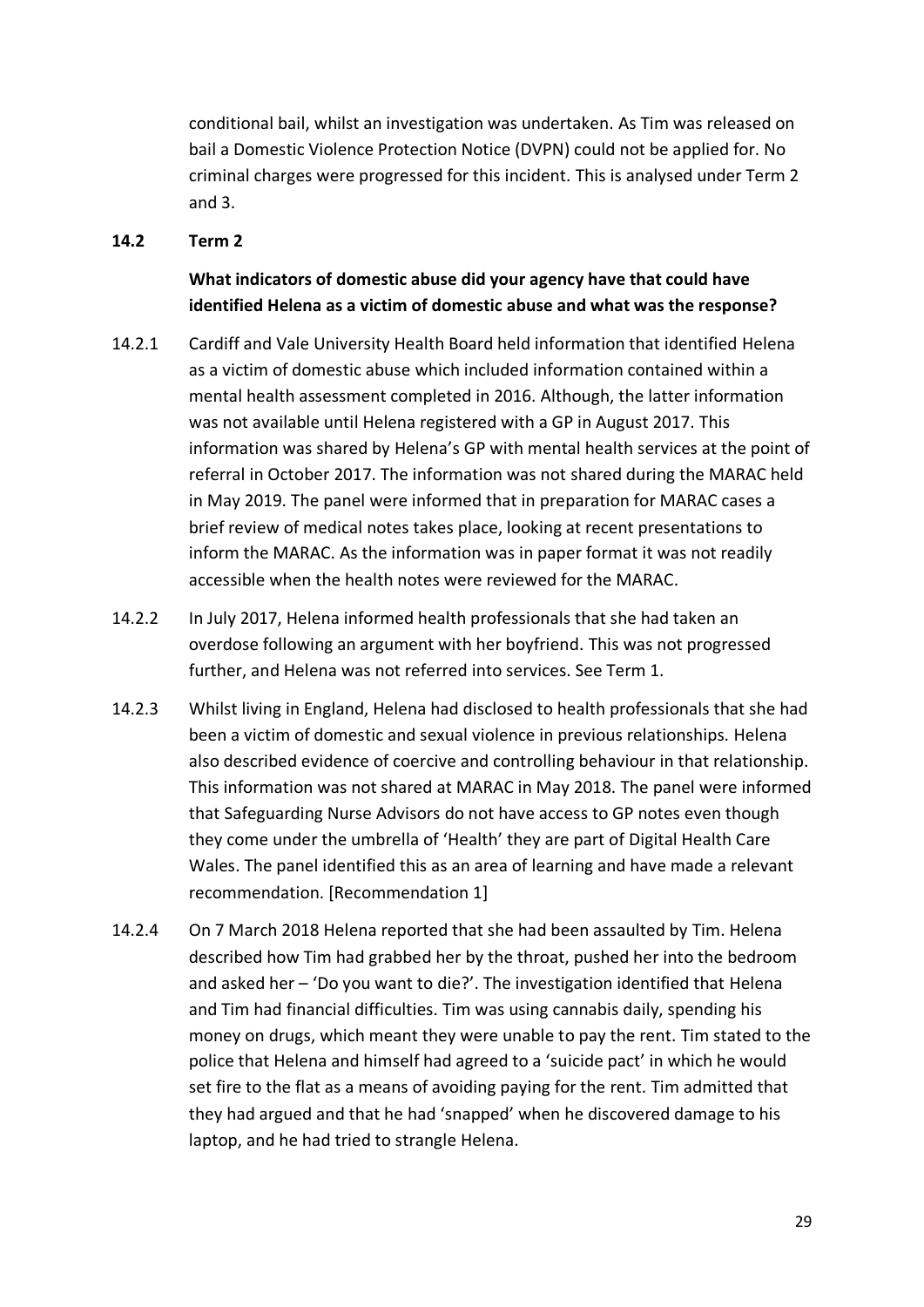- 14.2.5 The police had considered utilising powers under Section 136 Mental Health Act<sup>29</sup> but as there was evidence of criminal offences, Tim was arrested. A Public Protection Notice (PPN) was submitted to the Domestic Abuse Unit. The incident was risk assessed as high and referred into agencies. Due to the risk around the fire a referral was made to the Arson Referral Team of South Wales Fire and Rescue who contacted Helena to progress target hardening. The PPN was also shared with South Wales Police Mental Health Officer (MHLO).
- 14.2.6 The panel were informed that the MHLO initially came under the remit of each BCU, in 2020 they were centrally supervised. The role has a range of duties, including - reviewing incidents where there has been a mental health matter, attendance at daily meetings, including suicide prevention meetings, addressing, escalating non-compliance and breaches of procedures, sharing best practice and working with partner agencies to reduce the number of repeat callers/frequency service users. The PPN was shared with the MHLO after Tim had been assessed in custody, who had determined that there was no evidence of severe or enduring mental illness. There were no further calls to police after this incident. Had Tim been a frequent caller where concerns were raised each time around his Mental health then the MHLO would have been expected to have called a professionals meeting to discuss the demand.
- 14.2.7 Helena did not provide a statement of complaint against Tim. Helena informed the police it was her intention to remain in a relationship. Helena disclosed that she had been formally diagnosed with 'disassociated disorder'. Helena was asked about the 'suicide pact' and explained that she had 'sort of' entered into the pact as she loved Tim and did not want to be without him if he did kill himself. Helena stated that she did not really want to die, but when in that environment in the flat with Tim, she did feel that way. Helena further stated that they had discussed Tim potentially, 'choking her' before killing himself, but nothing had been decided and Helena thought this might be romantic.
- 14.2.8 The police completed several enquiries whilst the investigation was being progressed, which included the instigation of a 'Police Watch' and enquiries with the Student Liaison Officer to ascertain what services they had in place, which

<sup>&</sup>lt;sup>29</sup> [https://www.mind.org.uk/information-support/legal-rights/police-and-mental-health/sections-](https://www.mind.org.uk/information-support/legal-rights/police-and-mental-health/sections-135-136/)[135-136/](https://www.mind.org.uk/information-support/legal-rights/police-and-mental-health/sections-135-136/)

Section 136 allows the police to take you to (or keep you at) a place of safety. They can do this without a warrant if:

you appear to have a mental disorder, AND

you are in any place other than a house, flat or room where a person is living, or garden or garage that only one household has access to, AND

you are "in need of immediate care or control" (meaning the police think it is necessary to keep you or others safe).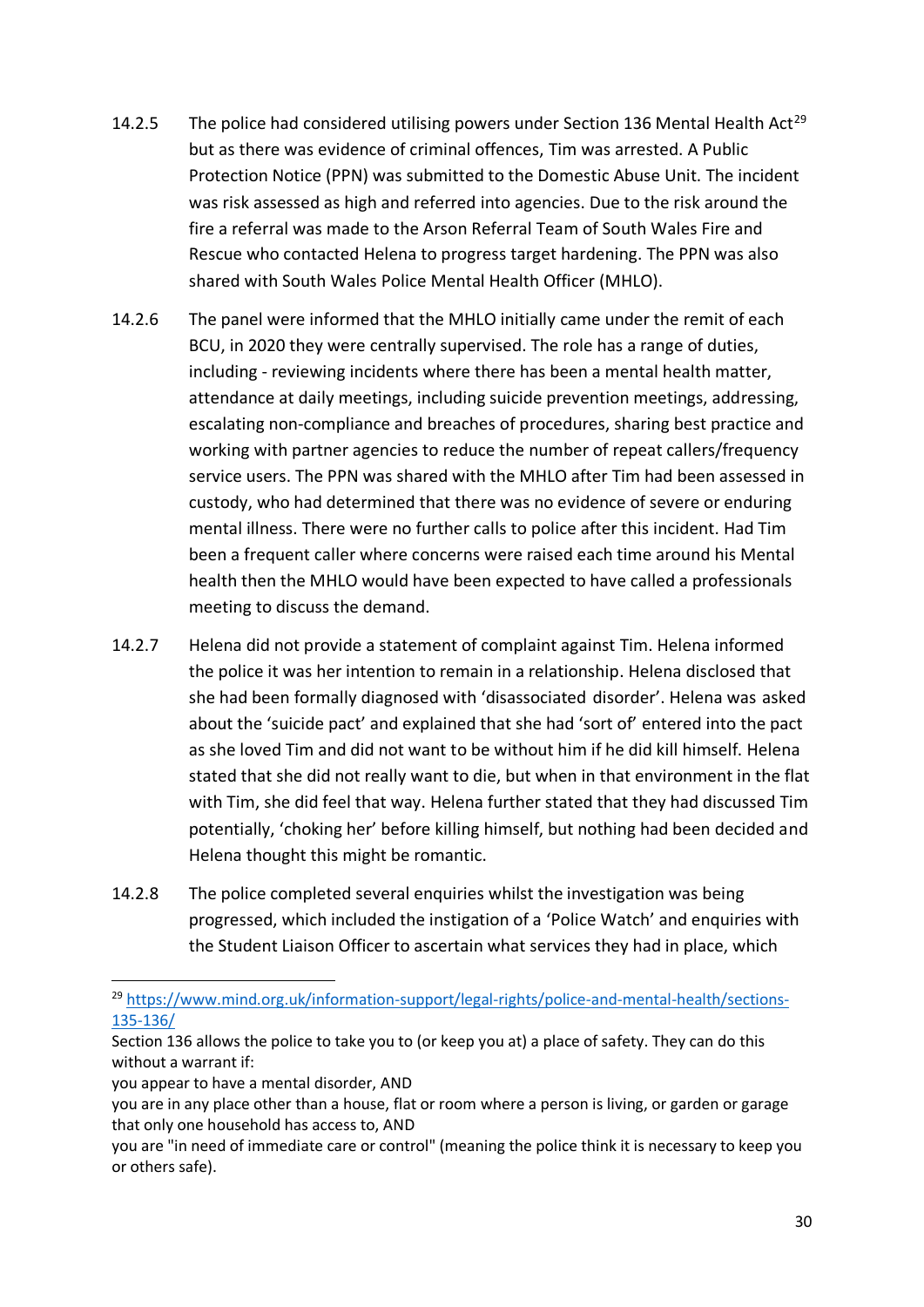may be of assistance to Helena and Tim. The contact with the University was good practice and the panel were informed that this had been identified as an area of learning within a previous DHR and that work had been undertaken since this time to create working relationships and information sharing processes.

- 14.2.9 In terms of the 'Police Watch' a task was created for Helena to be seen and provided with an introductory letter detailing the scheme. There was no record that Helena was seen and made aware of the service and the relevant task was kept 'live' for 15 weeks before being closed on 1 July 2018. The officers involved in the 'Police Watch' have left the organisation. The panel were informed that when victims are seen there is a requirement for a form to be completed which would indicate the victim's awareness of the scheme; and have provided contact details for a Domestic Abuse Officer; Cardiff Women's Centre; housing/financial/legal/ advice and a record of a Patrol Strategy going forward. The panel have seen no evidence that Helena was seen as part of the 'Police Watch'; however, there is a record of the police contact with Helena and how and when she was provided with updates on the case and liaison with other agencies. South Wales Police have identified this as an area of learning and made a single agency recommendation.
- 14.2.10 The criminal case was initially reviewed by the police who concluded that there had been no intention by Tim to kill Helena and that an offence of Common Assault (Section 39 Criminal Justice Act 1988) should be considered. Lines of enquiry and actions were identified, however on 21 March 2018 after a police review, a decision was made for no further action to be taken. Helena was updated.
- 14.2.11 The panel were informed that since this case, South Wales Police have commissioned training in relation to domestic abuse, and in particular coercion and control. The training will be delivered by Safelives as part of a national programme entitled 'DA Matters', and will be delivered in conjunction with Learning Development Services in spring 2022<sup>30</sup>. The programme has been designed with the agreement of the College of Policing. It is recognised that this is a significant training program, which will add considerable value to organisational understanding of the subject matter and improve victim interaction and engagement as a result. In addition, to the planned training, South Wales Police actively review and progress those cases of domestic abuse, where a victim has not provided their support, and seek to gain an evidence-led prosecution, utilising all investigative opportunities.

<sup>&</sup>lt;sup>30</sup> This is the earliest available opportunity due to various other training commitments for LDS and the inevitable backlog due to Covid-19. 'DA Matters' training will train about 800 officers/staff, with a 'train the trainer' provision, providing further internal training thereafter.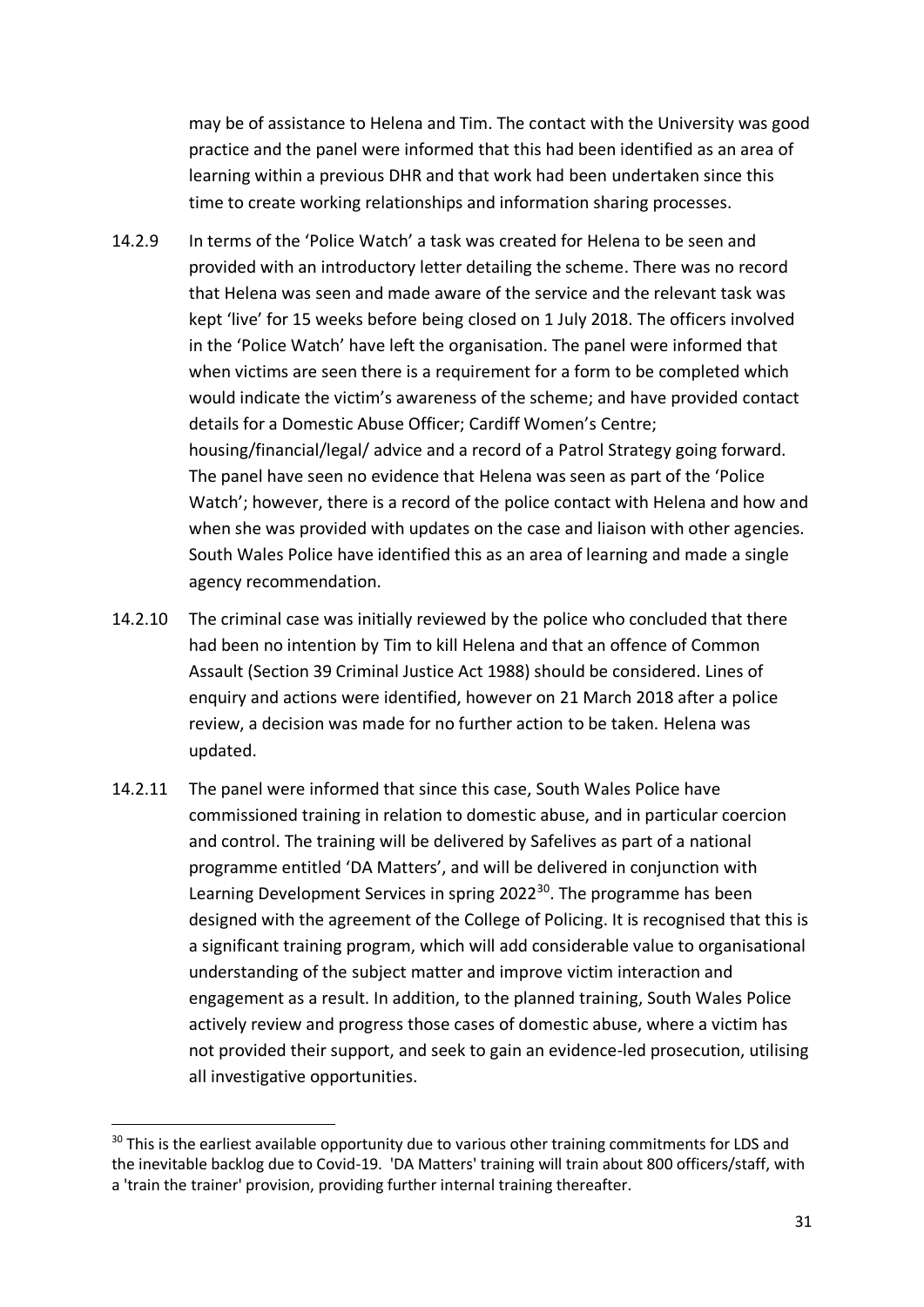- 14.2.12 Helena was seen on several occasions by health professionals, prior to the incident in March 2018. It is unclear from the notes that the GP was aware of the PPN following the assault in March 2018; however, the panel were informed that GP's do receive PPN's from the police. The review acknowledged the importance that this information is shared with GPs who may be the only contact with a victim, and it is important that they have a way to identify victims of domestic abuse so that there is an opportunity to support them.
- 14.2.13 An initiative in line with the Violence against Women, Domestic Abuse and Sexual Violence (Wales) Act 2015 is the IRIS project<sup>31</sup> which targets GP practices to provide support and advice. At the time of this case Helena's GP were not part of the IRIS project but the panel were informed the GP practice are currently completing their training. The review acknowledged that Helena had more contact with her GP than any other health professional and they were best placed to assess her vulnerabilities.
- 14.2.14 In May 2019 University of Bristol published a blog 'What Is To Be Done About Sexual and Domestic Abuse at UK Universities?'<sup>32</sup> It acknowledged that no study had investigated domestic abuse specifically at UK universities, but there were indicators that it occurred amongst students and staff and cited the Office of National Statistics<sup>33</sup> which indicate that young adults aged 18 to 24 tend to be at higher risk of domestic abuse, including the wider studies (e.g. Hester et al., 2017; Walby and Allen, 2004), showing that approximately 20% of women and 4% of men experience domestic abuse. The panel agreed that as well as learning for the wider community, they determined that targeted awareness raising, on victims and perpetrators, needed to be undertaken with Higher and Further Education sector for students and staff. [Recommendation 4]

## **14.3 Term 3**

**What knowledge did your agency have that indicated Tim might be a perpetrator of domestic abuse against Helena and what was the response? Did that knowledge identify any controlling or coercive behaviour by Tim?**

<sup>31</sup> <https://irisi.org/>

<sup>32</sup> [https://policystudies.blogs.bristol.ac.uk/2019/05/03/what-is-to-be-done-about-sexual-and](https://policystudies.blogs.bristol.ac.uk/2019/05/03/what-is-to-be-done-about-sexual-and-domestic-abuse-at-uk-universities/)[domestic-abuse-at-uk-universities/](https://policystudies.blogs.bristol.ac.uk/2019/05/03/what-is-to-be-done-about-sexual-and-domestic-abuse-at-uk-universities/)

<sup>33</sup>

[https://www.ons.gov.uk/peoplepopulationandcommunity/crimeandjustice/bulletins/domesticabuse](https://www.ons.gov.uk/peoplepopulationandcommunity/crimeandjustice/bulletins/domesticabuseinenglandandwales/yearendingmarch2017) [inenglandandwales/yearendingmarch2017](https://www.ons.gov.uk/peoplepopulationandcommunity/crimeandjustice/bulletins/domesticabuseinenglandandwales/yearendingmarch2017)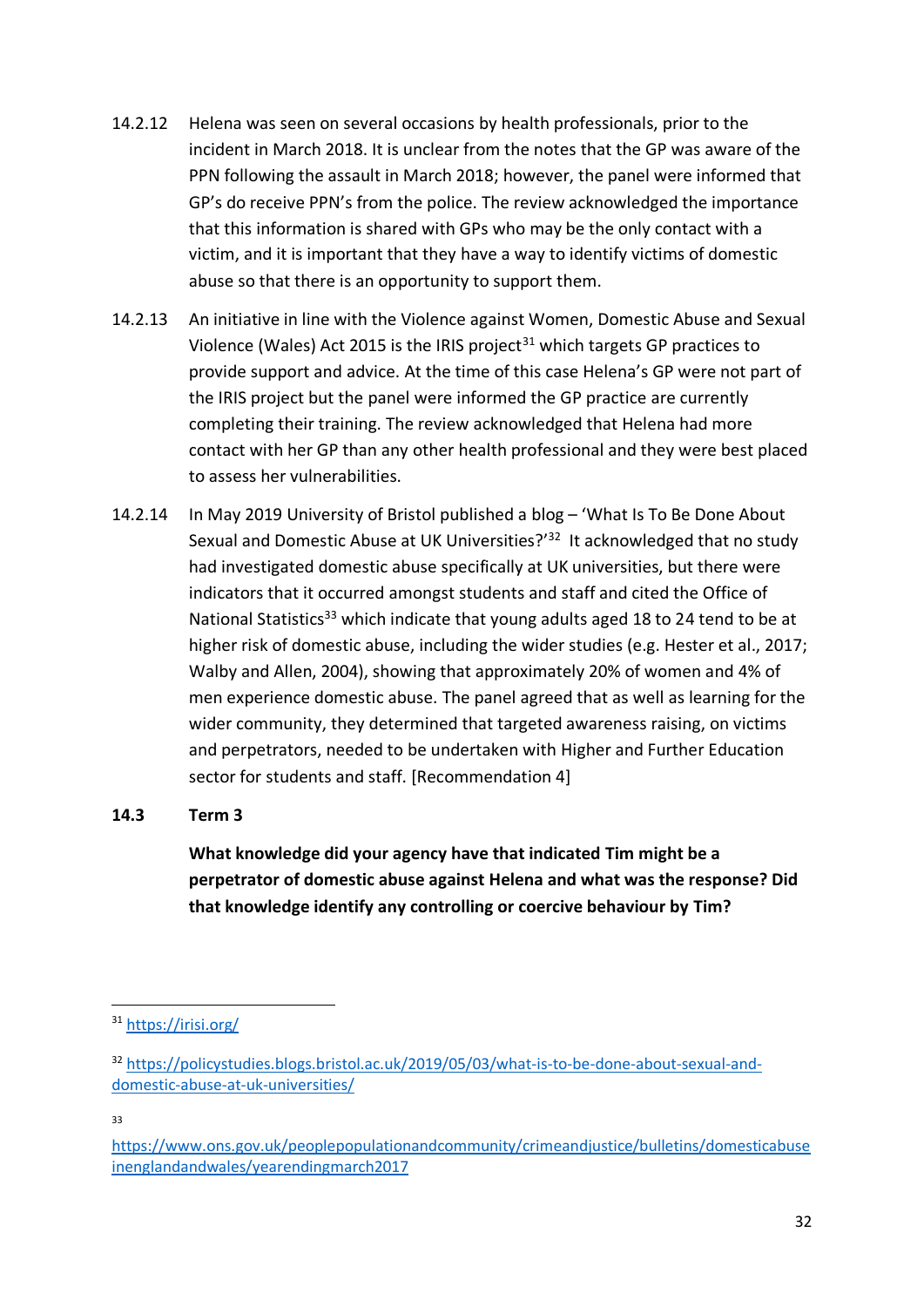- 14.3.1 The first recorded incident of domestic abuse which identified Tim as a perpetrator of domestic abuse was following his arrest for assaulting Helena in March 2018.
- 14.3.2 The panel heard how Tim accompanied Helena to all appointments with her Youth Employment Mentor and during her course lectures and associated meetings. Tim's role was described as that of Helena's 'carer' and that she needed him present for support in terms of her mental health and anxiety. This arrangement was accepted by professionals without question and arrangements were made to facilitate his attendance.
- 14.3.3 The panel considered Tim's role and if this could have been an indication of coercive control. Tim's role as Helena's 'carer' was informal. Helena had applied for Personal Independence Payment (PIP) which allows an application by a third party for carers allowance. The panel saw no reference to this application being considered in accordance with the Social Service and Well Being Act (Wales) 2014. In addition, there was no evidence of involvement or contact with Adult Social Care or that Helena had been identified as someone who was in need of care and support.
- 14.3.4 Tim told the Chair that Helena wanted to be with him 24/7, and that whilst he did a lot of things around the flat as well as support her emotionally, Helena would not leave the house without him. Tim described this occurring as soon as they had moved to Cardiff. Tim accepted that this was different behaviour to when Helena was living with her family. Tim's explanation for this change in behaviour was that Helena had moved away from living with a big supportive family and was not used to being alone. Tim stated that Helena constantly reminded him that it was his role to care for her. Tim stated that on the one occasion where he tried to leave the relationship, that Helena took an overdose (July 2017). Tim accepted that people may see his behaviour as controlling, but he denied this and stated that Helena wanted to be with him all the time. The panel acknowledged that the view of Tim identified him as a perpetrator of domestic abuse, and that his comments were 'victim blaming'.
- 14.3.5 Helena's family strongly denied that she was in need of 'care'. They were shocked to find out that professionals had accepted that Helena needed the support of Tim during her studies at University and that he had adopted this role of 'carer'. Helena's family re-iterated to the Chair how Helena was strong willed, independent, and brave.
- 14.3.6 The panel acknowledged that women who are disabled are more at risk of abuse and given her ongoing mental health difficulties it is highly likely that she would have been considered disabled using the Disability Discrimination Act definition. The panel agreed that professionals should have undertaken further enquiries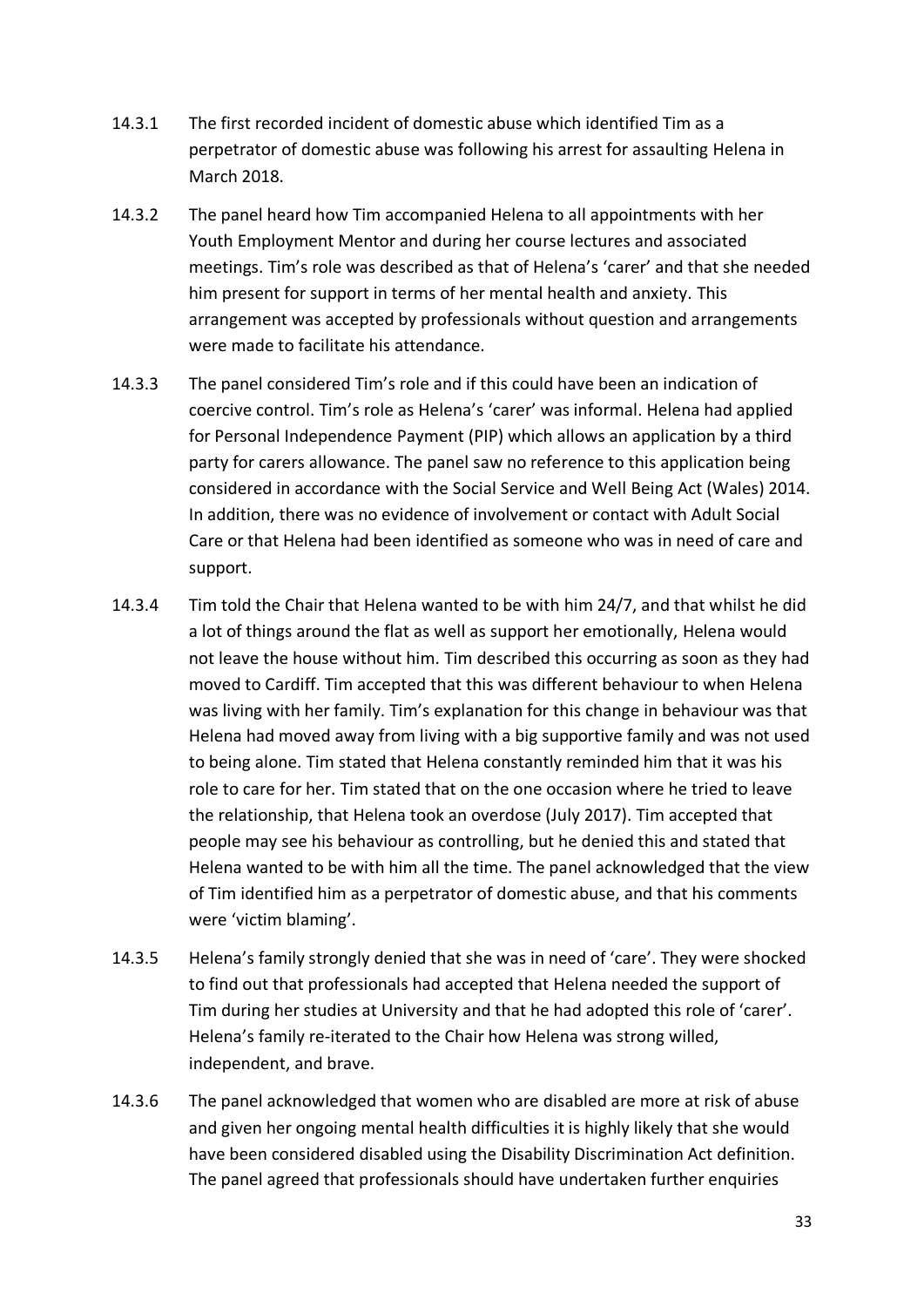with Helena to fully understand the dynamics of their relationship. The panel determined that Tim's behaviour was coercive and controlling. The panel have identified this as an area of learning and made a relevant recommendation in terms of coercion and control and recognition of disability. [Recommendation 2]

- 14.3.7 Helena's family told the Chair that on reflection since Helena's murder they now saw Tim's behaviour as an 'element of control'. Helena's father described that if ever he gave money to Helena, Tim would take it straight off her and that the same would happen if other people gave her money also. He recalled Helena's grandmother giving her £20 for a takeaway meal and Tim taking it straight off Helena and putting it in his pocket. At the time, he stated he assumed this was just because Helena could be clumsy and forgetful but now in hindsight, he believes this to be control. The family informed the Chair that they were not aware that these acts by Tim were a form of domestic abuse.
- 14.3.8 Helena's sister informed the Chair that after Helena moved to Cardiff with Tim their contact dwindled, whereas they had been very close before the move. Helena described an incident when Helena and Tim came to visit, and that she was surprised at the change in Helena, who was dependent on Tim, which she stated was not in a good way and that Helena had to be with Tim and could not be alone with her sister.
- 14.3.9 It was known that Helena and Tim had some financial difficulties for which they received support via their Universities. Helena's family were not aware of the financial difficulties. They family expressed their surprise to the Chair as they always thought this would have been something Helena would have come and discussed with them.
- 14.3.10 The panel had access to evidence provided by Helena and Tim's friends, in which they describe their relationship. This evidence includes further examples of coercive and controlling behaviour. Below are some of the relevant extracts of that information –
- 14.3.11 A Tutor of Helena's stated 'When Helena first came to college she was quite ordinarily dressed. She had nice red hair. When she got together with Tim she started to dress differently. She also cut her hair very short. I don't know whether this was influenced by Tim or whether it was Helena establishing her own identity - as most students do when they are growing up. I had concerns for her relationship with Tim quite early on. I felt he was quite instrumental in Helena dropping out of college. She seemed to pull away from her friends and stop attending classes when she got together with him however, she continued to attend the college building as he was always there. She seemed to change as a person overnight from this happy, sociable girl to a sad and quiet girl'.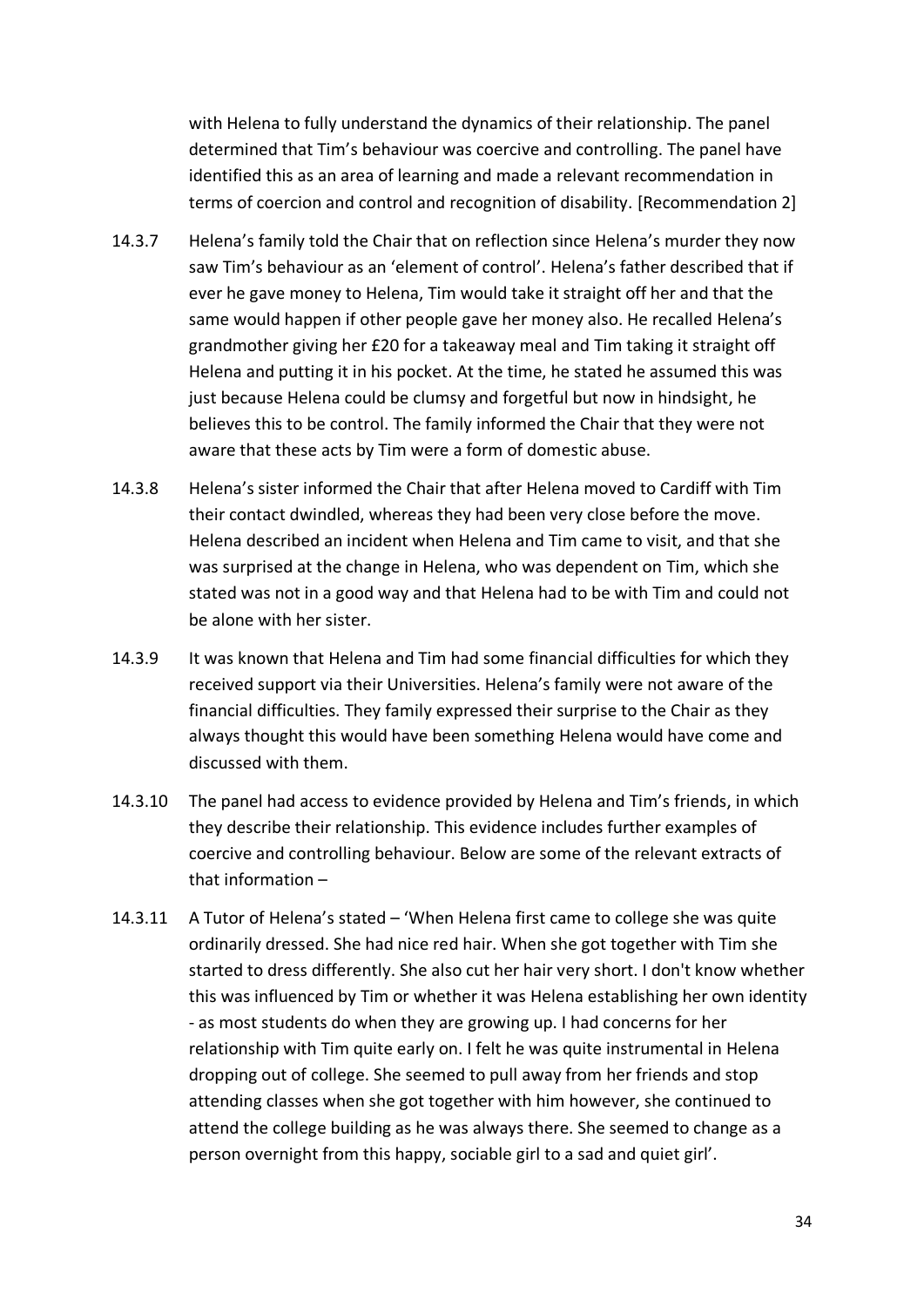- 14.3.12 A friend stated 'Helena was a lovely person and couldn't do enough for us, that's how we ended up moving in with her. Helena was a bubbly person, but it was clear her life revolved around Tim. It was always 'his way' even when they were using her money. An example of this was when we all went to Bristol to see a band. Helena paid for both his train and gig ticket, but after queuing for 45 mins, Tim said he wanted to go for a cigarette. They never came back and when I spoke to Helena afterwards she said that Tim decided he wanted to leave so they came home without us. Tim always got his own way. I would describe Tim as 'odd' and very 'passive aggressive'. He would be fine with things on the surface but would be funny about Helena doing things without him. Helena said that Tim was always 'under' with his rent which forced her to make it up. Tim and Helena were always together, and you couldn't talk to Helena without him being there. I still can't fully describe what Tim like, other than to say he was always 'watching' and was wearing a public 'mask'. Helena once told me that she'd had some problems with him, she didn't say what other than to say Tim always had to have his way'.
- 14.3.13 A previous work colleague stated 'Helena was a lovely girl. She was always happy and friendly and didn't have a bad bone in her body. Tim would meet Helena after work and would kick off if Helena was with anyone else (girl or boy). Helena came into work a few times and said that she and Tim had had an argument. She would usually say that it was because Tim got moody if Helena wasn't paying all of her attention to him. One day after work, Helena did not know that Tim was coming to meet her so we finished work and walked out together. Tim walked around the corner as we were walking down the street. Tim wasn't happy with Helena - he was giving her stinking looks and looked very angry. Tim didn't say anything to me. Helena didn't say anything to me either, she just instantly stopped her laughing and joking and they walked off together'.
- 14.3.14 The panel reflected on the information that was known to family and friends that had been gathered as part of the homicide investigation. The panel considered the information in terms of the definition of coercive and controlling behaviour as defined by Section 76 Serious Crime Act 2015. The panel agreed that Tim's behaviour, along with the other elements of the case, now known, clearly identified coercion and control. This included evidence of –
	- Isolation
	- Taking control of aspects of Helena's life
	- Attendance at appointments and studies
	- Financial abuse
	- Undertaking a 'carer' role and describing Helena as being dependant on him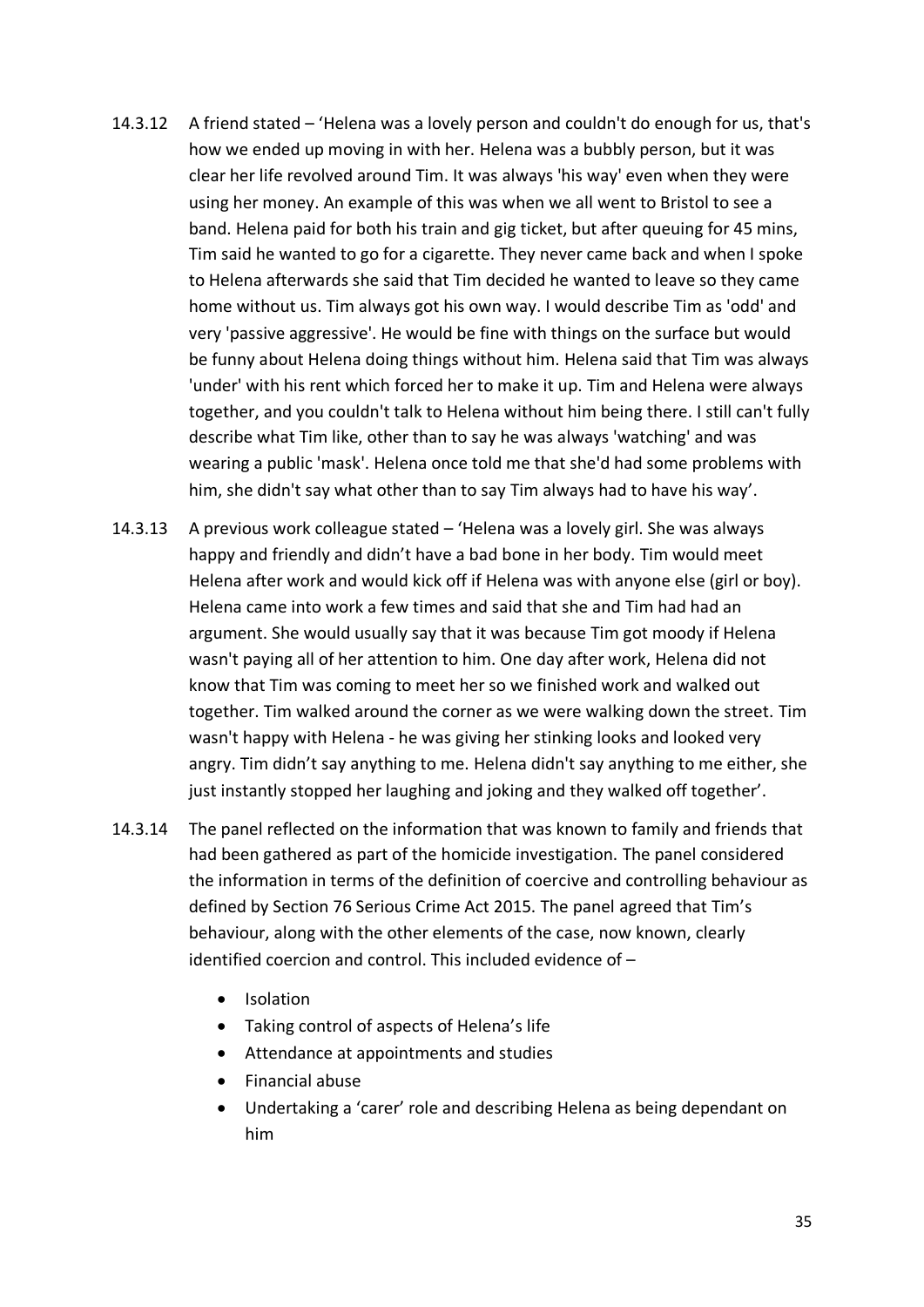- 14.3.15 The panel discussed that these 'traits' were known to Helena's family, friends and community but that they had not been reported to professionals as they were not recognised as being domestic abuse. Often Tim was referred to in the context of 'being weird'. The panel have identified the understanding of domestic abuse and coercion and control as an area of learning and made a relevant recommendation for the Community Safety Partnership. [Recommendation 3]
- 14.3.16 The panel discussed what options were available for Tim to address his offending behaviour, given that he had not been convicted for any offences of domestic abuse. The panel were informed that within Cardiff there is the Drive project<sup>34</sup>. The project has strict criteria, which work with high-risk perpetrators of domestic abuse.
- 14.3.17 The panel were informed about CLEAR<sup>35</sup>, which is a commissioned intervention. CLEAR was developed by Respect<sup>3637</sup> in partnership with Welsh Women's Aid as an integral part of Change That Lasts. It is aimed at working with men who are using abusive behaviours in their relationships but have not yet received services and may not be ready to disclose. In this sense it is pre-contemplative and provides a space for them to develop a narrative and language for their abusive behaviours and so begin to take responsibility for them. Key to this is that CLEAR does not require disclosure prior to involvement, meaning this is a goal of the intervention rather than a pre-requisite to accessing the service. Another aspect of the intervention is that it is prior to becoming 'entrenched' in services and so reaches out for men to self-refer. It is not a behaviour change intervention but more a motivational project that tries to identify patterns and address issues that may be impacting on men's use of violence, as well as linking them into other services. Each referral to CLEAR is assessed for capacity to engage, motivation and also the level of harm. This represents a move away from measuring risk based on incidents and looks instead at where those using abuse are with taking responsibility and their process of change. When there is a very 'high-harm' individual, CLEAR would also refer to other processes such as MARAC and possibly, based on their needs, DRIVE. In all cases there is an assessment that includes multi-agency information that means someone is either worked with by CLEAR or signposted to another intervention or process. This strand is an

<sup>34</sup> <http://driveproject.org.uk/>

<sup>&</sup>lt;sup>35</sup> Change that Lasts Early Awareness Raising.

<sup>36</sup> <https://www.respect.uk.net/>

<sup>37</sup> <https://www.respect.uk.net/pages/59-change-that-lasts>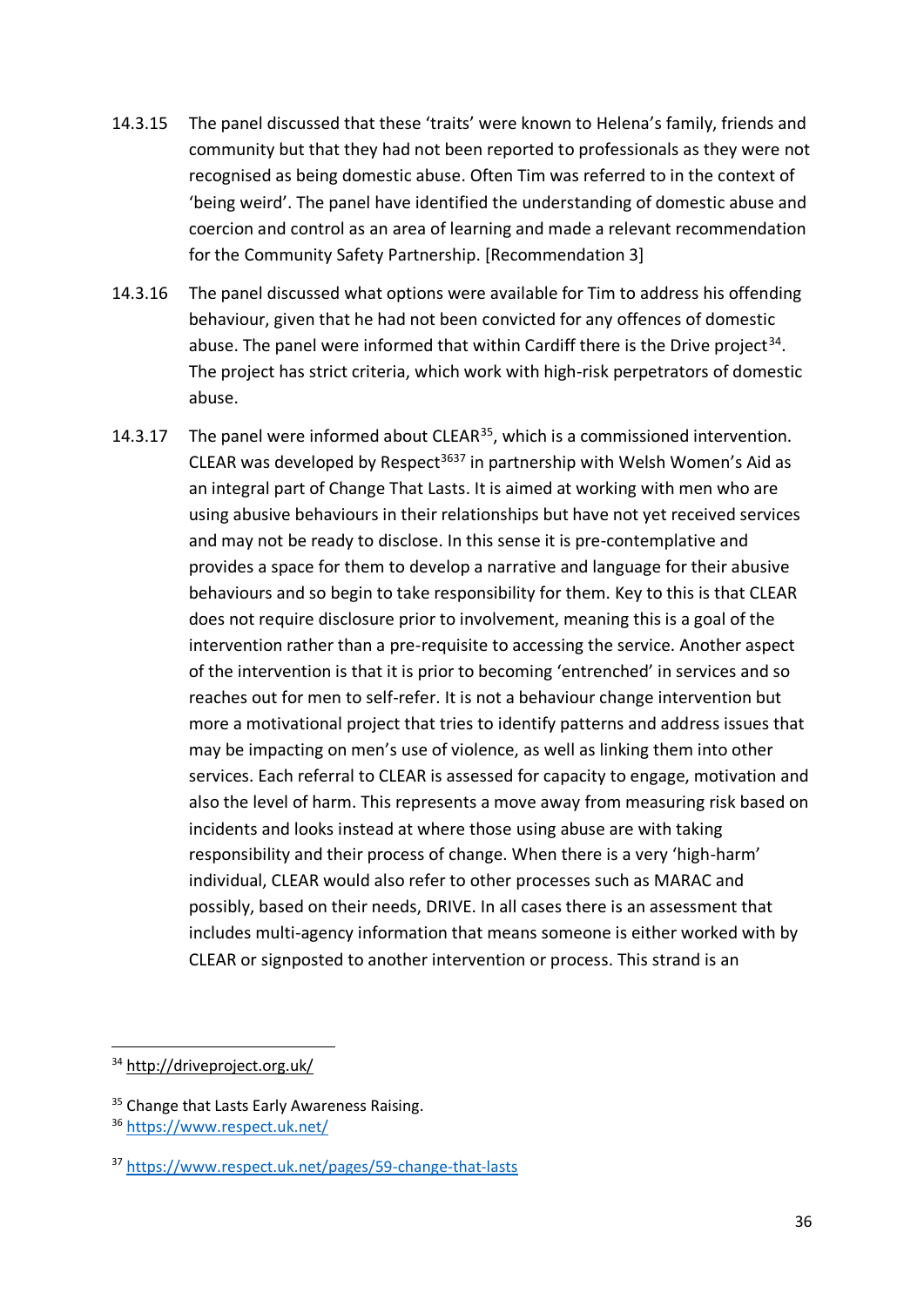innovation within Change That Lasts in Wales and reflects the commitment to integrating perpetrators and work with them into the model.

14.3.18 The panel identified learning in relation to information being available for professionals and the community as to how perpetrators can access programmes and information on how they can seek help, particularly when they have not been convicted of a criminal offence. In addition, the panel deemed that the learning from the review should be shared with Welsh Government to support further enhancement of work within this area. The panel have made relevant recommendations. [Recommendation 5 & 6]

### **14.4 Term 4**

**When and in what way were practitioners sensitive to the needs of the subjects, knowledgeable about potential indicators of domestic violence and abuse and aware of what to do if they had concerns about Helena and Tim? Was it reasonable to expect them, given their level of training and knowledge, to fulfil these expectations?**

- 14.4.1 South Wales Police acted appropriately and in line with policy and procedure. The risk grading was appropriate given the information available. Concerns in relation to both Helena and Tim's mental health were acted on and contact was made with South Wales Mental Health Officer, who made further contact with the University to provide additional support. Referrals were made to other agencies and the PPN was discussed at MASH and MARAC.
- 14.4.2 The incident in July 2017 identified domestic abuse and provided an opportunity to engage with Helena and establish further information in relation to her relationship and associated risks. [See Term 1].
- 14.4.3 The review identified that practitioners readily accepted Tim's role as Helena's 'carer' without challenge or professional curiosity. This has been identified as learning and analysed under Term 2.
- 14.4.3 Cardiff Women's Aid and Into Work Advice Service have identified a requirement to take account of the learning from this case. [See Term 12].

#### **14.5 Term 5**

**When, and in what way, were the subject's wishes and feelings ascertained and considered? Were the subjects informed of options/choices to make informed decisions? Were they signposted to other agencies and how accessible were these services to the subjects?**

14.5.1 Helena was updated throughout the criminal investigation. Referrals were made and Helena was provided with information for agencies who could provide her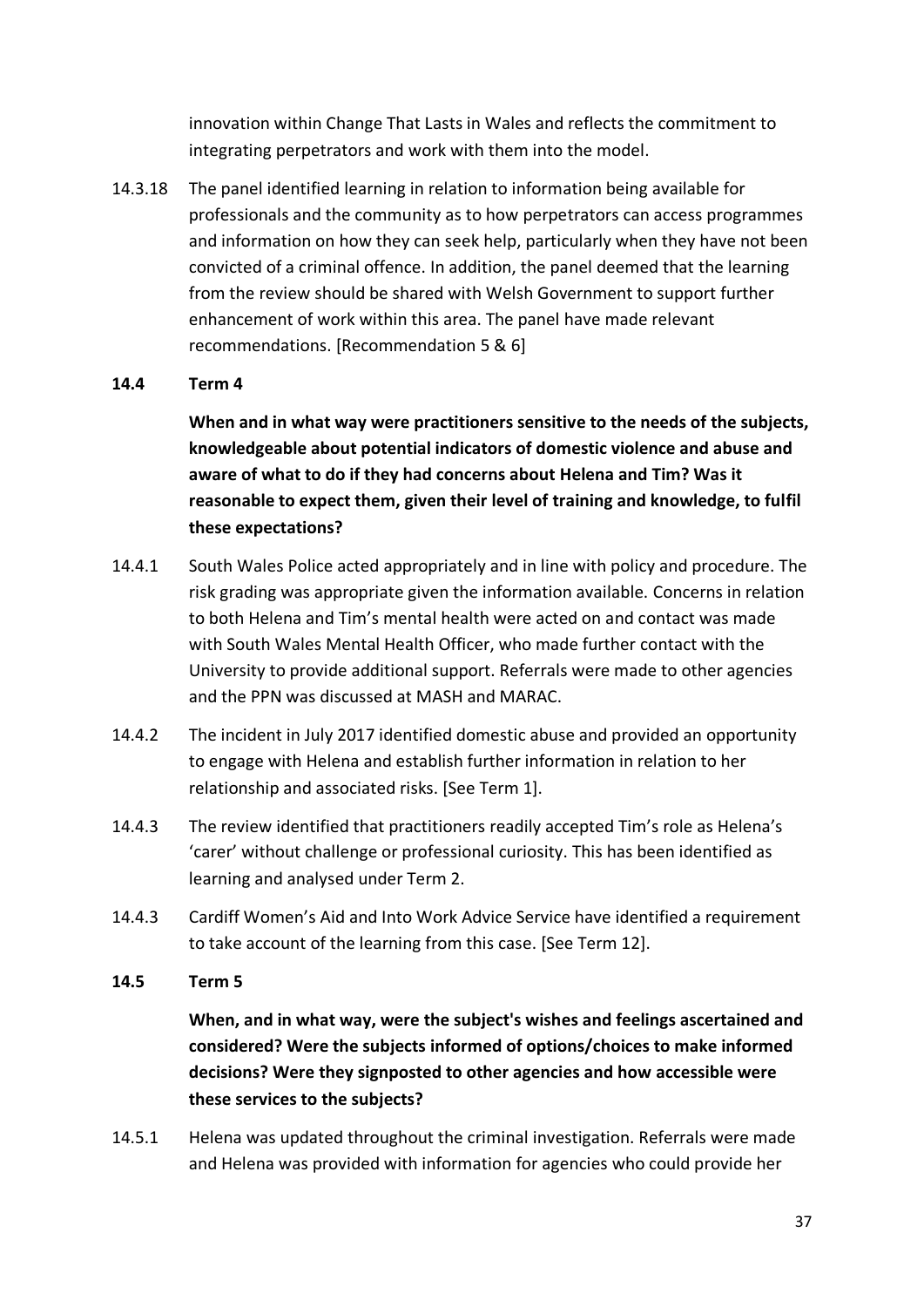with support. This included support around the domestic abuse, finances, mental health and support with her studies. The consideration of counselling and support services via the university was sensible and in terms of accessibility, support through this avenue may be more appealing to students. South Wales Police liaised with the Community Mental Health Team but as Helena was not engaged with the service at that time the Police were advised that a referral was required from Helena's GP.

- 14.5.2 Helena was referred to Cardiff Women's Aid IDVA service who contacted her to offer support and provided her with information in relation to the available options. Helena declined to engage with the service.
- 14.5.3 Helena was supported by a Youth Employment Mentor who helped Helena access financial information, further education, and provided support to attend meetings. The panel were informed that engagement with the Into Work Advice Service is voluntary and meetings with participants are undertaken in locations/settings etc that suit the needs of the participant; including having a partner, carer, parent present if requested directly by the participant.
- 14.5.4 Helena was provided with advice and guidance by the Student Support, and Finance and Money teams. Within the academic team, the focus was on signposting to and providing academic support available within Continuing and Professional Education. Adaptations were made to help Helena continue with her education which included –
	- allowing Helena to study 3 courses rather than 6 in the 2018-19 academic session.
	- Access to a quiet room where Helena could go if she found any topics/discussions upsetting in class (this was never used).
	- Extensions to deadlines. Helena went on to complete the course remotely (via recorded lectures and independent reading, enabling her to complete the required coursework and pass the course).
- 14.5.5 Welsh Women's Aid have created a free seven-week course for anyone in Cardiff who wants to learn how to help protect women in their community against violence. The Ask Me project<sup>38</sup> is available to anyone over 18 years old and aims to teach communities how to be more helpful towards survivors as well as finding ways to challenge unhelpful myths, attitudes, and stigmas surrounding abuse, including financial abuse.

<sup>38</sup> <https://www.walesonline.co.uk/news/local-news/free-course-cardiff-helps-tackle-23052933>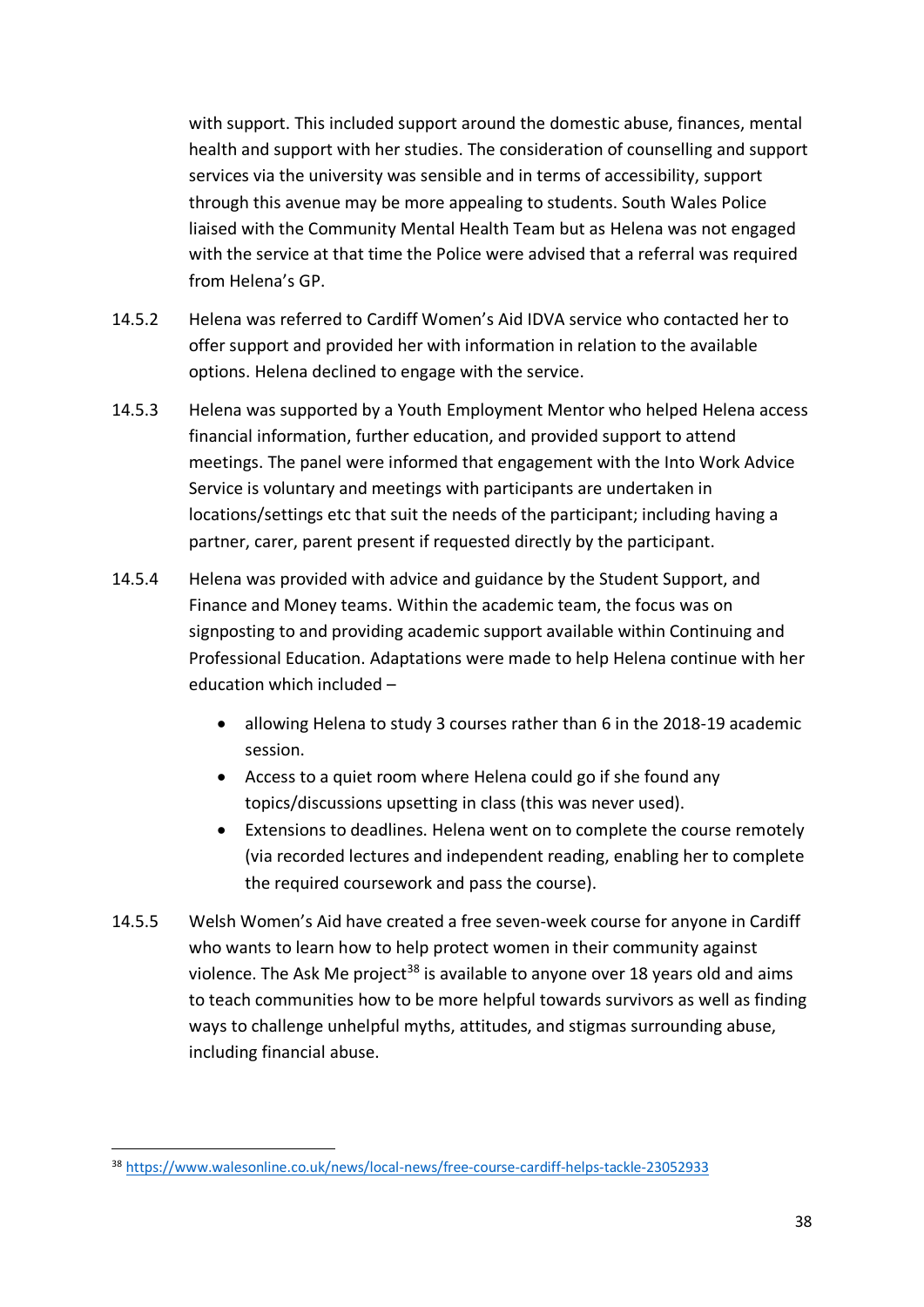14.5.6 Domestic Abuse Services within Cardiff Council provide training in accordance with the National Training Framework and financial abuse is covered within that training and as part of the wider VAWDASV agenda.

## **14.6 Term 6**

**What were the key points or opportunities for assessment and decision making in this case? Do assessments and decisions appear to have been reached in an informed and professional way?** 

- 14.6.1 Helena's admission to hospital in July 2017, did not result in a mental health assessment. [See Term 1]. As Helena was not registered with a GP in Cardiff, a discharge letter was sent to her GP in England. Helena registered with a GP in Cardiff in August 2017.
- 14.6.2 Health held information from Helena's previous notes that identified her as vulnerable. This was contained within the Mental Health assessment from 2016. In October 2017 Helena was referred by a GP to the Community Mental Health team. The GP had access to the Mental Health assessment from 2016 and made a referral for a specialist assessment to be undertaken. A second referral was made in May 2018. Helena did not attend any appointments with the Community Mental Health Team.
- 14.6.3 Helena's GP was the only professional who held the information from the Mental Health assessment in 2016. Apart from her GP, Helena had very little contact with any other health professionals. During contact with her GP Helena did discuss her mental issues and appropriate referrals were made. Helena's history of domestic abuse was not discussed by her GP. Helena's contact with the GP on 4 May 2018, when a second referral was made to the Community Mental Health team was the day after the MARAC.
- 14.6.4 Had Helena attended either of the appointments with the Community Mental Health team it would have provided an opportunity to explore her vulnerabilities further and offer support. Helena's non-attendance was not discussed by her GP. Had the GP known of the domestic abuse and the MARAC it would have been an opportunity to review why she had not engaged with previous assessments offered by the GP. The panel have seen evidence that the closure of the cases by CMHT were in accordance with policy and on each occasion, Helena was referred back to her GP when she did not attend. The panel have been informed that since this time a telephone triage system has been implemented.
- 14.6.5 The information held by GP was not shared at MARAC as the Safeguarding Nurse Advisors on MASH preparing the reports for daily discussions and MARAC did not have access to GP records. This has been addressed in recommendation 1.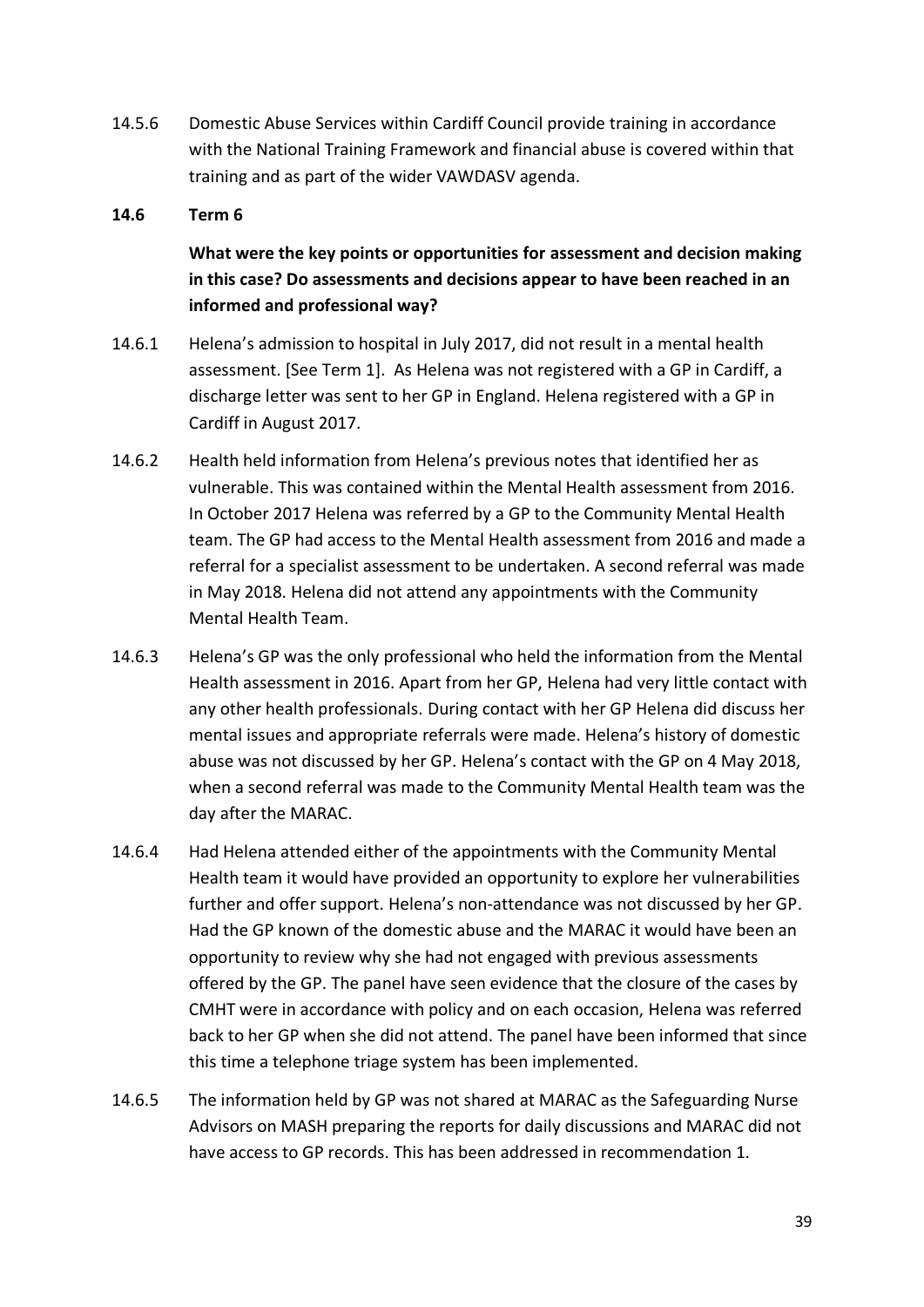- 14.6.6 The DASH identified that Helena was at high risk of domestic abuse. This then triggered referrals and information sharing with agencies. Initial contact was made by the PPN Coordinator who is trained to respond to victims in a sensitive manner and identify potential indicators of domestic abuse, including potential minimisation of the incident. Given their knowledge and experience, it is reasonable to expect them to fulfil these expectations. Helena was referred to Cardiff Women's Aid IDVA service, however, Helena did not want to engage with any further assessments or support with the agency. The panel reflected on Helena's choice not to engage with services and acknowledged that she had capacity to make her own decision regarding engagement. The panel considered if Helena's decision may have been as a result of coercive control from Tim; however, the panel saw no evidence to confirm that Helena's decision was due to coercion and control perpetrated by Tim.
- 14.6.7 The PPN was sent to the MASH, but there was a delay in the PPN, and case details being discussed. [See Term 10].
- 14.6.8 On 3 May a MARAC was held. This was nearly two months after the incident. The IDVA had attempted to contact Helena the day before the meeting, but this had been unsuccessful. The actions from the MARAC were completed in a timely manner. Three weeks later the police contacted Helena. Helena stated – 'all was well at present, and she was still in a relationship with Tim, and they would be remaining at their present address for the foreseeable future and were receiving help regarding their Mental Health issues'. The Officer provided Helena with their contact details for future reference. It was recorded that no other support or advice was required at this time.
- 14.6.9 The review panel have been informed that MARACs are now held every two weeks. There has been a cultural change in relation to MARACs with agencies working towards an evidenced based approach, taken account of Human Rights legislation in relation to 'Right to Life' for the victim. In addition, high risk domestic abuse cases are discussed in a daily meeting within the MASH. [See Term 10].
- 14.6.10 A Mental Health Assessment was conducted with Tim whilst he was in custody. This was undertaken by a Consultant Psychiatrist, and two Doctors<sup>39</sup>, Approved Mental Health Practitioner and Approved Social Worker from the Crisis Team. The outcome of the assessment concluded there was no evidence of any severe or enduring mental illness found. Tim was advised to attend his GP.
- **14.7 Term 7**

<sup>&</sup>lt;sup>39</sup> For the requirements of Section 12 Mental Health Act 1983.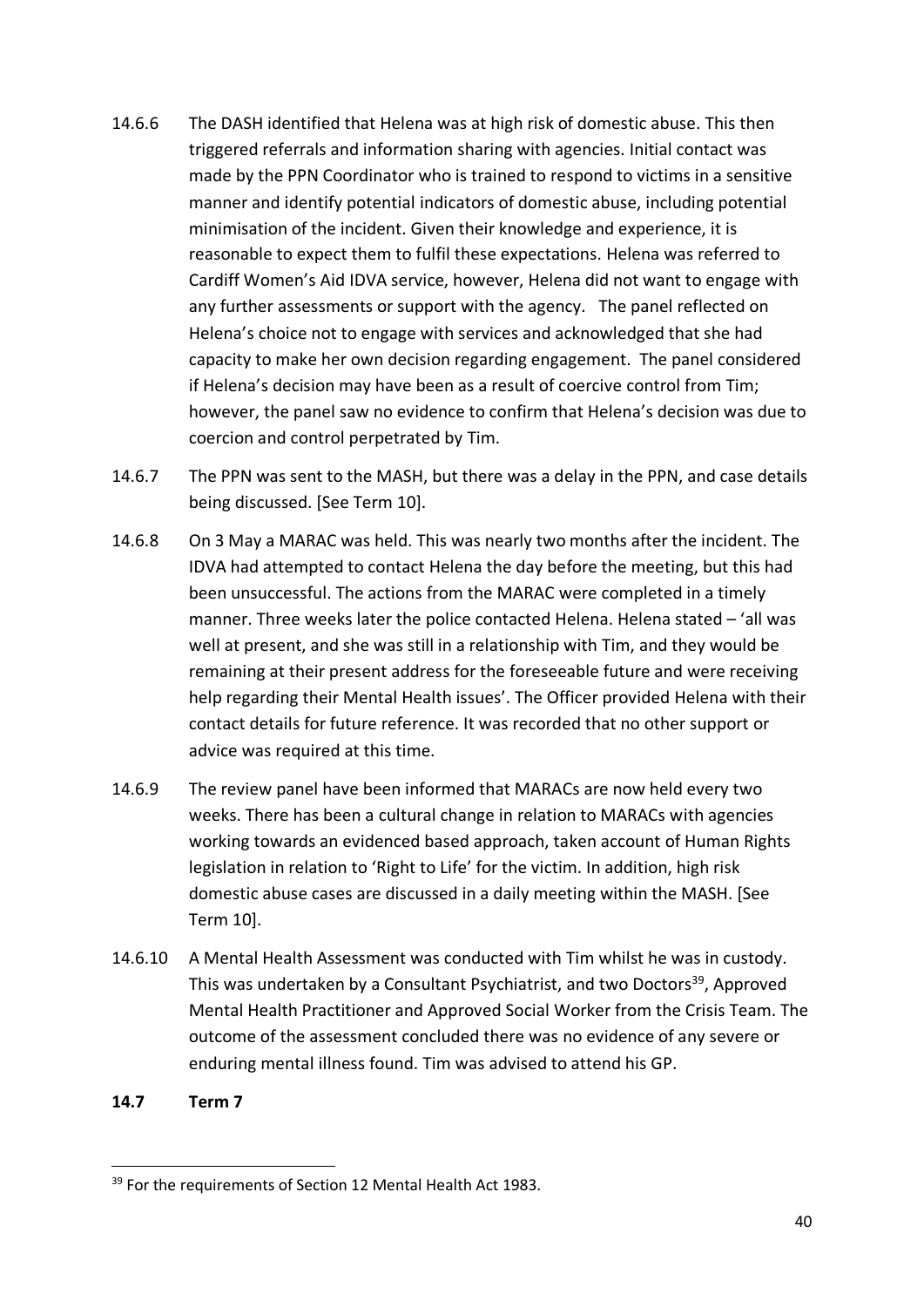**Were the actions of agencies in contact with all subjects appropriate, relevant and effective to the individual and collective needs and risks identified at the time and continually monitored and reviewed?**

- 14.7.1 This has been addressed within Term 5, 6 and 9.
- **14.8 Term 8**

**Did the agency have policies and procedures for Domestic Abuse and Safeguarding and were any assessments correctly used in the case of the subjects? Were these assessment tools, procedures and policies professionally accepted as being effective?** 

- 14.8.1 The review has seen evidence from all agencies involved in the review that policies and procedures for domestic abuse and safeguarding were in place. With the exception of the incident in July 2017 these policies and procedures were utilised.
- 14.8.2 During contact with the Department of Sexual Health a basic domestic abuse screening was undertaken, which asks four questions to provide opportunities individuals to identify themselves of domestic abuse and be provided information on available support.
- 14.8.3 University 1 has promoted awareness for students affected by violence and abuse through 'It's not on'. The information pages on student Health and Wellbeing internal intranet site state:

'If you are aware that a student is being or has been affected by violence and abuse, please make them aware of the specialist support available to them and recommend that they contact the Disclosure Response Team. We support students affected by all types of violence and abuse.'

[https://intranet.cardiff.ac.uk/staff/supporting-your-work/teach-and-support](https://intranet.cardiff.ac.uk/staff/supporting-your-work/teach-and-support-students/support-students/students-health-and-wellbeing/students-affected-by-violence-and-abuse)[students/support-students/students-health-and-wellbeing/students-affected-by](https://intranet.cardiff.ac.uk/staff/supporting-your-work/teach-and-support-students/support-students/students-health-and-wellbeing/students-affected-by-violence-and-abuse)[violence-and-abuse](https://intranet.cardiff.ac.uk/staff/supporting-your-work/teach-and-support-students/support-students/students-health-and-wellbeing/students-affected-by-violence-and-abuse)

In addition, the panel were made aware of a previous campaign that had taken place with the launch of TALK<sup>40</sup>, a University partnership with local domestic abuse charity, Atal y Fro, and the Police and Crime Commissioner to identify and support students who are experiencing, or have been a victim of, domestic abuse and sexual violence. TALK stands for Tell, Advise, Listen and Keep Safe, and aims to tackle domestic abuse and sexual violence by improving early identification and

<sup>40</sup> [https://www.cardiff.ac.uk/news/view/473805-supporting-student-victims-of-domestic-abuse-and-sexual](https://www.cardiff.ac.uk/news/view/473805-supporting-student-victims-of-domestic-abuse-and-sexual-violence)[violence](https://www.cardiff.ac.uk/news/view/473805-supporting-student-victims-of-domestic-abuse-and-sexual-violence)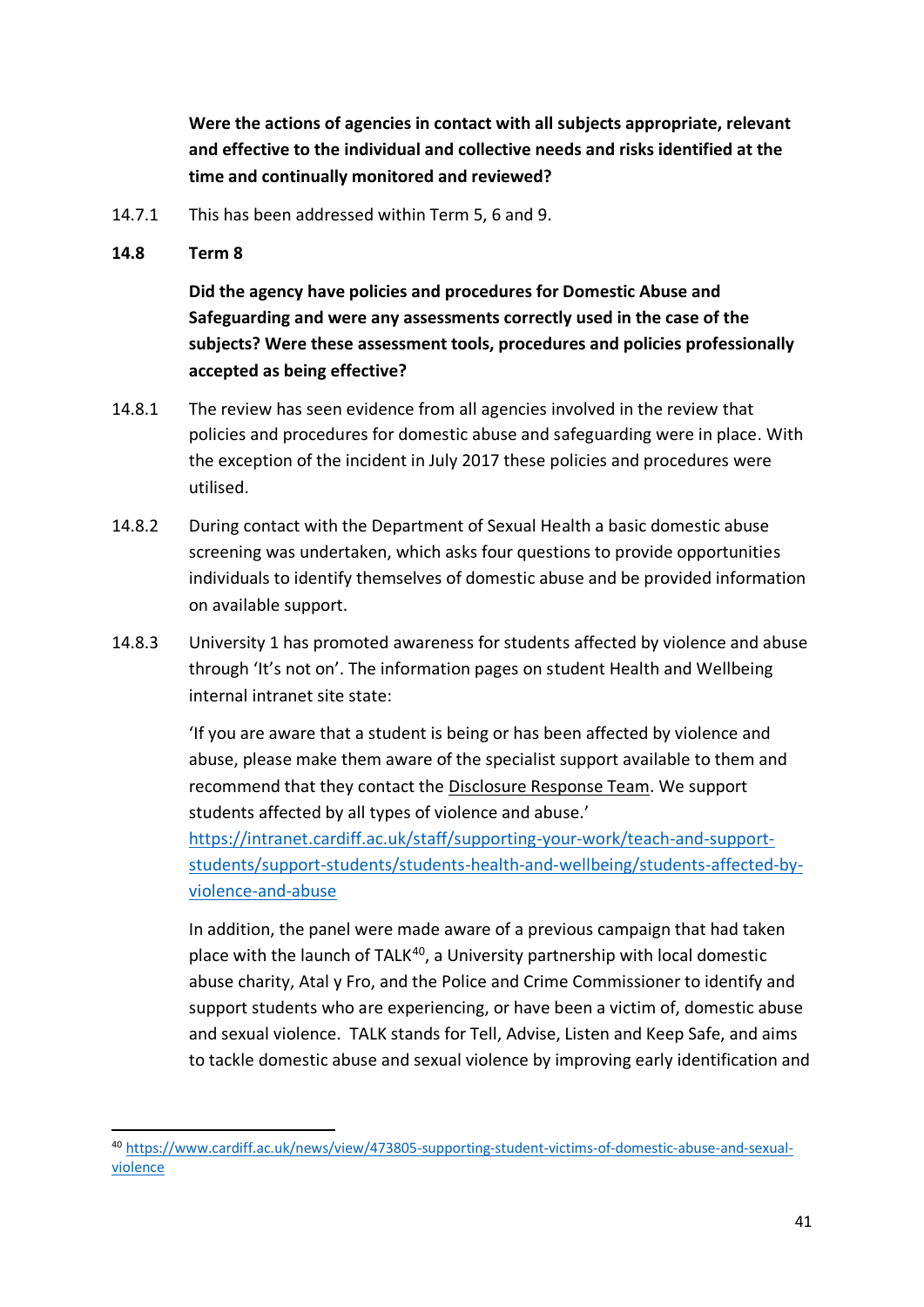intervention; increasing reporting by increasing victim confidence and encouraging prevention.

14.8.4 The panel were unable to receive information from University 2 without the consent of Tim as there was no information sharing agreement in place between the University and the Community Safety Partnership. The panel have identified this as an area of learning for the Community Safety Partnership to work with the University to agree information sharing pathways and made a relevant recommendation. [Recommendation 7]

### **14.9 Term 9**

**Did actions or risk management plans fit with the assessment and decisions made? Were appropriate services offered or provided, or relevant enquiries made in the light of the assessments, given what was known or what should have been known at the time?** 

- 14.9.1 Actions and safeguarding measures were taken in accordance with the risk identified in March 2018. Target hardening and arson reduction referrals were made following the disclosure that Tim had suggested he would 'blow up the place'. The university were contacted, and it was requested that they contact Helena to consider what support could be provided, including financial support and housing. Enquiries were made and information was shared by South Wales Police Mental Health Liaison Officer with the CMHTs due to the concerns regarding both Helena and Tim's mental health. Helena was referred to Cardiff Women's Aid IDVA service for support.
- 14.9.2 The review considered all the actions and enquiries undertaken in March 2018 and agreed that the support and appropriate services were offered and provided at that time.

#### **14.10 Term 10**

# **Were there issues in relation to capacity or resources in your agency that effected its ability to provide services to Helena and/or Tim, or on your agency's ability to work effectively with other agencies?**

- 14.10.1 In March 2018, there was a delay in Helena's case being raised at the daily discussion within MASH. The case was not discussed until 12 April 2018. The panel were informed that the delay was due to an inefficient process being in place to manage a high volume of cases at that time. Despite the delay in Helena's case there was no delay to information sharing and implementation of safeguarding measures.
- 14.10.2 Since this time, a new process has been introduced whereby high risk PPNs are processed before 10.00hrs each day and discussed within the MASH the same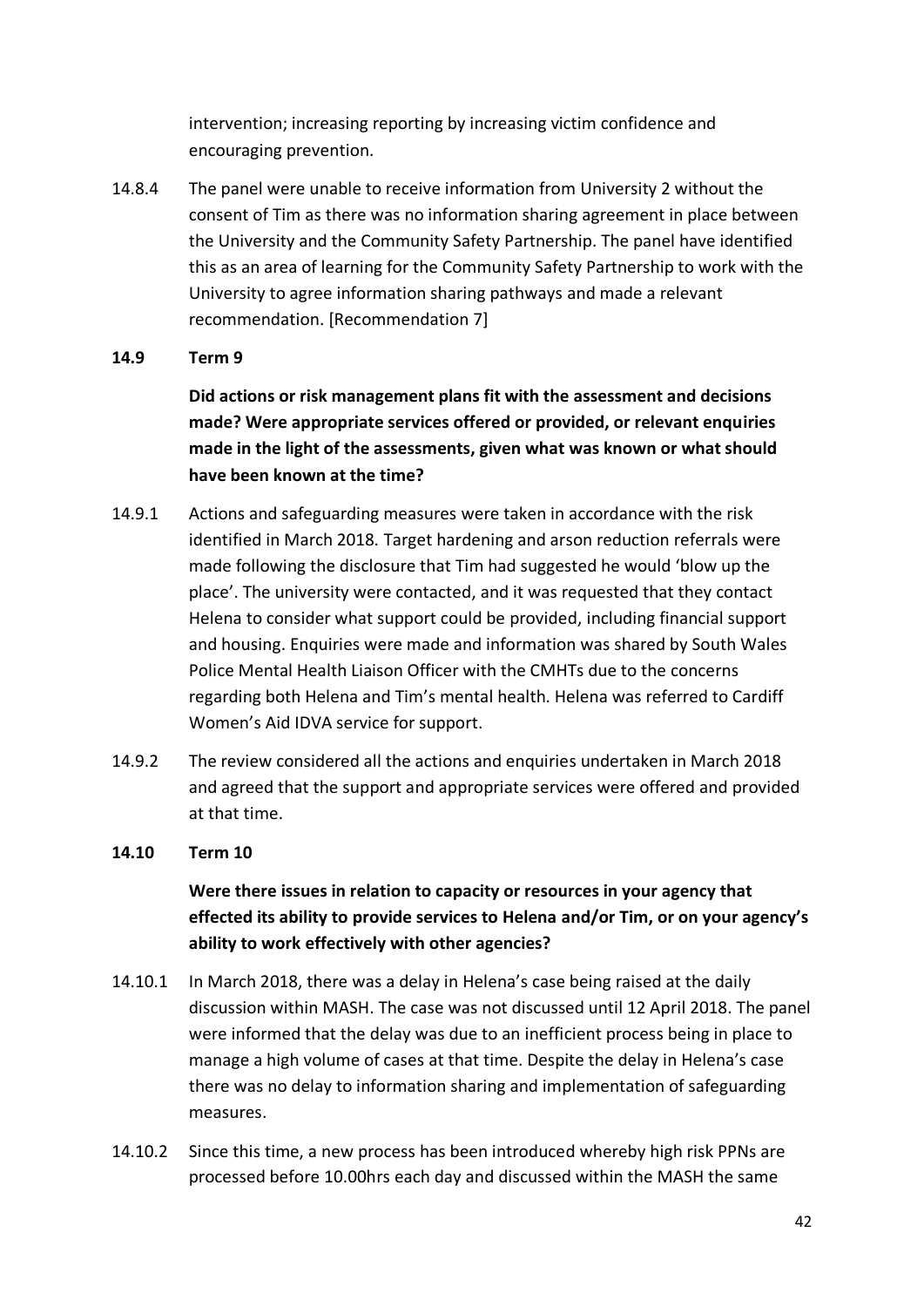afternoon. The MASH operates Monday to Friday, (partners only service MASH from Mon-Fri), there are currently around 170 High Risk domestic abuse cases per month, currently around 125 of those are put through to the Daily Mash discussion (it was around 85 cases per month pre-Covid- 19 pandemic). South Wales Police have identified learning in relation to the MASH and have made a single agency recommendation, which includes an agreement to undertake audits of the high risk domestic abuse cases discussed at MASH, including compliance to timeframes.

### **14.11 Term 11**

**How did your agency take account of any racial, cultural, linguistic, faith or other diversity issues, when completing assessments and providing services to Helena and/or Tim?**

- 14.11.1 Diversity is addressed under Section 11 and therefore will not be repeated here.
- 14.11.2 Helena's family informed the Chair that Helena had been a Christian prior to meeting Tim. Tim stated that he had been brought up in Pagan faith and that Helena became interested in paganism, after their relationship commenced. Helena undertook some research online and decided to be Wiccan. Tim stated that Helena was into magic and spells, and that they had met one other person in Cardiff who was Wiccan and shared belief in magic and spells, which Tim did not believe in. Tim stated that their beliefs did not have any impact on their relationship.
- 14.11.3 The panel were supported in the review by an expert panel member in the field of paganism who provided information and guidance to the panel. The expert advised the panel that Paganism can be a very isolated path and can potentially place the seeker in a vulnerable position without the right support network. Paganism, in general, embraces the idea of a universal energy, which can be tapped in to by the practitioner/follower. The idea of magic or spell work is generally accepted across pagan traditions, so it would be unusual for someone to identify as a Pagan, but to "not believe" in those elements.
- 14.11.4 For one who follows a mainstream religion, such as a branch of Christianity, Judaism, or Islam, it is a simple thing to visit a place of worship and find a member of the Clergy/priesthood/spiritual leader with whom to discuss ideas, and a congregation of like-minded people to worship with. For somebody who has recently discovered the world of paganism, it can feel rather lonely. When that person finds someone who follows the same/or similar path, it can spark an instant feeling of connection. Should someone new to paganism find someone who has been on the path for longer, they may well hold them in high esteem and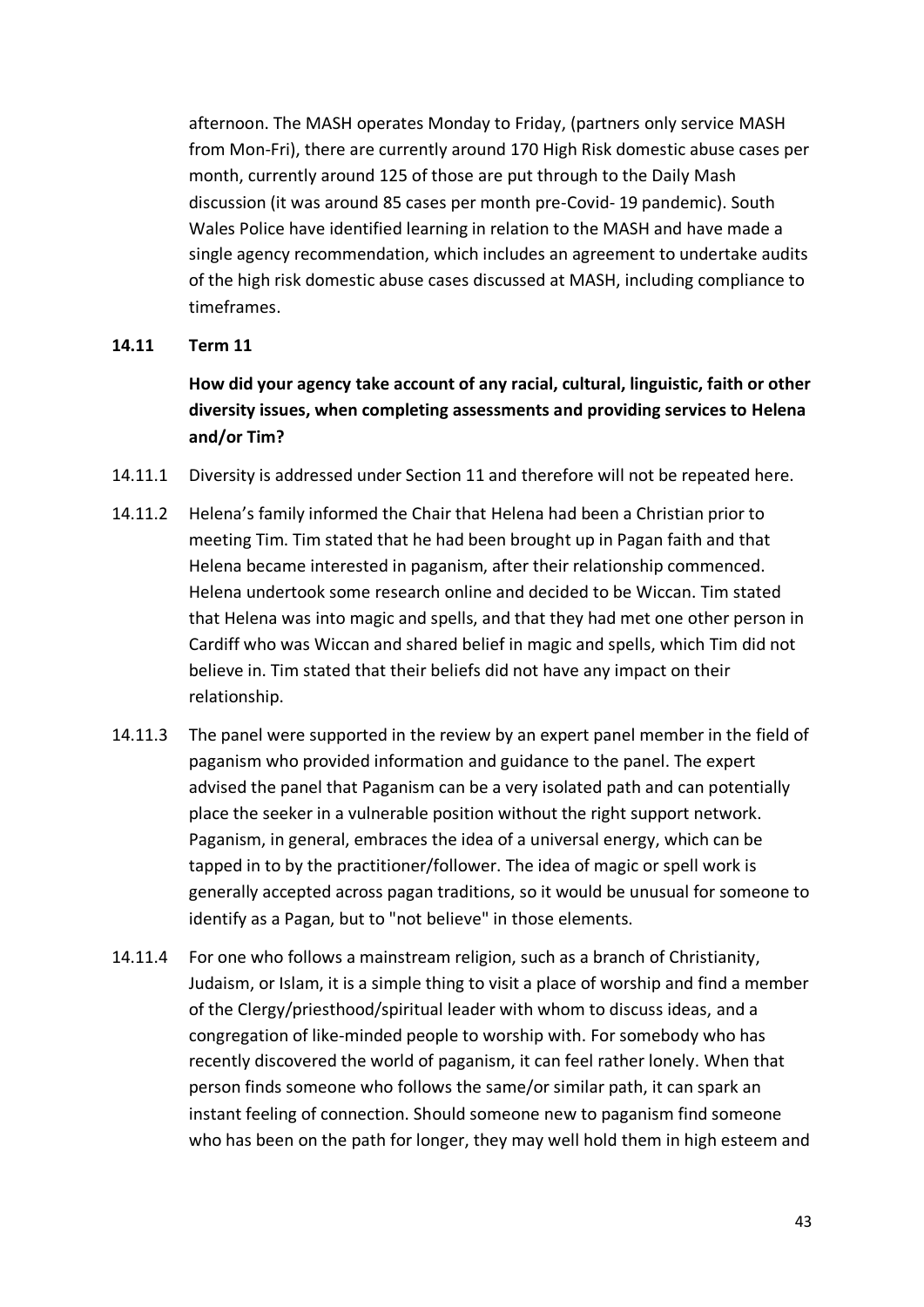look to them to help guide/advise them - this CAN be dangerous should that power/status be abused.

- 14.11.5 The panel were provided with information gathered during the police investigation that Helena had met another contact who was following the same path that she had chosen for herself, and that Tim was quick to discount what the other person believed in, potentially sabotaging the forming of a bond of friendship/pagan connection which would have made her feel less isolated, and, in fact, potentially help her to feel empowered. The panel recognised this as coercive behaviour perpetrated by Tim.
- 14.11.6 The panel considered if Helena and Tim's belief in Paganism had any impact on this case. The review found no evidence that Helena and Tim's belief impacted on services or engagement with professionals.

## **14.12 Term 12**

### **What learning has emerged for your agency?**

#### Cardiff and Vale University Health Board

- 14.12.1 There was no follow up discussion following Helena's disclosure of domestic abuse in 2017. The "Ask and Act" process is now in place to support staff identify victims and offer services that will provide the necessary support. There is also a "flagging" system in place to ensure that victims who re- attend are targeted with necessary interventions.
- 14.12.2 Awareness of victims of domestic abuse through information sharing from agencies, including via a PPN.

#### Cardiff Women's Aid

- 14.12.3 Further training and development to efficiently train staff to be confident in identifying indicators of risk and potential incident minimisation concerns. Coercive control is not always fully understood and is a key warning sign for potential escalation of domestic abuse incidents.
- 14.12.4 Establishing contact with victims at the earliest opportunity is extremely important; this case identified that the PPN Coordinator successfully established contact with Helena at the earliest opportunity which is in line with best practice guidance.

## Into Work Advice Service (Inspire to Work Project)

14.12.5 Reviewing training requirement for staff in relation to advanced safeguarding.

South Wales Police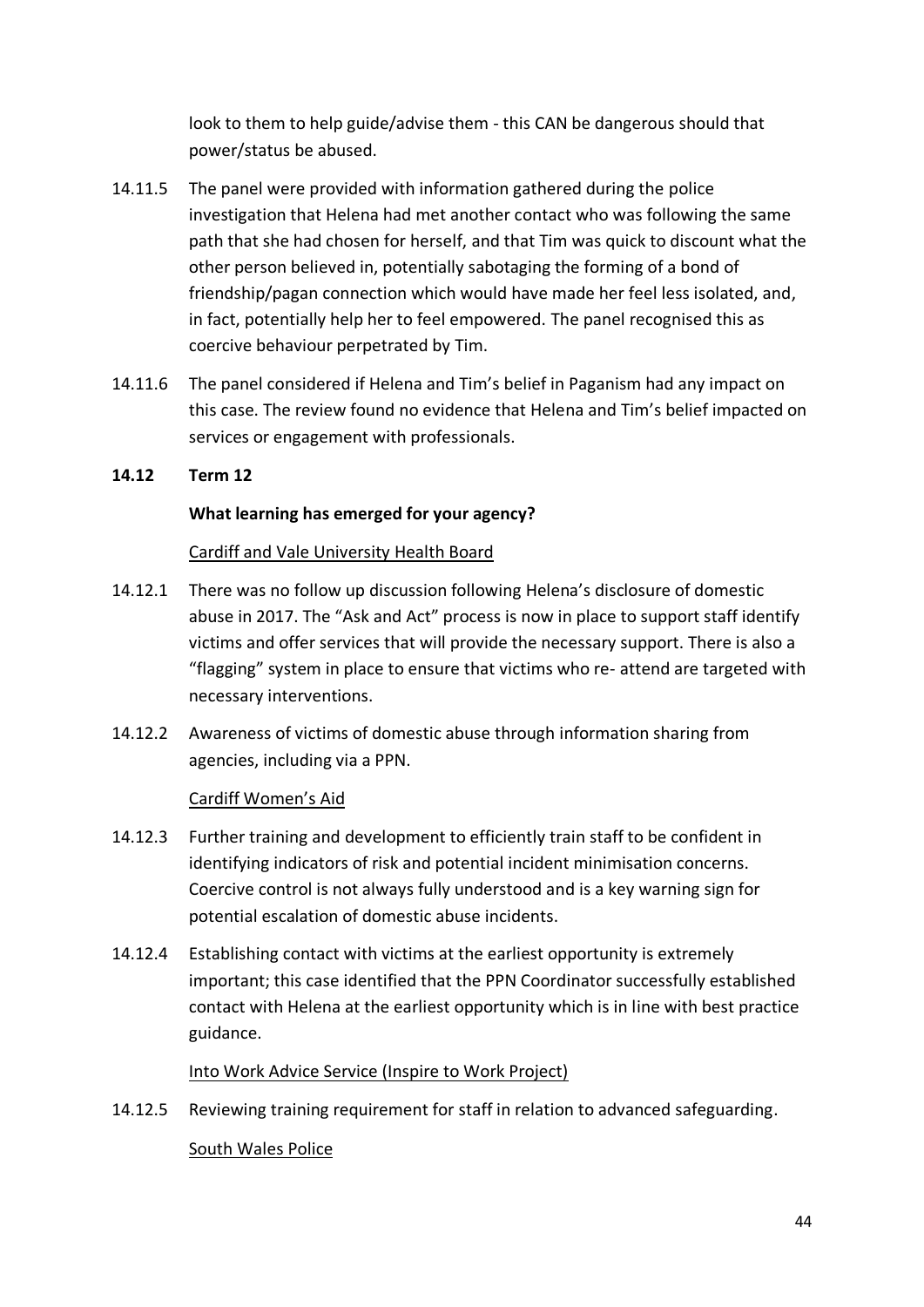- 14.12.6 Delay in discussion within the MASH; however, a new process is now in place to manage high risk domestic abuse PPN's.
- 14.12.7 South Wales Police have a performance framework that scrutinises the Force's response to domestic abuse at all levels of the organisation. This is underpinned and summarised as follows:

1. Domestic Abuse features as a priority area within internal performance processes.

2. Force policy and guidance has been refreshed and publicised internally.

3. Selection and promotion processes include assessing knowledge and understanding of protecting the public and the Police and Crime Commissioner's priorities.

4. Introduction of Victim Satisfaction surveys to inform continued improvements.

## **14.13 Term 13**

# **Are there any examples of outstanding or innovative practice arising from this case?**

- 14.13.1 The review acknowledged the liaison between agencies, MARAC and University, which had been an area of learning from a previous DHR<sup>41</sup> and evidenced that the learning had been taken forward and put into practice.
- 14.13.2 The review identified that the use of 'routine enquiry' around domestic abuse was undertaken during contact with the Department of Sexual Health and provided an opportunity for Helena to disclose domestic abuse.

## **14.14 Term 14**

# **Does the learning in this review appear in other domestic homicide reviews commissioned by Cardiff Community Safety Partnership?**

14.14.1 The panel heard that a previous domestic homicide review had identified the need for awareness raising about domestic abuse, in relation to how and to whom to report it as well as the associated services to victims. In addition, learning had been identified in relation to awareness raising of coercive and controlling behaviour, especially amongst young people and their families.

 $41$  DHR06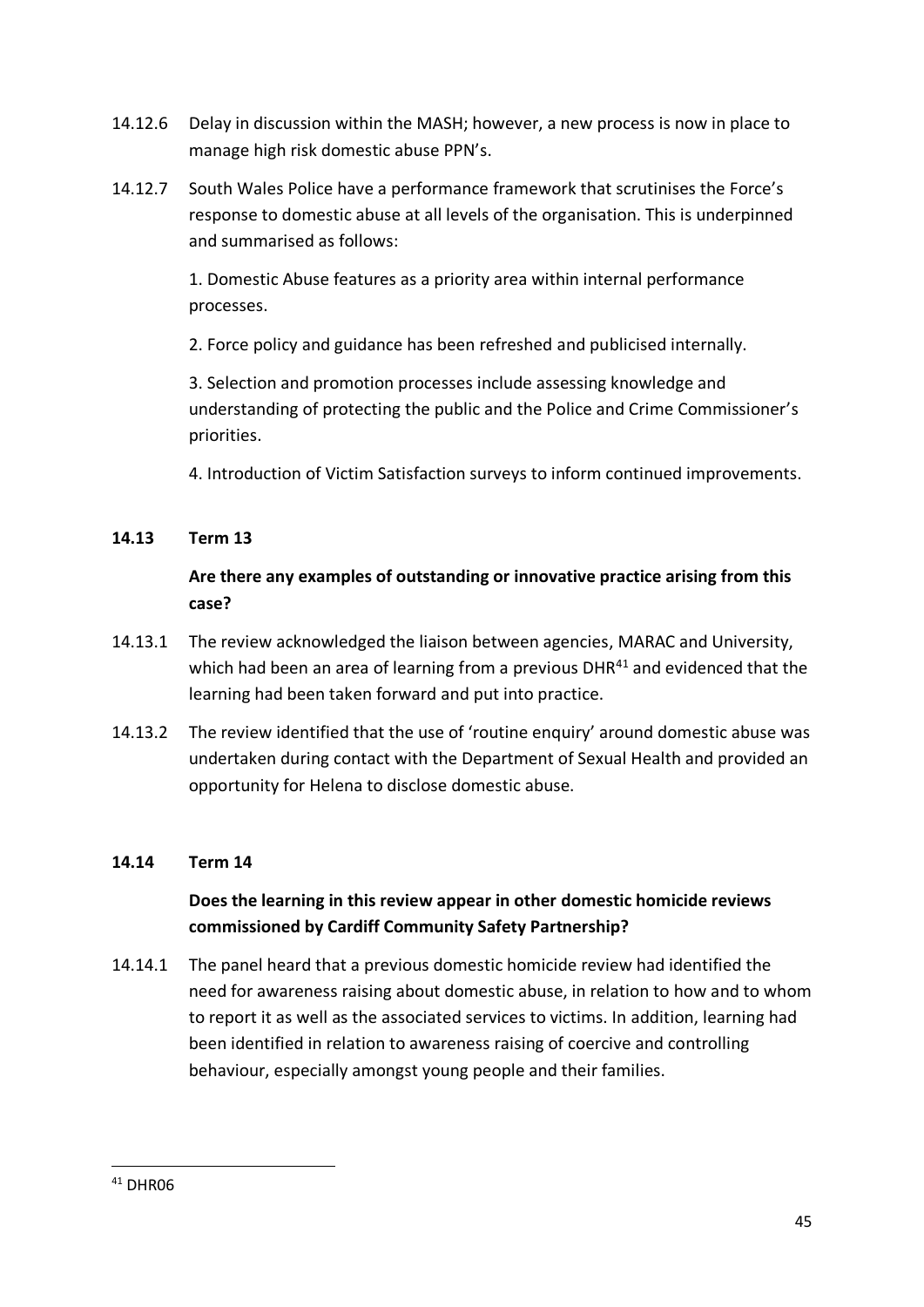14.14.2 The panel have acknowledged this previous learning, but still agreed that the learning and recommendations from this case were relevant for Cardiff Community Safety Partnership.

## **15. CONCLUSIONS**

- 15.1 Helena was killed by her partner, Tim, during an attack at their home. Tim was found guilty of Helena's murder following a trial at Newport Crown Court in December 2020. In February 2021, Tim was sentenced to life imprisonment, with a requirement to serve a minimum of 18 years.
- 15.2 As a young couple, Helena and Tim had moved to Cardiff to continue with their education. Helena had struggled with her mental health and the University worked with Helena and a Youth Employment Mentor to ensure that Helena was able to study and complete relevant coursework. Helena successfully completed her studies and passed her course.
- 15.3 Health professionals were aware that Helena had been a victim of domestic and sexual abuse in previous relationships. This information was not shared with partner agencies. Agencies were only aware of one incident of domestic abuse between Helena and Tim. This incident was high risk.
- 15.4 Almost one in three women aged 16-59 will experience domestic abuse in their lifetime<sup>42</sup> and two women a week are killed by a current or former partner in England and Wales<sup>43</sup>. In the year ending March 2019, 1.6 million women experienced domestic abuse<sup>44</sup>.
- 15.5 In a spotlight report by Safelives in 2019, 'Safe and Well: Mental Health and Abuse'<sup>45</sup> it stated that 58% of victims with mental health issues were more than

 $42$ 

[https://www.ons.gov.uk/peoplepopulationandcommunity/crimeandjustice/bulletins/domesticabuse](https://www.ons.gov.uk/peoplepopulationandcommunity/crimeandjustice/bulletins/domesticabuseinenglandandwalesoverview/november2019) [inenglandandwalesoverview/november2019](https://www.ons.gov.uk/peoplepopulationandcommunity/crimeandjustice/bulletins/domesticabuseinenglandandwalesoverview/november2019)

Office for National Statistics (2019) Domestic abuse in England and Wales overview: November 2019.

<sup>43</sup>

[https://www.ons.gov.uk/peoplepopulationandcommunity/crimeandjustice/articles/homicideinengla](https://www.ons.gov.uk/peoplepopulationandcommunity/crimeandjustice/articles/homicideinenglandandwales/yearendingmarch2018#how-are-victims-and-suspects-related) [ndandwales/yearendingmarch2018#how-are-victims-and-suspects-related](https://www.ons.gov.uk/peoplepopulationandcommunity/crimeandjustice/articles/homicideinenglandandwales/yearendingmarch2018#how-are-victims-and-suspects-related)

Office for National Statistics (2019) Homicide in England and Wales: year ending March 2018 (average taken over 10 years).

<sup>44</sup>[https://www.ons.gov.uk/peoplepopulationandcommunity/crimeandjustice/articles/domesticabus](https://www.ons.gov.uk/peoplepopulationandcommunity/crimeandjustice/articles/domesticabusevictimcharacteristicsenglandandwales/yearendingmarch2019) [evictimcharacteristicsenglandandwales/yearendingmarch2019](https://www.ons.gov.uk/peoplepopulationandcommunity/crimeandjustice/articles/domesticabusevictimcharacteristicsenglandandwales/yearendingmarch2019)

Office for National Statistics (2019) Domestic abuse victim characteristics, England and Wales: year ending March 2019.

<sup>45</sup> [https://safelives.org.uk/sites/default/files/resources/Spotlight%207%20-](https://safelives.org.uk/sites/default/files/resources/Spotlight%207%20-%20Mental%20health%20and%20domestic%20abuse.pdf) [%20Mental%20health%20and%20domestic%20abuse.pdf](https://safelives.org.uk/sites/default/files/resources/Spotlight%207%20-%20Mental%20health%20and%20domestic%20abuse.pdf)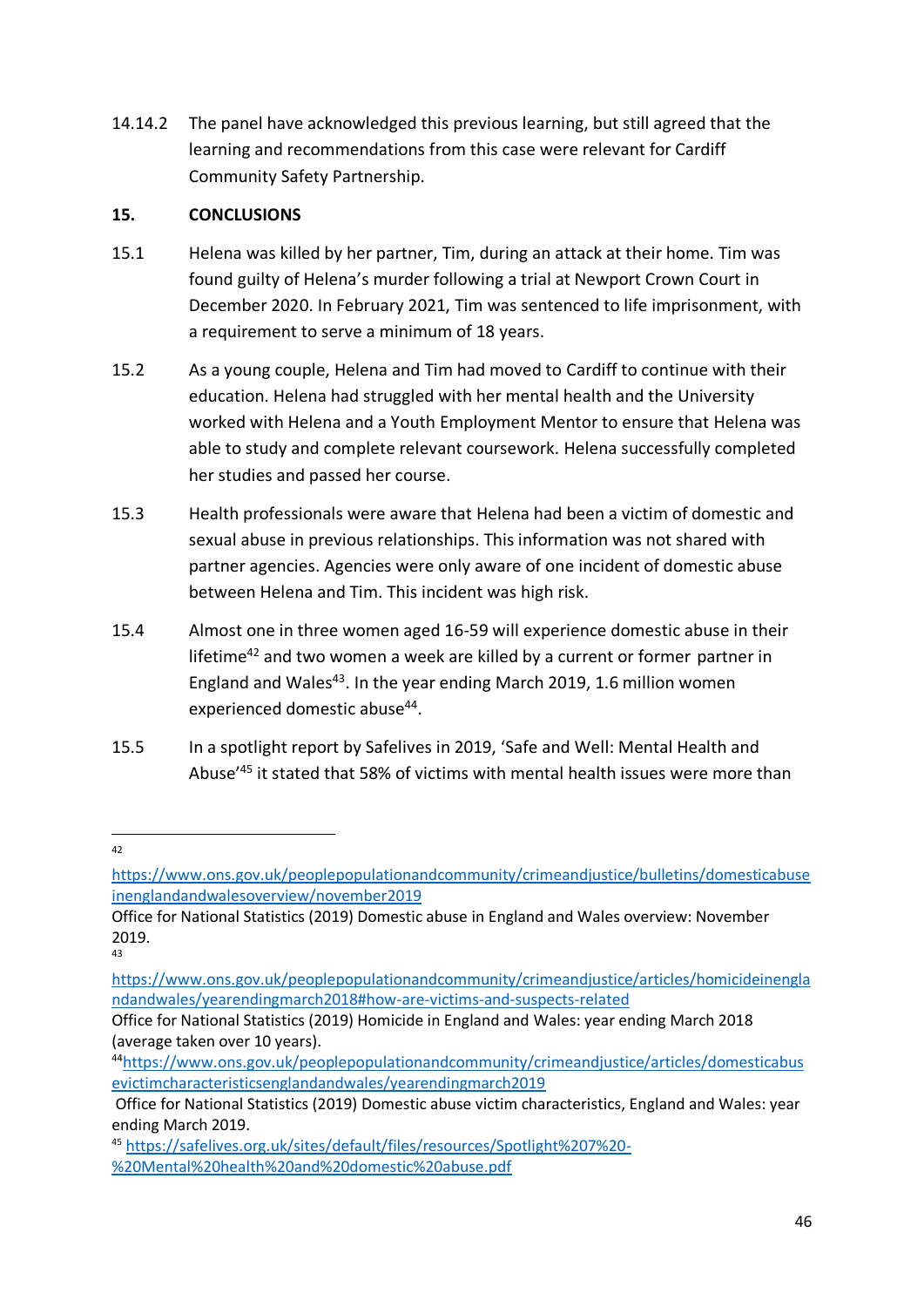likely to experience physical abuse and 81% of victims with mental health issues were more than likely to experience controlling behaviour.

- 15.6 The panel considered these statistics and the level of violence that was used in March, which included strangulation and a threat to kill. The panel also reflected on the information that had been gathered in terms of coercion and control within the relationship. The panel determined that when Helena contacted the police in March 2018, it would not have been the first time that there had been domestic abuse in their relationship.
- 15.7 The review has identified that domestic abuse has many forms, including coercive control and professionals need to be mindful of this within their respective roles and ensure that where necessary challenge and professional curiosity is undertaken.
- 15.8 The review has identified the need for a wider understanding amongst family, friends and community in relation to domestic abuse, including coercion and control and how concerns can be reported, and information obtained on domestic abuse and available support.
- 15.9 The learning from the review has been captured into relevant recommendations which will be progressed through Cardiff Community Safety Partnership.
- 15.10 The review panel were supported by a High Priestess, from Alexandrian Tradition of Witchcraft who provided valuable support and guidance to the panel on Paganism. The DHR panel wish to express their thanks for the support provided.
- 15.11 Helena's family contributed to the review process throughout and provided valuable and relevant information to assist the DHR panel. The DHR panel are grateful for the family's contribution.

## **16. LEARNING IDENTIFIED**

## **16.1 The Domestic Homicide Review Panel's Learning (Arising from panel discussions)**

16.1.1 The DHR panel identified the following lessons. The panel did not repeat the lessons already identified by agencies Term 12. Each lesson is preceded by a narrative which seeks to set the context within which the lesson sits. When a lesson leads to an action a cross reference is included within the header.

> **Learning 1 [Panel recommendation 1] Narrative**

Information was held within records that was not readily accessible to the review due to access not been available for some health professionals and information sharing agreements not being in place.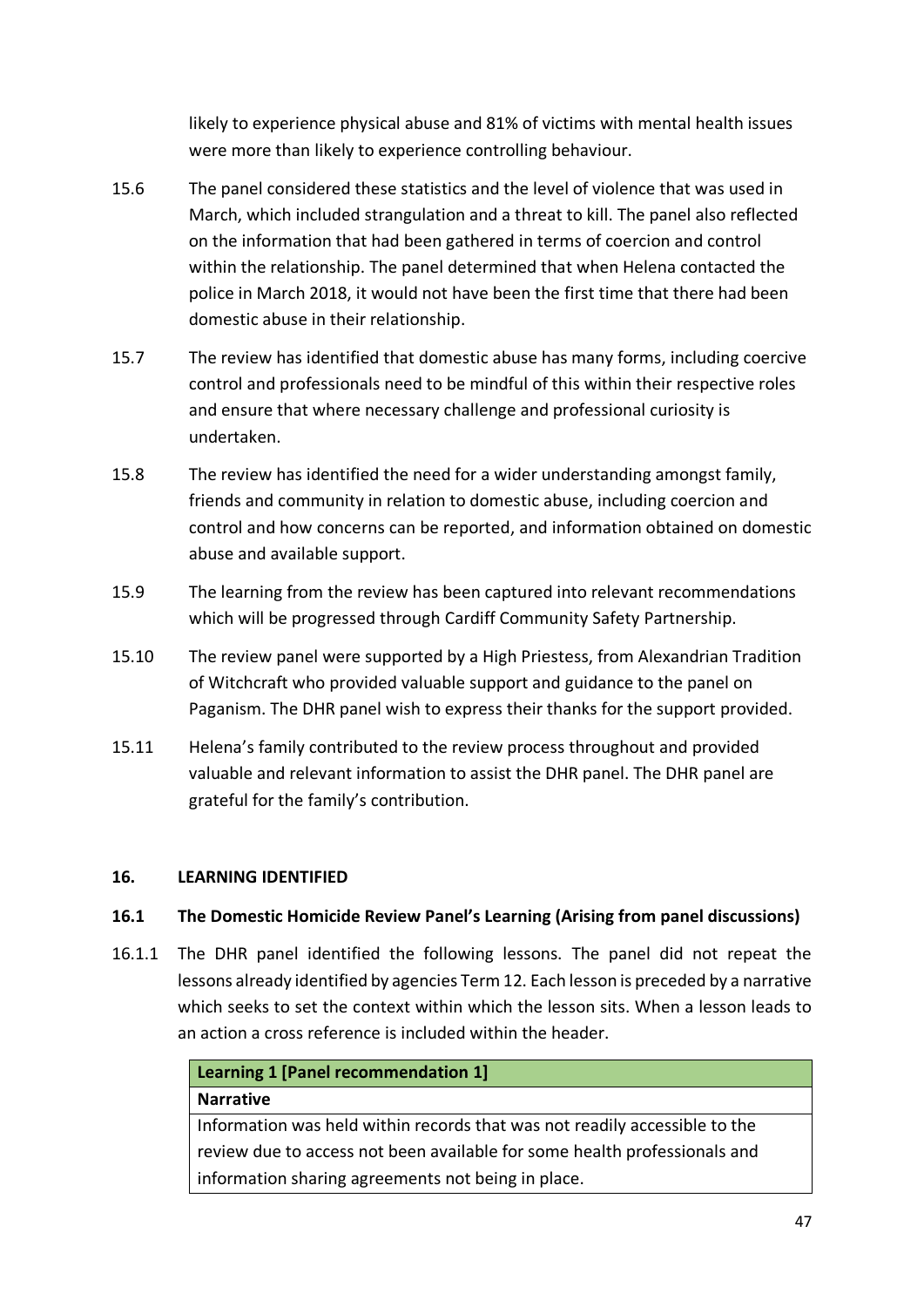#### **Learning**

Access to all relevant information is important when reviewing cases, and assessing risk, when responding to incidents of domestic abuse.

#### **Learning 2 [Panel recommendation 2, 3 and 4]**

#### **Narrative**

The review identified a widespread lack of knowledge and awareness, across professionals and the wider community surrounding the dynamics of domestic abuse, particularly in relation to coercive and controlling behaviour. This was also linked to the evidence that where a victim of domestic abuse has known additional vulnerabilities they are at a higher level of risk of abuse.

#### **Learning**

Raising awareness of domestic abuse, particularly the different types of abuse, and how and where incidents can be reported, and advice obtained will provide people with the knowledge to recognised and where relevant respond to any concerns.

## **Learning 3 [Panel recommendation 5 and 6] Narrative**

Where perpetrators are not convicted of domestic abuse crimes, there needs to be in place the availability of support and the opportunity for them to engage with services to address their offending behaviour, to reduce the risk to victims and prevent incidents of abuse escalating. This includes professionals' knowledge on how to access information and the referral pathways for perpetrators to seek support.

#### **Learning**

To ensure that perpetrators of domestic abuse have access to information on the support available to help them to address their offending behaviour.

#### **Learning 4 [Panel recommendation 7]**

#### **Narrative**

Information from University 2 was not accessible for this review, without the consent of the named subjects, due to no information sharing agreement being in place. The sharing of information for statutory reviews is key to ensure that all information is analysed and taking into consideration.

#### **Learning**

To ensure that information sharing pathways are in place for all Higher and Further Education providers to inform safeguarding processes and statutory reviews.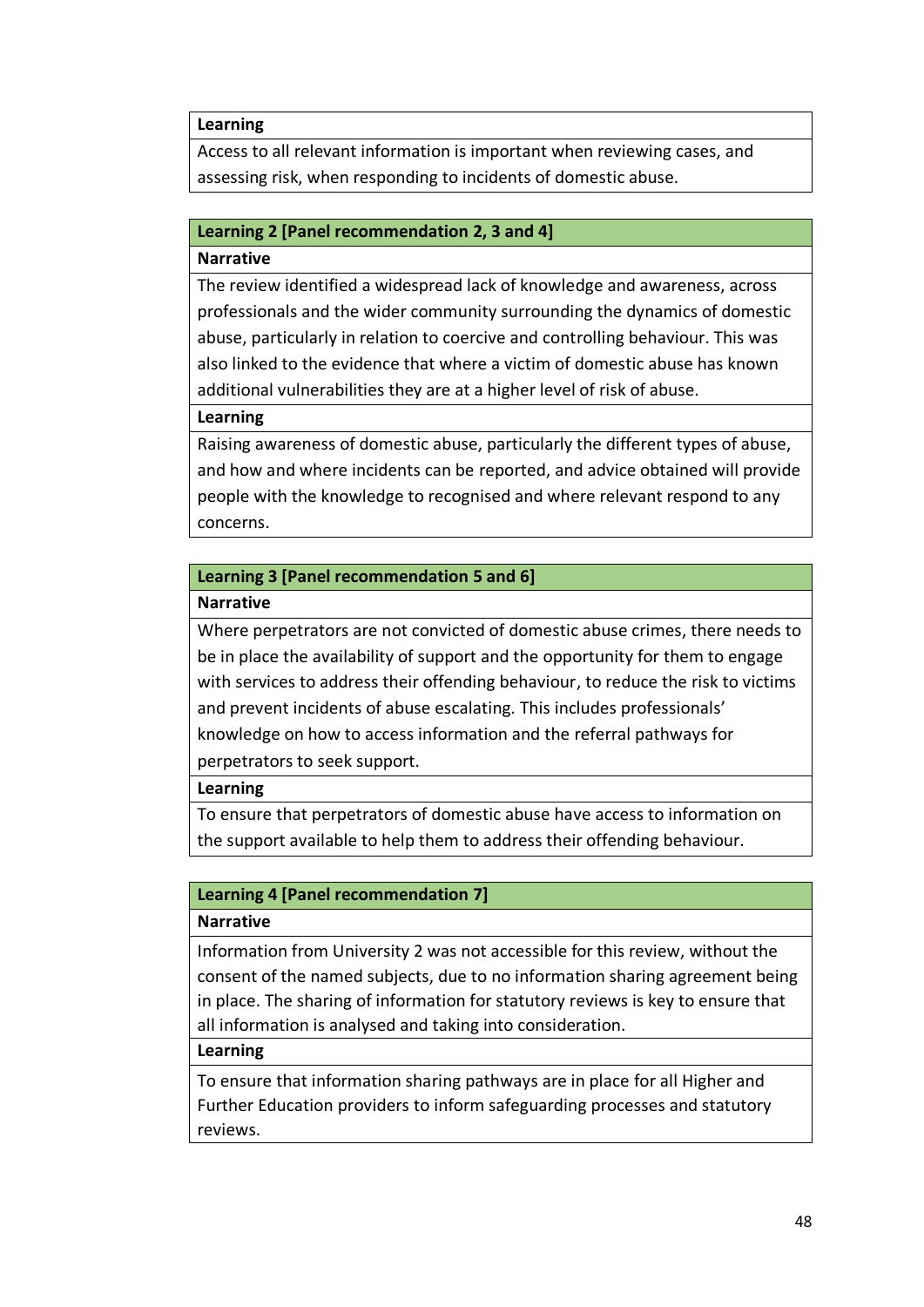#### **17. RECOMMENDATIONS**

#### **17.1 Panel Recommendations**

| <b>Number</b>  | <b>Recommendation</b>                                                                                                                                                                                                                                                                                                                                      |
|----------------|------------------------------------------------------------------------------------------------------------------------------------------------------------------------------------------------------------------------------------------------------------------------------------------------------------------------------------------------------------|
| $\mathbf{1}$   | That Cardiff & Vale Regional Safeguarding Board explore with                                                                                                                                                                                                                                                                                               |
|                | Digital Health Care Wales improving the means by which specific                                                                                                                                                                                                                                                                                            |
|                | health teams can access GP records.                                                                                                                                                                                                                                                                                                                        |
| $\overline{2}$ | That all agencies contributing to this review provide evidence and<br>assurances to Cardiff Community Safety Partnership that their<br>agency can demonstrate professional's knowledge and<br>understanding in recognising and responding to domestic abuse, in<br>particular cases of coercion and control and known vulnerabilities<br>and disabilities. |
| 3              | That Cardiff Community Safety Partnership ensures that                                                                                                                                                                                                                                                                                                     |
|                | information is available to the wider community on the dynamics of                                                                                                                                                                                                                                                                                         |
|                | domestic abuse, including coercion and control, and how they can                                                                                                                                                                                                                                                                                           |
|                | report concerns or seek access to support.                                                                                                                                                                                                                                                                                                                 |
| 4              | That Cardiff Community Safety Partnership, in conjunction with all                                                                                                                                                                                                                                                                                         |
|                | Higher and Further Education providers undertake a targeted                                                                                                                                                                                                                                                                                                |
|                | communication strategy to highlight the dynamics of domestic                                                                                                                                                                                                                                                                                               |
|                | abuse, including coercion and control amongst the student                                                                                                                                                                                                                                                                                                  |
|                | population.                                                                                                                                                                                                                                                                                                                                                |
| 5              | That the Cardiff Community Safety Partnership ensures the                                                                                                                                                                                                                                                                                                  |
|                | Regional VAWDASV Strategy details what access to support and                                                                                                                                                                                                                                                                                               |
|                | information, including perpetrator programmes is available in                                                                                                                                                                                                                                                                                              |
|                | responding to perpetrators of domestic abuse.                                                                                                                                                                                                                                                                                                              |
| 6              | That the Cardiff Community Safety Partners ensures the learning in                                                                                                                                                                                                                                                                                         |
|                | relation to public and professionals' confidence to identify and                                                                                                                                                                                                                                                                                           |
|                | respond to perpetrators, and the need for increased knowledge of                                                                                                                                                                                                                                                                                           |
|                | referral pathways for services available for perpetrators is shared                                                                                                                                                                                                                                                                                        |
|                | with the Welsh Government to support further enhancement of                                                                                                                                                                                                                                                                                                |
|                | the existing National Framework.                                                                                                                                                                                                                                                                                                                           |
| 7              | That the Cardiff Community Safety Partnership ensures that                                                                                                                                                                                                                                                                                                 |
|                | information sharing pathways are embedded within all Higher and                                                                                                                                                                                                                                                                                            |
|                | Further education establishments and partner agencies involved in                                                                                                                                                                                                                                                                                          |
|                | this review.                                                                                                                                                                                                                                                                                                                                               |

# **17.2 Single agency recommendations**

17.2.1 Single agency recommendation are contained within the action plan.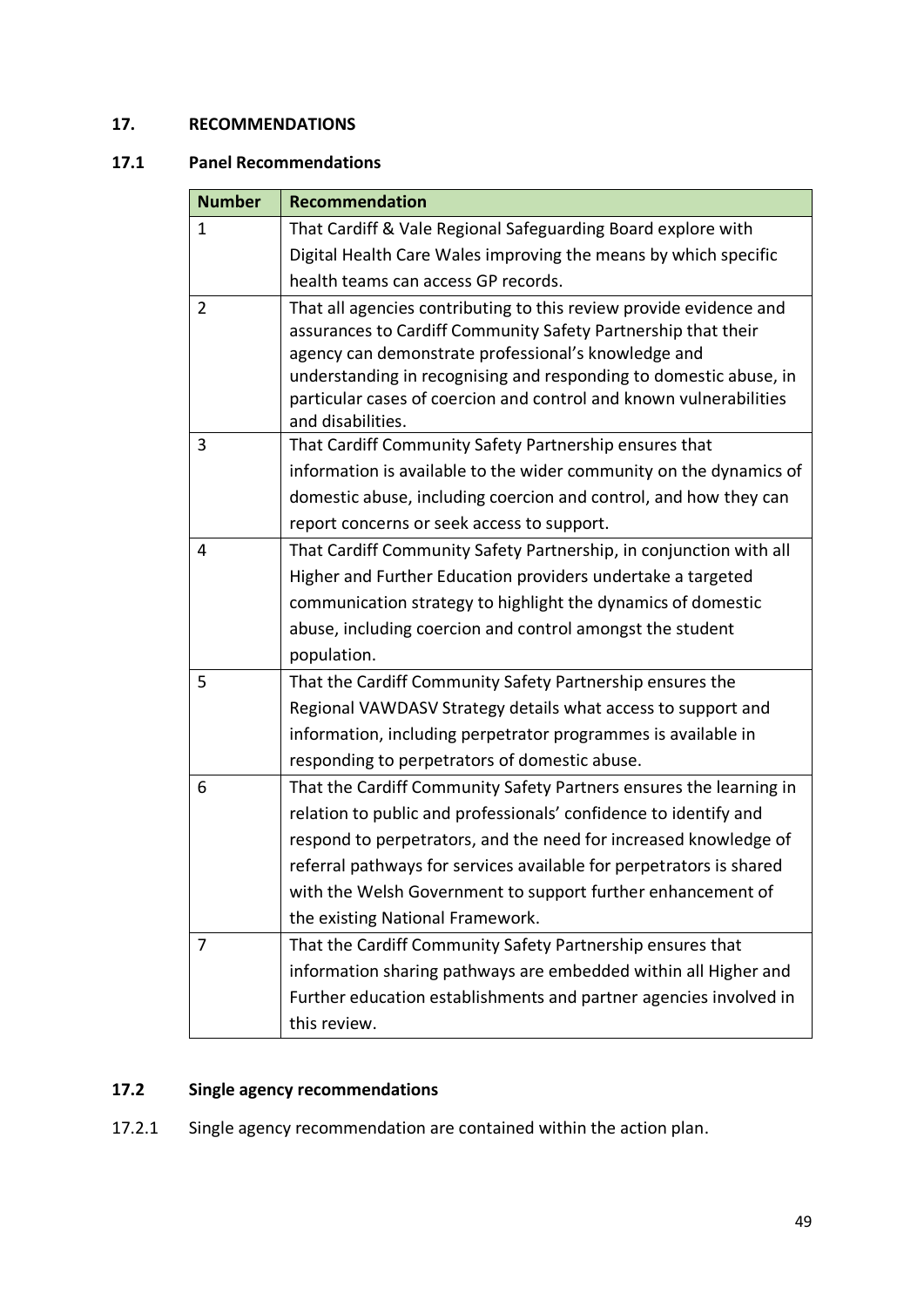## **Appendix A**

### **Definition of Domestic Abuse**

#### **Domestic violence and abuse: new definition**

The cross-government definition of domestic violence and abuse is:

any incident or pattern of incidents of controlling, coercive, threatening behaviour, violence or abuse between those aged 16 or over who are, or have been, intimate partners or family members regardless of gender or sexuality. The abuse can encompass, but is not limited to:

- psychological
- physical
- sexual
- financial
- emotional

#### **Controlling behaviour**

Controlling behaviour is a range of acts designed to make a person subordinate and/or dependent by isolating them from sources of support, exploiting their resources and capacities for personal gain, depriving them of the means needed for independence, resistance and escape and regulating their everyday behaviour.

#### **Coercive behaviour**

Coercive behaviour is an act or a pattern of acts of assault, threats, humiliation and intimidation or other abuse that is used to harm, punish, or frighten their victim. This is not a legal definition.

#### **Appendix B**

#### **Controlling or Coercive Behaviour in an Intimate or Family Relationship**

#### **A Selected Extract from Statutory Guidance Framework<sup>46</sup>**

• The Serious Crime Act 2015 [the 2015 Act] received royal assent on 3 March 2015. The Act creates a new offence of controlling or coercive behaviour in intimate or familial relationships [section 76]. The new offence closes a gap in the law around patterns of controlling or coercive behaviour in an ongoing relationship between intimate partners or family members. The offence carries a maximum sentence of 5 years' imprisonment, a fine or both.

<sup>&</sup>lt;sup>46</sup> Controlling or Coercive Behaviour in an Intimate or Family Relationship Statutory Guidance Framework. Home Office 2015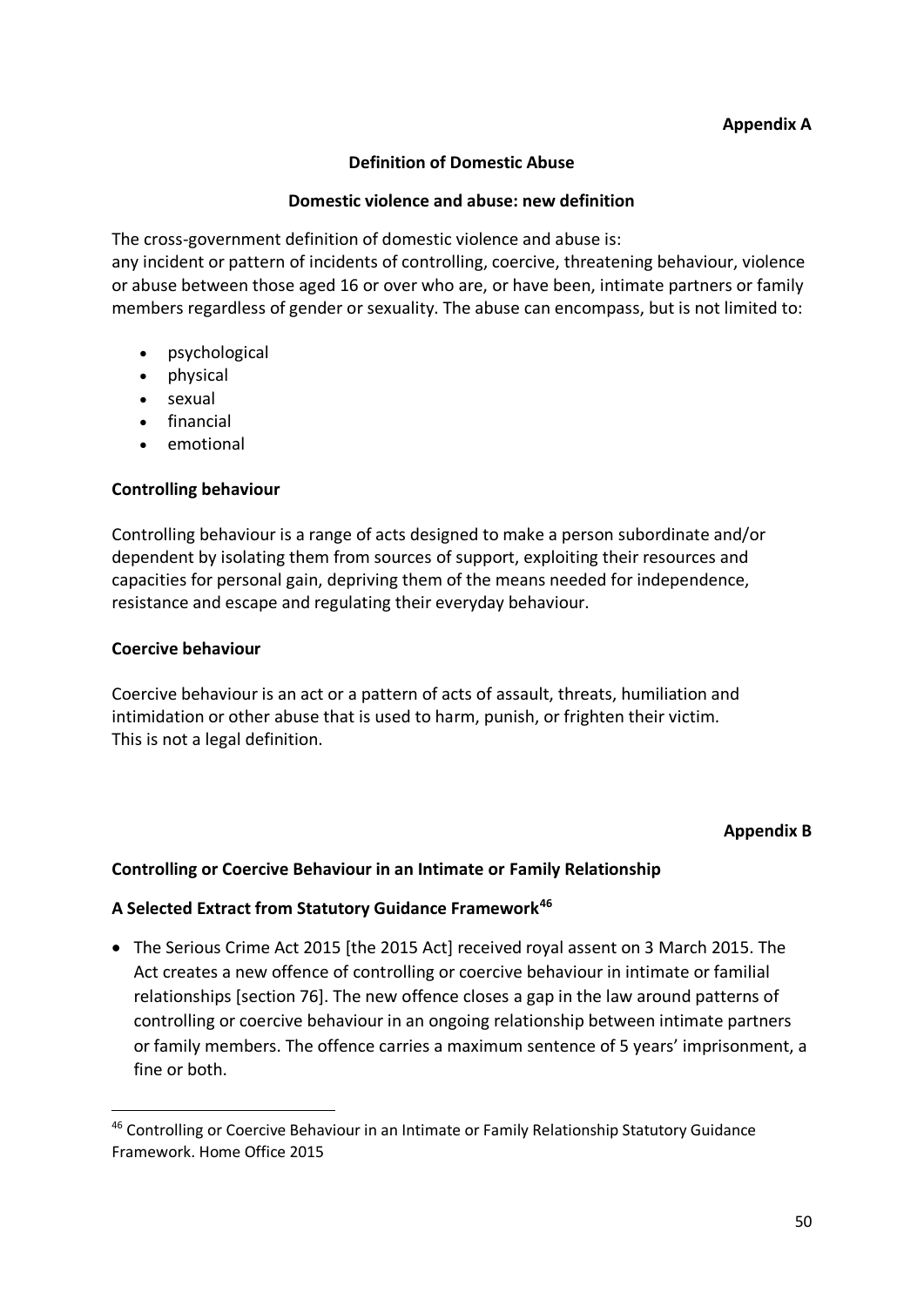- Controlling or coercive behaviour does not relate to a single incident, it is a purposeful pattern of behaviour which takes place over time for one individual to exert power, control or coercion over another.
- This offence is constituted by behaviour on the part of the perpetrator which takes place "repeatedly or continuously". The victim and alleged perpetrator must be "personally connected" at the time the behaviour takes place. The behaviour must have had a "serious effect" on the victim, meaning that it has caused the victim to fear violence will be used against them on "at least two occasions", or it has had a "substantial adverse effect on the victims' day to day activities". The alleged perpetrator must have known that their behaviour would have a serious effect on the victim, or the behaviour must have been such that he or she "ought to have known" it would have that effect.

## **Types of behaviour**

The types of behaviour associated with coercion or control may or may not constitute a criminal offence. It is important to remember that the presence of controlling or coercive behaviour does not mean that no other offence has been committed or cannot be charged. However, the perpetrator may limit space for action and exhibit a story of ownership and entitlement over the victim. Such behaviours might include:

- isolating a person from their friends and family;
- depriving them of their basic needs;
- monitoring their time;
- monitoring a person via online communication tools or using spyware;
- taking control over aspects of their everyday life, such as where they can go, who they can see, what to wear and when they can sleep;
- depriving them of access to support services, such as specialist support or medical services;
- repeatedly putting them down such as telling them they are worthless;
- enforcing rules and activity which humiliate, degrade or dehumanise the victim;
- forcing the victim to take part in criminal activity such as shoplifting, neglect or abuse of children to encourage self-blame and prevent disclosure to authorities;
- financial abuse including control of finances, such as only allowing a person a punitive allowance;
- threats to hurt or kill;
- threats to a child;
- threats to reveal or publish private information [e.g. threatening to 'out' someone].
- assault;
- criminal damage [such as destruction of household goods];
- rape;
- preventing a person from having access to transport or from working.

This is not an exhaustive list.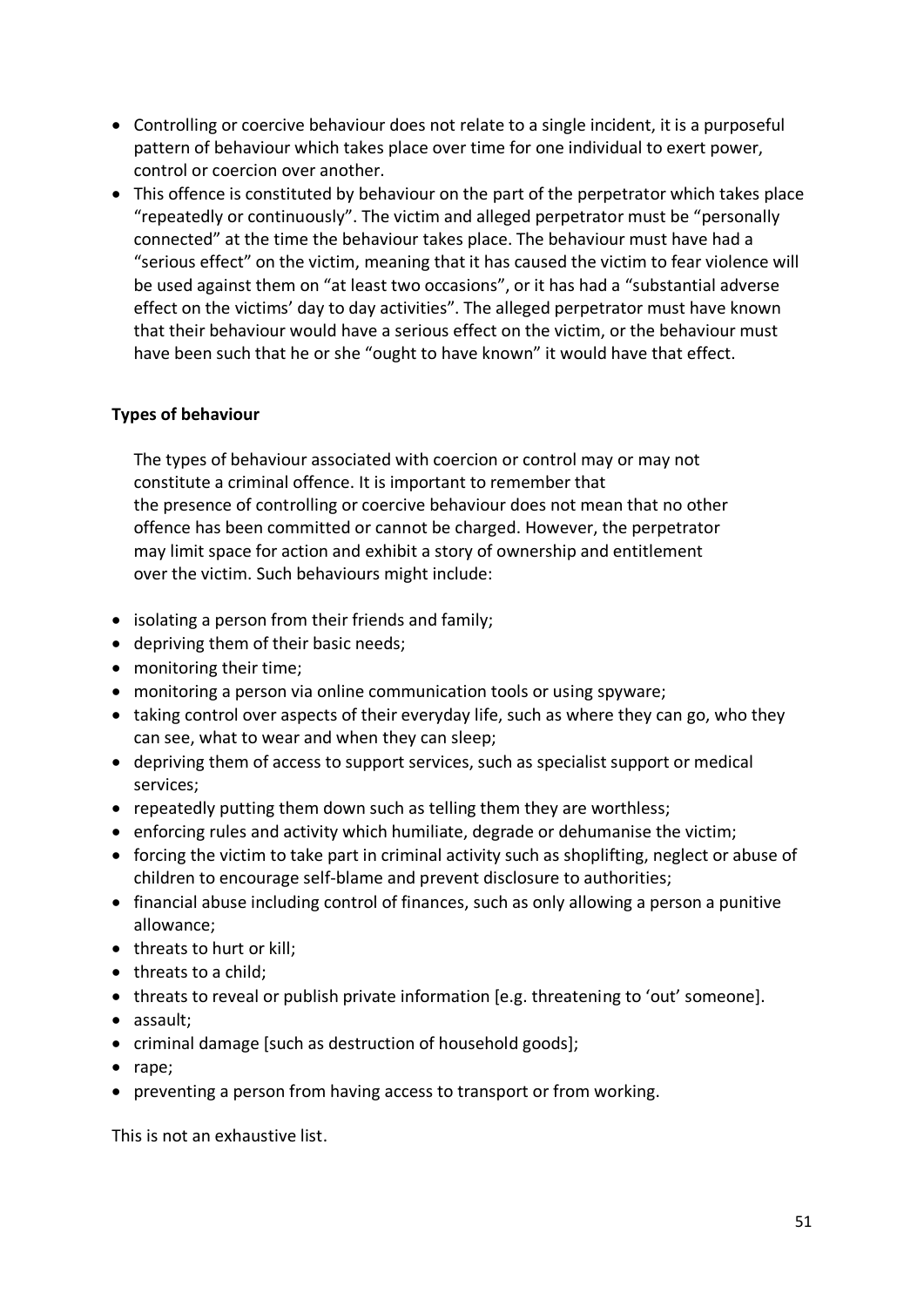## **EVENTS TABLE**

The following table contains a summary of important events that will help with the context of the domestic homicide review. It is drawn up from material provided by the agencies that contributed to the review.

| <b>Events Table</b> |                                                                          |  |
|---------------------|--------------------------------------------------------------------------|--|
| <b>Date</b>         | <b>Event - Pre terms of reference</b>                                    |  |
| 25.06.06            | Helena present during domestic abuse incident.                           |  |
| 25.03.09            | Helena victim of crime. (Incident identified during homicide             |  |
|                     | investigation).                                                          |  |
| 02.09.14            | Helena victim of assault by partner.                                     |  |
| 17.12.15            | Helena victim of crime.                                                  |  |
| 2016                | Mental health assessment undertaken with Helena.                         |  |
| <b>Date</b>         | <b>Events within terms of reference</b>                                  |  |
| 06.05.17            | Helena seen by GP.                                                       |  |
| 12.05.17            | Helena seen by GP - fit note renewed.                                    |  |
| 28.07.17            | Helena admitted to hospital having taken an overdose of prescribed       |  |
|                     | medication.                                                              |  |
| 29.07.17            | Helena discharged from hospital.                                         |  |
| 23.08.17            | Helena registered with GP practice in Cardiff.                           |  |
| 5.10.17             | Helena seen by GP. Health.                                               |  |
| 24.10.17            | CMHT received referral for Helena.                                       |  |
| 25.10.17            | MDT meeting held and agreed to offer Helena an appointment with a        |  |
|                     | psychiatrist. Letter sent to Helena.                                     |  |
| 18.12.17            | Helena seen by GP.                                                       |  |
| 19.01.18            | Helena had telephone consultation with GP.                               |  |
| 07.02.18            | Helena seen in sexual health clinic. Routine appointment.                |  |
| 7.03.18             | Police attended domestic abuse incident between Helena and Tim. Tim      |  |
|                     | was arrested. Several PPN's and referrals were submitted. A 'Police      |  |
|                     | Watch' was set up. Incident risk assessed as high.                       |  |
| 08.03.18            | Tim was subject of mental health assessment whilst in custody. Tim       |  |
|                     | released on bail with conditions.                                        |  |
| 08.03.18            | Fire and Rescue contacted Helena regarding target hardening.             |  |
|                     | Recorded that Helena declined services as not living at property.        |  |
| 08.03.18            | Cardiff Women's Aid contacted Helena.                                    |  |
| 15.03.18            | GP received PPN for incident on 7 March 2018.                            |  |
| 19.03.18            | Fire and Rescue attempted to telephone Helena. Voicemail left.           |  |
| 21.03.18            | Police decision that no further action to be taken regarding incident on |  |
|                     | 7 March 2018.                                                            |  |
| 12.04.18            | Multi-agency meeting held.                                               |  |
| 21.04.18            | DWP received claim for universal credit.                                 |  |
| 02.05.18            | Cardiff Women's Aid IDVA attempted to contact Helena.                    |  |
| 03.05.18            | MARAC meeting held.                                                      |  |
| 04.05.18            | Helena had telephone consultation with GP. Referred to CMHT.             |  |